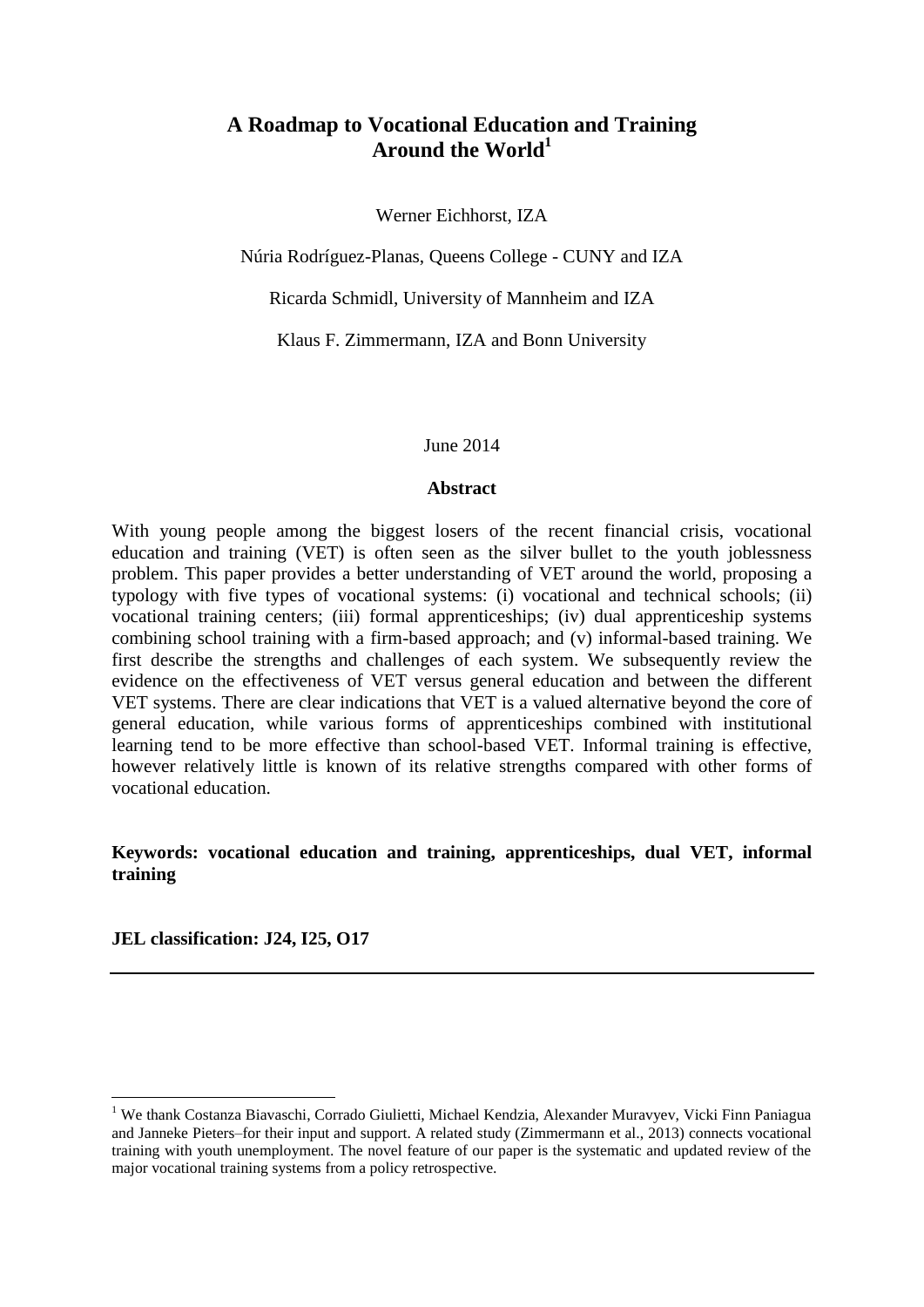# **INTRODUCTION**

1

Unemployment rates among youths have soared since the Great Recession of 2008, doubling the adult unemployment rate in many developed and developing countries. While many young people have responded to the sluggish labor market prospects by continuing tertiary education and investing in their human capital, others have altogether withdrawn from education, training and employment. The share of youths (aged 18 to 24) neither in employment nor education (NEET) in 2011 ranges from four percent (the Netherlands) to up to 20 percent (Italy and Greece) in Europe, 12 percent in Australia and New Zealand, and 15 percent in the US (OECD, 2012). Existing evidence from developing countries suggests that rates are even higher, with an average of 20 percent of youths in NEET in Latin America (ILO, 2010) and 25 percent in African countries (AfDB, OECD, UNDP, and UNECA, 2012).

Vocational education and training (VET) is frequently perceived as *the* solution to improve the opportunities of youths who lack the resources, skills or motivation to continue with higher education, and in particular in countries such as the US this has triggered attempts to build up larger and more effective apprenticeship systems (Lerman  $2012$ ).<sup>2, 3</sup> Moreover, many argue that VET provides useful skills to prepare youths for entry into the labor force to improve their chances of a successful professional career (Quintini & Martin, 2006; ; Middleton, Ziderman, & Adams, 1993). In particular, by aligning initial education more closely to particular vocations and tasks demanded in the labor market, the mismatch problem*—*often seen as a main source of high unemployment in developing countries*—*may be reduced (Almeida, Behrman, & Robalino, 2012). However, the relevance of VET varies significantly across clusters of countries around the world. As opposed to general education, VET is only a prominent part of secondary education in a number of mostly continental European and Scandinavian countries. VET around the world can be classified into five distinct systems: (i) vocational/technical schools, (ii) vocational training centers; (iii) formal apprenticeship; (iv) dual apprenticeship system combining school training with a firm-based approach, and (v) informal-based training. This paper first presents VET types around the world, assessing the strengths and challenges of the different systems. Then it reviews evidence in support of school-based VET versus general

 $2$  In this article, we use the term "vocational education and training" (VET) to refer to qualifying education paths that provide individuals with occupations-specific knowledge and practical skills, independent of the place, content and educational provider. Sometimes it is also called TVET (technical and vocational education and training). The two terms are used interchangeably in the literature. Our focus is on the issue of *initial* VET, in contrast to vocation-specific education and training as part of life-long learning (see Arulampalam et al., 2004; Bassanini et al., 2005 for workplace training in Europe).

<sup>&</sup>lt;sup>3</sup> Of course, VET is complementary to the various policies boosting labor demand (typically industrial policies) in its goal to improve youths' transition into employment.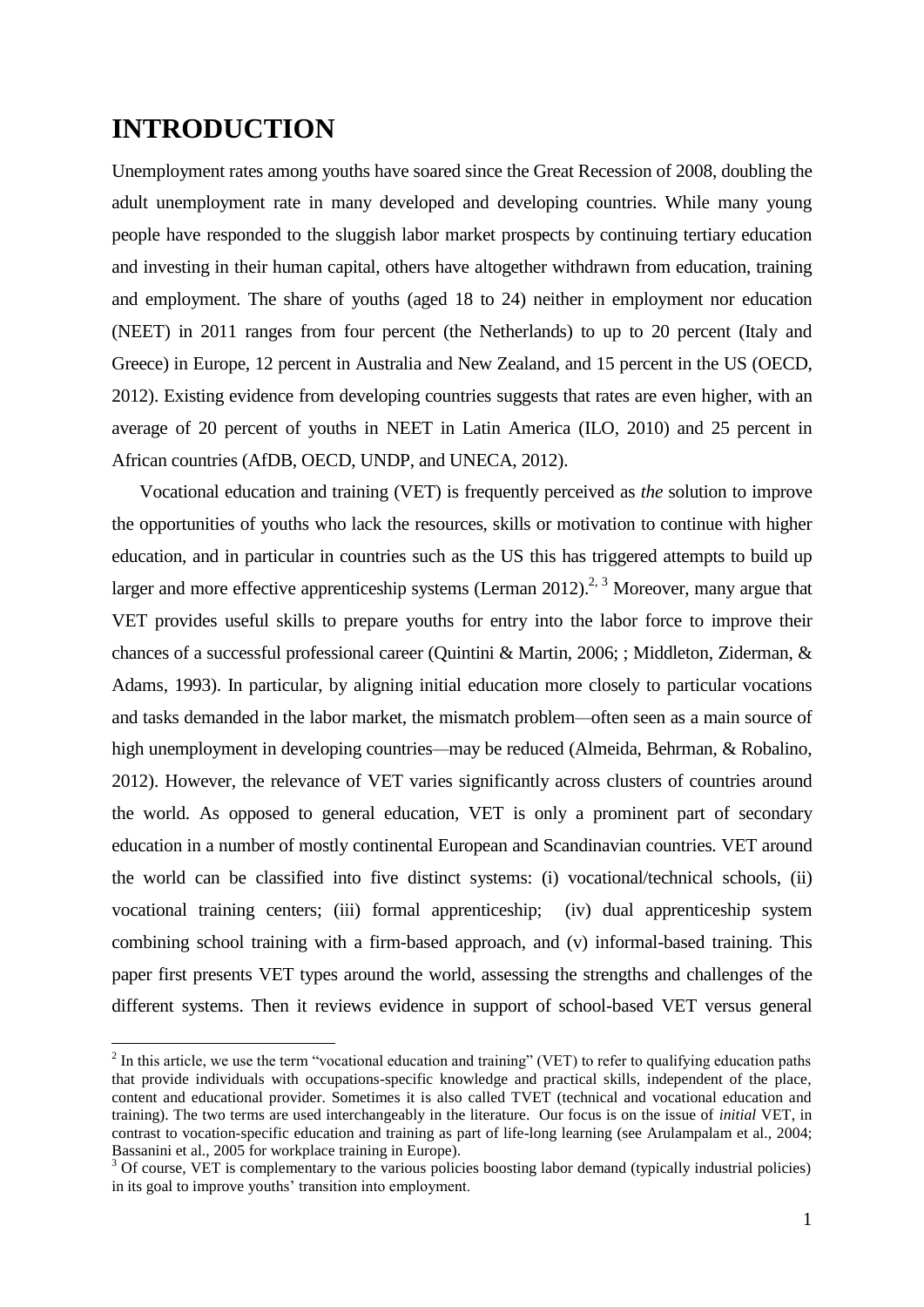education, and summarizes evidence comparing the effectiveness between the different VET systems.

# **A TYPOLOGY OF VET PROVISION**

This section provides a typology of VET provision, reflecting the various country VET models found in practice. This topology focuses on two dimensions. First, differences in provision may be viewed along a continuum, reflecting the relative importance of institutional learning and workplace training. At one extreme, vocational schools can provide VET that is not complemented by work-based training; at the other, older union-dominated apprenticeships did not include formal theoretical institutional learning. As we shall see, there is also middle ground such as the Latin American type vocational training centers or the dual system combining classroom training with apprenticeships in firms. A second dimension is whether institutional-based learning is provided within formal secondary school frameworks (part of the education system) or at vocational training centers (which often have close ties to industry). Below we review the five systems introduced earlier.

## **Vocational and Technical Secondary Schools**

At one extreme, many countries maintain a large vocational schooling system as part of their upper secondary education. This is the case of most southern European countries (such as France, Spain and Italy), but also Middle Eastern and North African (MENA) countries, Eastern European countries and Francophone countries in Central Africa. In these countries, the initial schooling system is characterized by the duality between general and vocational education. While the former aims to provide youth with general, often academically oriented knowledge as the basis for further (higher) education and training, VET provides youth with practice-oriented knowledge and skills required in specific occupations. Most frequently, VET follows a formal curriculum that combines general and occupation-specific knowledge. Compulsory schooling integrates VET as an alternative to an academically oriented schooling track, or as part of several post-compulsory education options. Similar to academic education, the skills that vocational schools provide are mostly general in the sense that they are transferable between employers (Becker, 1964). However, there might be differences in the degree of transferability across occupations*—*while the VET system in some countries transmits skills that are not restricted to one particular occupation, in others it provides vocational schooling for specific types of occupations (Shavit & Müller, 1998).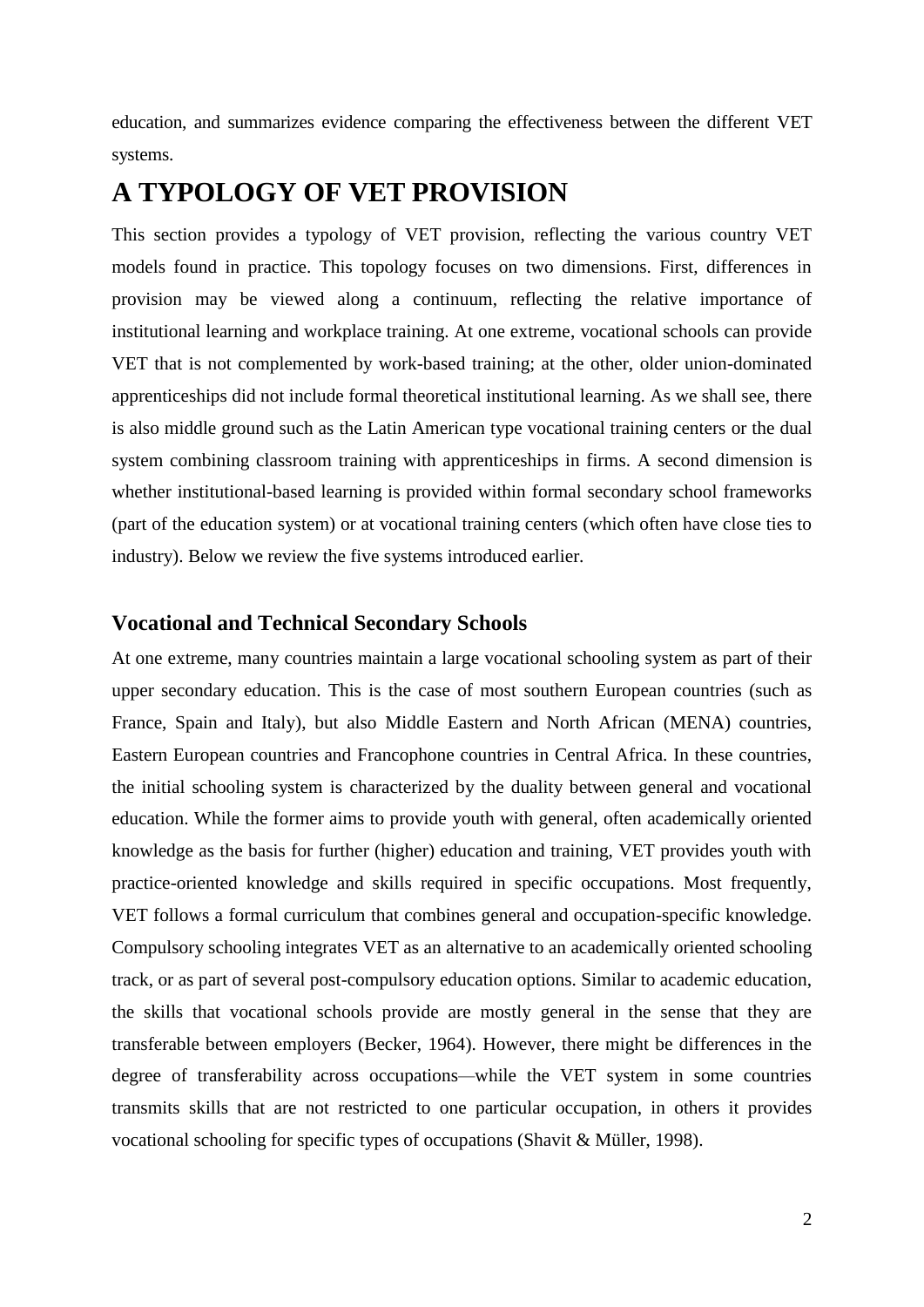#### *Why Do Governments Offer School-Based Vocational Training?*

The supply of VET by governments through the educational system can be justified as a means to improve the opportunities of youths who lack the skills demanded in the labor market, the ability or motivation to continue with higher education, or the funding to pursue higher education. Furthermore, individuals might prefer this option to academic education as it implies a shorter human capital investment and facilitates earlier entry into the labor market. Many countries provide a vocational schooling option during compulsory schooling, perceived as an alternative for poor academic performance or at-risk youths (Neuman & Ziderman, 1999), and a safety net for early school dropouts and those who are less academically inclined. The close link to work tasks and hands-on practical experience should motivate practically oriented youths to continue training and remain in school longer. Furthermore, establishing a vocational education track during school has frequently been argued as a means of reducing the influence of parental background on educational choices, thereby increasing intergenerational mobility. Given that the educational decisions of youths are often linked to the educational attainment level of their parents, participation in a vocational track might allow those from working-class backgrounds to pursue educational attainment beyond the compulsory level, hence increasing their chances of attaining skilled rather than unskilled employment (Shavit & Müller, 1998).

In developing countries, the education of youths with practical-oriented vocational skills is further considered a promising means to create flexible and self-responsible learning attitudes, which might better prepare youths for the requirements of the modern work place. Furthermore, given that poor skills and hence low firm productivity is often seen as the reason for low development levels, the investment in vocational education is often justified as a means to promote a bottom-up labor market transformation (Bennell, 1999).

In most cases, participation in either vocational or academic courses during school is operationalized by tracking students in the two different education pathways. The benefits of such a tracking system are not clear, as leaving school with vocational qualification often translates into reduced options of further post-compulsory education, particularly the academic type. The incentive effect of learning more practice-oriented skills might therefore be mitigated by high costs of later switching to academic education. Although the technical possibility of transferring to academic education might exist, earlier tracking will lead to strongly divergent levels of skills and competences (Woessmann, 2008). Furthermore, with the separation of higher and lower performing students, VET might counteract the equalizing potential of vocational education (Shavit & Müller, 2000). Given that only few youth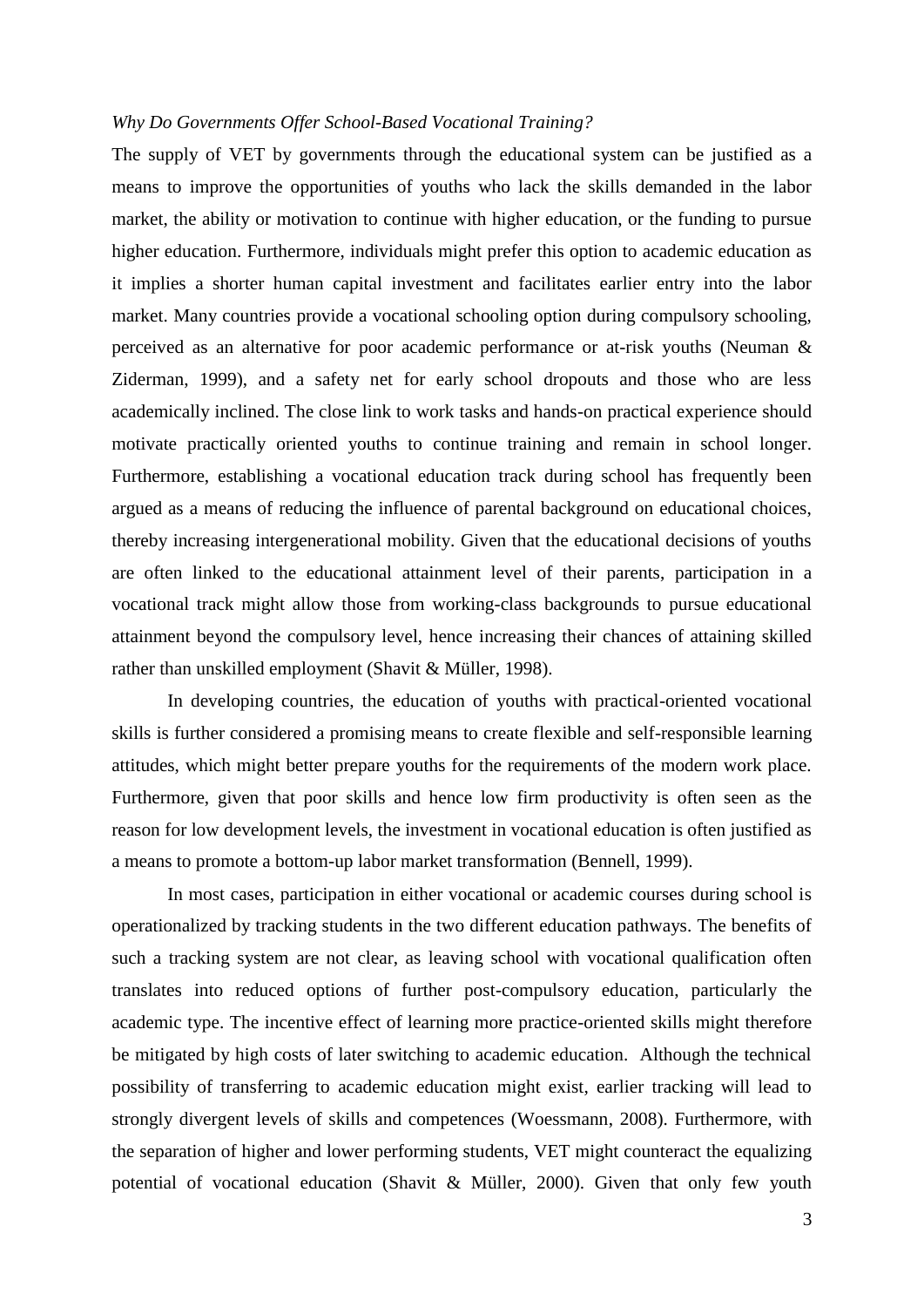practically manage to enter academic education after vocational schooling (Kogan, 2008; Carrero Perez, 2006), populations in many countries often have a low regard of the vocational schooling option since they perceive it as a dead-end track and second-choice education.

#### *Southern European Countries*

Most of the vocational training in Spain takes place in school instead of within the firm: Only four percent of those in vocational upper-secondary education in Spain combine school- and work-based training (Cedefop, 2010). Similarly, three in four young people in vocational training in France participate in school-based vocational training as opposed to the apprenticeship alternative. In Italy, firm-level vocational training is also not very widespread since it is only used in crafts, retail and large manufacturing companies and based on fixedterm employment contracts.

Youths in these countries face particular difficulties when trying to enter the labor market, especially since the recent economic crisis has aggravated these long-standing problems. In addition to having above-average NEET rates, labor market entry is difficult for both low- and high-skilled young people. One major factor is the deep labor market segmentation between permanent and fixed-term contracts, which can be attributed to strict dismissal protection and largely liberalized temporary employment. In these countries, transition to a permanent position is difficult. Another issue is wage compression in lowskilled occupations by collective bargaining. For instance, collective bargaining in Spain, which is centralized at the province and industry level, sets "entry minimum wage" above the legal minimum wage, inflating the lower part of the wage distribution and resulting in relatively high earnings for young workers and those least qualified. In some of these countries, the relatively marginal role of vocational training can be explained by a limited interest of employers in more formal vocational training (given the dual-employment structure), but also by strong expectations of upward social mobility on behalf of young people and their families which creates strong preference in favor of academic training (Planas, 2005). Moreover, there is a long tradition in these countries to subsidize temporary employment and training contracts as part of Active Labor Market Policies (ALMP). However, the effectiveness of these measures is questionable as explained by Felgueroso (2010) in Spain, Roger and Zamora (2011) in France and Tattara and Valentini (2009) in Italy.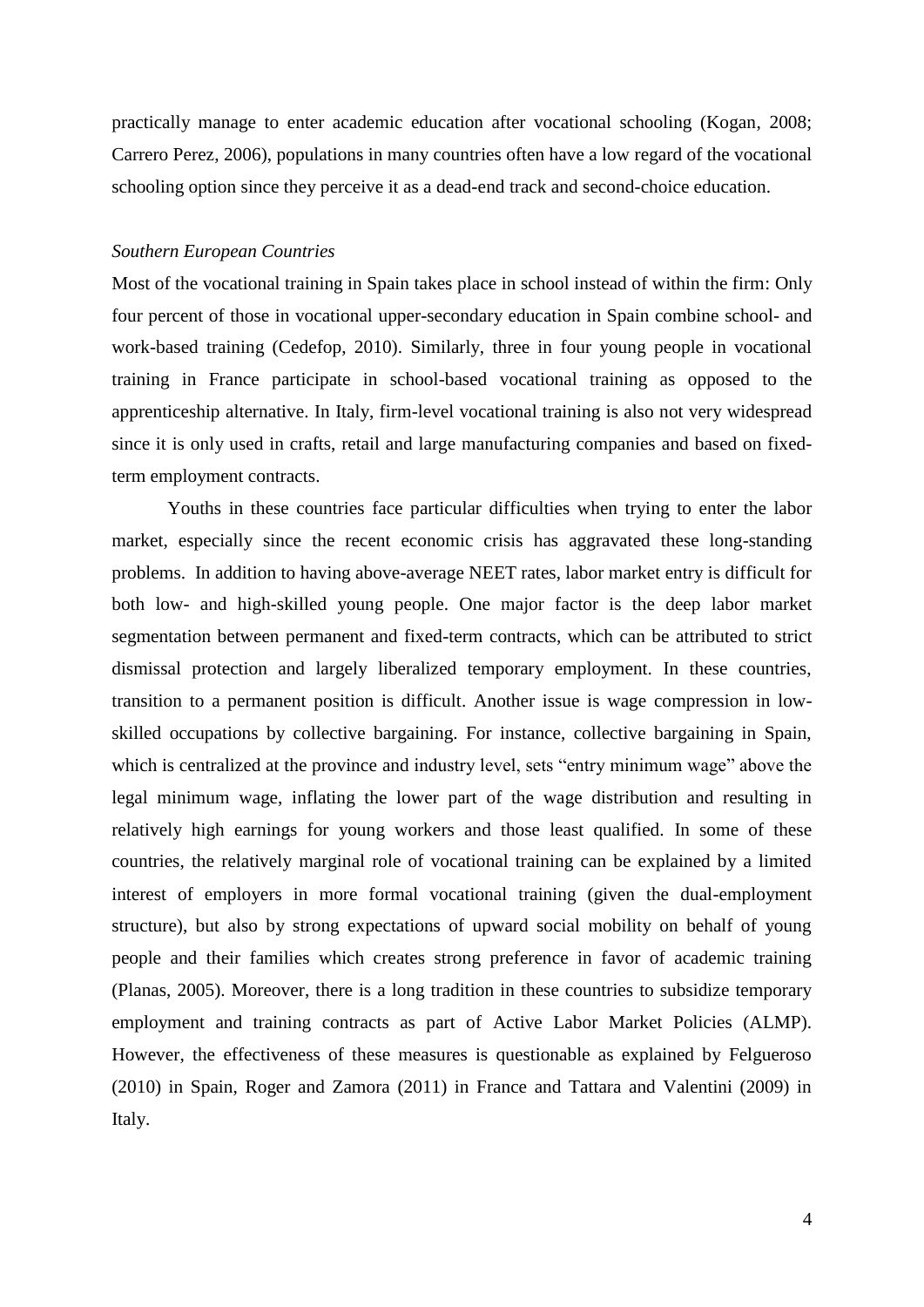Evidence from cross-country comparisons in Europe, which have attempted to implement a vocational schooling systems, points to several systematic elements of success, as described below (Carrero Perez, 2006 CEDEFOP, 2008; Woessmann, 2008).

- 1. **Ensure curricula relevance:** All stakeholders (government, employers, social partners, educational institutions) need to be involved in its development, with a clear assignment of responsibilities. However, the weight of the respective voices might differ across countries.
- 2. **Maintain close labor market contact:** A system of continuous feedback from employers and private-sector institutions is required, which is particularly difficult to implement if employers have poor organization.
- 3. **Ensure high-quality schooling:** Sufficient funding is required to guarantee the appropriate teaching material and the availability of well-trained teachers.
- 4. **Incentivize training providers and create competition amongst training providers:** A mix of public and private funding is required in addition to providing autonomy in teaching and staffing decisions.
- 5. **Maintain high-quality training:** A decentralized system of accreditation and quality assurance is crucial, as well as competition between training centers, such as output-based funding.
- 6. **Limit the risk of establishing a dead-end vocational schooling track,** the competences and qualifications acquired should be comparable to those acquired in academic tracks in order to promote transferability between the two.

## *The Middle East and North Africa (MENA) Countries*

In some MENA countries, such as Tunisia, centralized government agencies control the vocational post-secondary training system and manage it without the involvement of social partners. In other MENA countries, such as Egypt, Jordan and Lebanon, the coordination of a common strategy proves difficult despite the involvement of private sector and social partners (Carrero Perez, 2006). Consequently, there is a weak linkage between skills provided by the VET system and those demanded by the private sector. In cooperation with the European Union, Egypt has been implementing an extensive "TVET Reform Program" between 2005 and 2013. This reform program has a core focus on strengthening the labor market link by establishing local and sectoral Enterprise Training Partnerships (ETP). According to the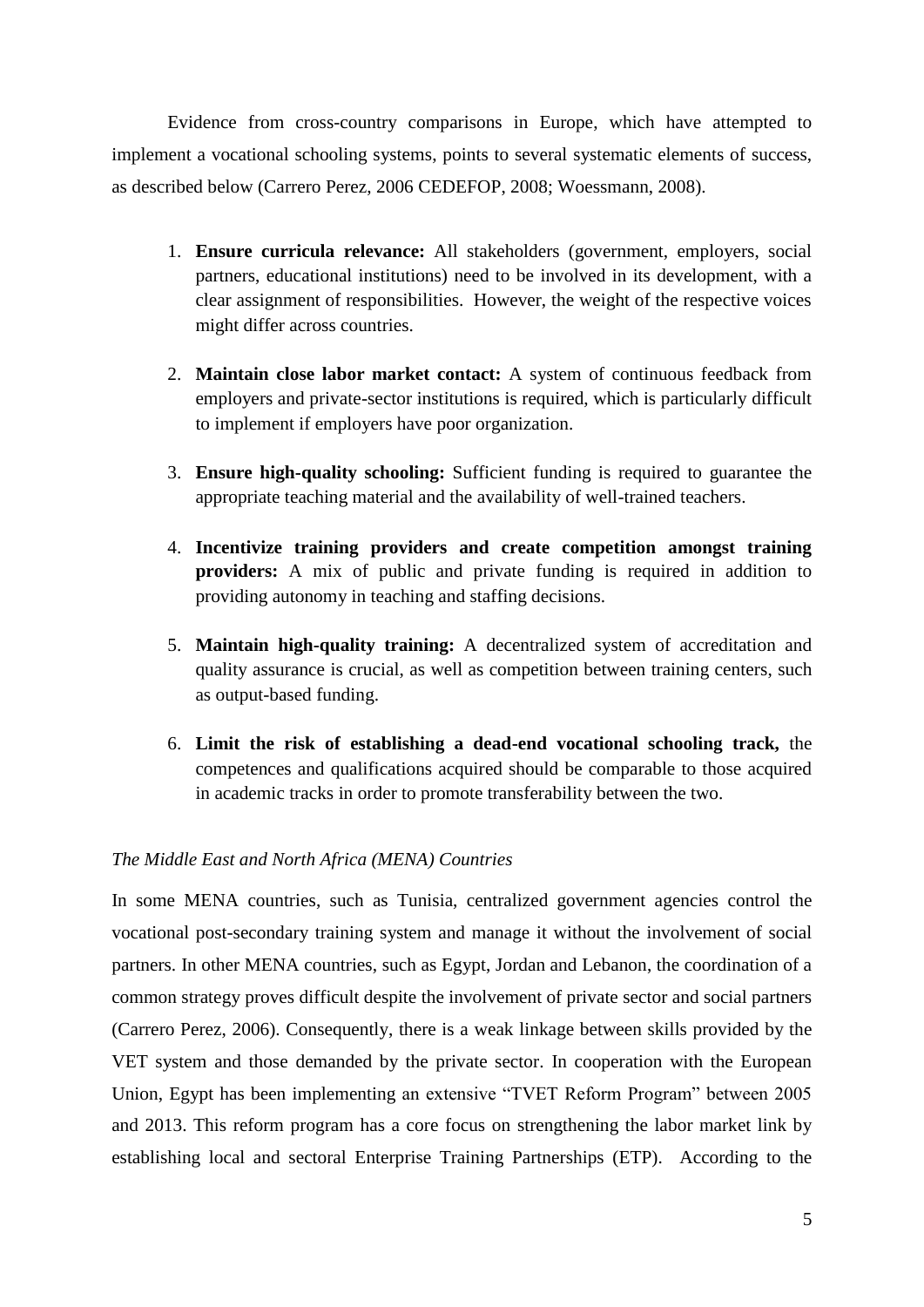project's website [\(www.tvet.org\)](http://www.tvet.org/), it has established 12 sectoral ETP so far, predominantly in manufacturing, construction and tourism.

Further challenges for MENA countries include insufficient funding and a missing incentives system for the training institutions, both of which are likely crucial determinants of training quality. While public budget allocations (based on past enrollment) predominantly fund VET centers, student fees are usually limited and only cover administrative costs (Egypt, Tunisia, Jordan). Regarding training center accountability, Tunisia initiated the MANFORME reform in the 1990s, which aimed to increase accountability through outputbased funding. However, the high degree of centralization hampered the reform, thus limiting the scope for the autonomous action of training providers. In further decentralization reforms, training centers obtained greater autonomy and a self-management structure within a standardized framework. Nonetheless, performance-based funding is still missing (Masson, Baati, & Seyfried, 2010). A performance-based rewards system is difficult to implement since it requires a continuous monitoring and evaluation of training institutions. A project initiated by the European Training Foundation on the exchange of knowledge regarding quality VET monitoring in Mediterranean countries (including Algeria, Egypt, Israel, Morocco, Syria, Tunisia and Turkey) noted weaknesses with respect to the evaluation practice. Monitoring and evaluation predominantly focused on input indicators (teachers, facilities, curricula) rather than the success of the VET in achieving training objectives. Furthermore, when using performance-based indicators, they did not seem to be adequately applied to reassess and improve the current system (ibid.).

Besides the concerns of governance and funding, a further challenge concerning the extensive implementation of the vocational system is its stigmatization as second-choice education (Bardak, 2006). With the financial inability to provide an academic education system for all, governments use an early tracking of students into the vocational system to limit demand for higher education. Since some VET systems have insufficient links to the labor market, they tend to be marginalized as low-status tracks for poor academic achievers (Vlaardingerbroek & El-Masri, 2008; Oketch, 2007). Consequently, the quantitative role of the school-based VET is therefore rather limited, with general, non-technical secondary education representing the standard education in the majority of MENA countries.

## *Russia and Other Transition Economies*

Since the start of the transition, general trends have involved vocational education moving from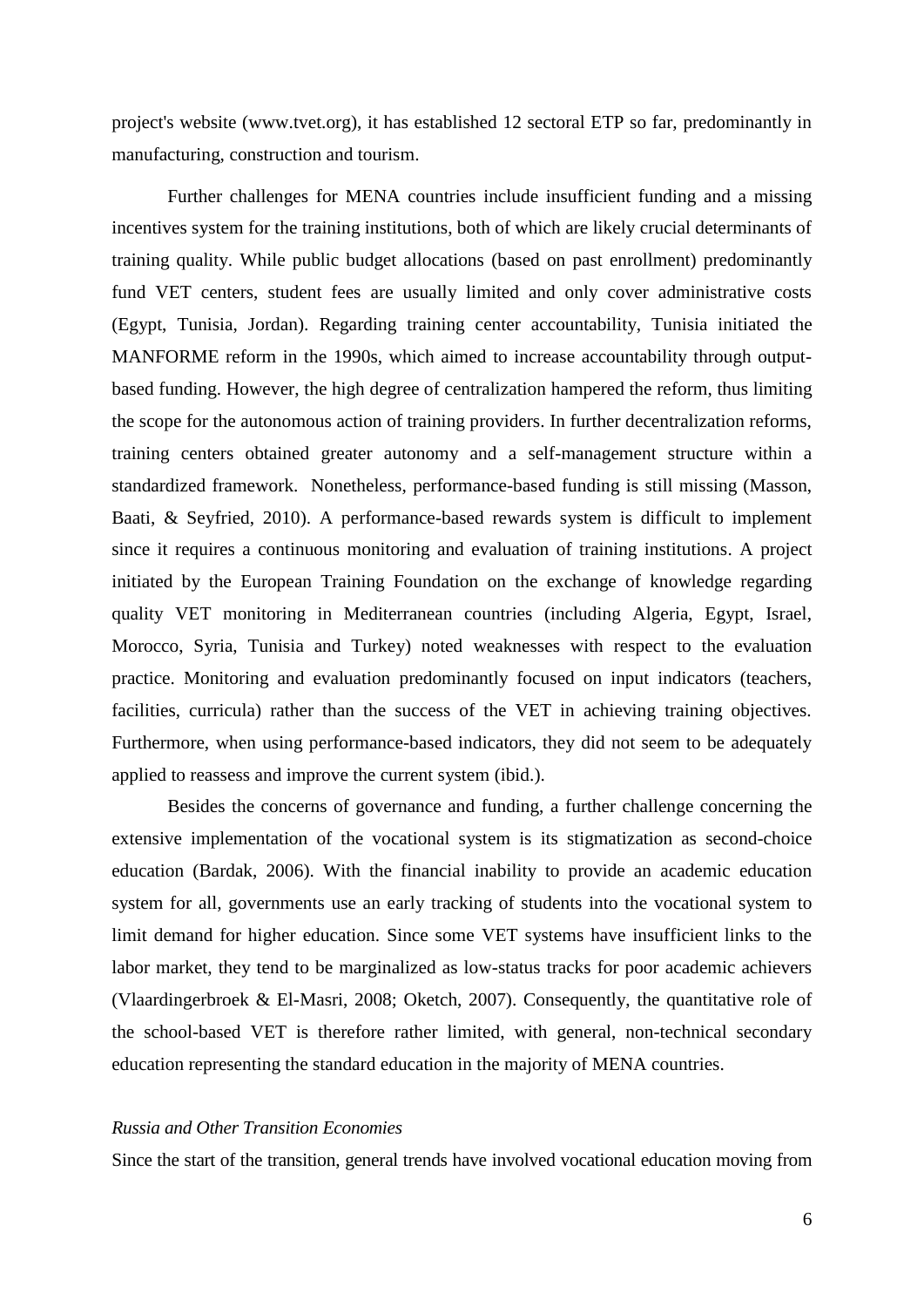firms to schools, thus weakening the links between schools and enterprises. There has also been declining enrollment in vocational and technical schooling, often counterbalanced by the expansion of general secondary schools and tertiary education (Saar, Unt, & Kogan, 2008). As noted by Micklewright (1999), this was due to a mix of demand and supply factors, including the closure of enterprise-based schools as well as the shift of students towards general secondary schools; the purpose behind this shift was rooted in obtaining broader education, which is more appropriate in a market economy, particularly at the time of structural changes. Having previously produced more than 50 percent of all secondary graduates in most countries, the vocational school system has since collapsed very quickly. Students left vocational schools in favor of general secondary education and the prospect of pursuing a tertiary degree. However, employers now assert that it has become increasingly harder to find graduates with technical skills (Sondergaard & Murthi, 2012).<sup>4</sup>

Evidence suggests that the VET transition system has been far from desirable. Several studies (Bejaković, 2004; World Bank, 2005; Bartlett, 2009) have identified the following inadequacies that could be improved within the current VET system: (i) subject-specific specialization occurs too early; (ii) the curriculum is too narrowly focused on subject-specific skills and competencies; (iii) VET provision is excessively decentralized across different government ministries, leading to the multiplicity of structures; (iv) training systems are inflexible and unable to adapt to new labor market needs; and (v) systems lack institutional links between schools, employers and social agents.

#### *Sub-Saharan Africa and South Africa*

<u>.</u>

Most Sub-Saharan countries have formal, institutionalized technical and vocational education and training structures at the lower- and upper-secondary or post-secondary levels, paralleling general education in integrated schools. However, it is frequently difficult to distinguish across the two education types, and these programs fail to satisfy the needs of the well-developed informal sector in the economy. Enrollment in vocational education as a share of those in secondary education was below 10 percent in most countries in the early 2000s, with important exceptions such as Liberia and Mali (both reached more than 30 percent) according to DFID (2007) and Atchoarena and Delluc (2001). Moreover, data show some decrease in vocational

<sup>&</sup>lt;sup>4</sup> Despite the overall trend in the transition countries representing a shift towards a school-based system characterized by a clear distinction between education and work, important elements of the dual system remain in the region, especially in Central Europe. They are presently visible in the Czech Republic, Hungary, Romania, Slovenia and Serbia. Moreover, some elements are also present in Poland and Slovakia, as well as Croatia (Matkovic, 2008).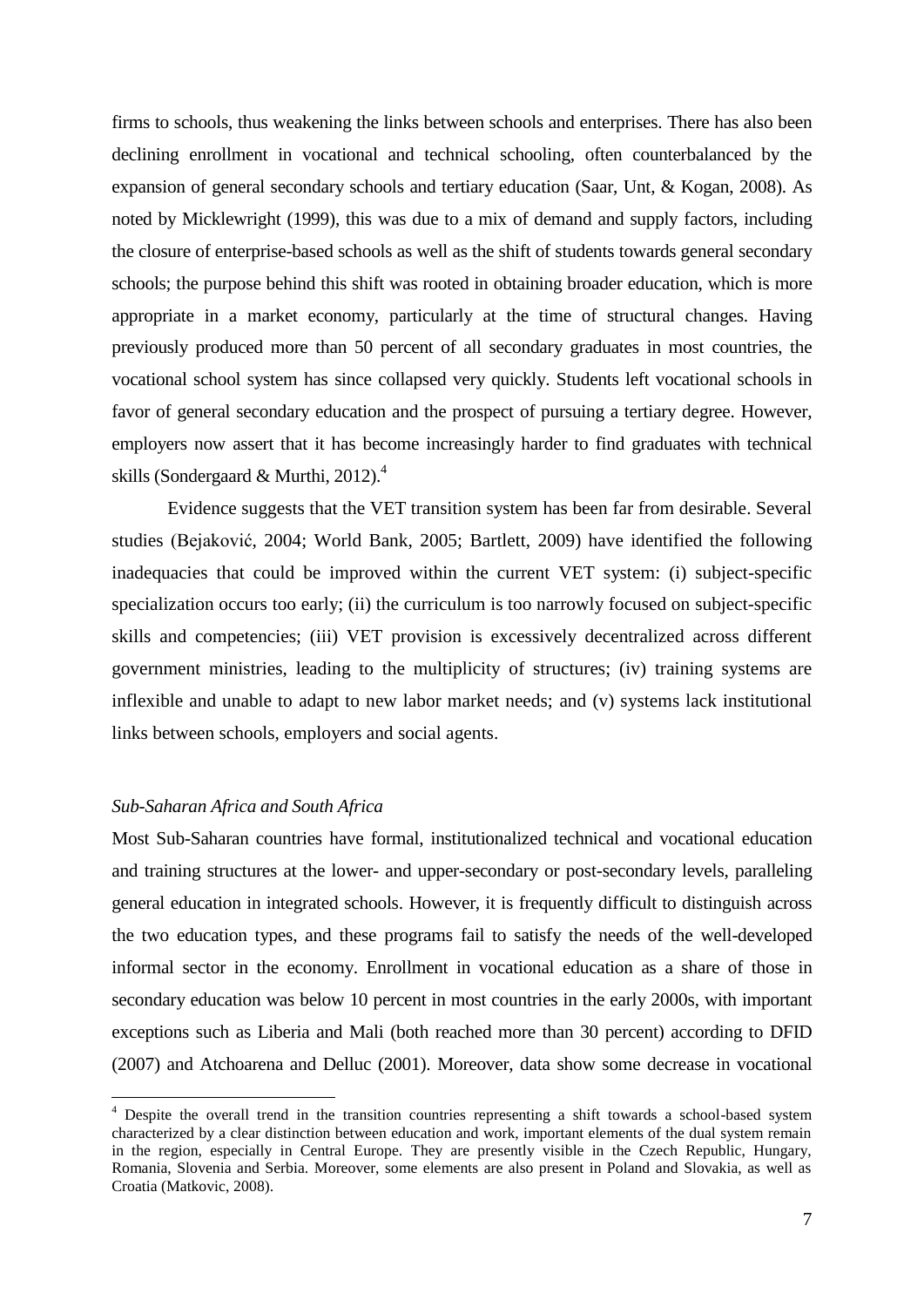education participation in many countries over time*—*with girls hardly enrolled at all. Differences between French-speaking and English-speaking countries explain, to some extent, differences in the level of VET enrollment as the former places greater emphasis on general content and achieves higher enrollment rates than the latter. However, French-speaking countries disregard more artisan skills and are thus more disconnected from the needs of the important informal labor market, as seen in the case of Cote d'Ivoire or Senegal (Atchoarena & Delluc 2001; Oketch, 2007).

Overall, formal vocational education and training has a difficult status in Sub-Saharan African countries, which can be ascribed to a number of issues, as summarized below (ibid.):

- 1. **Second-best choice:** VET is considered an inferior alternative to general secondary schooling, as many consider it an unattractive pathway resulting in dead end jobs (Garcia & Fares, 2008).
- 2. **Lack of demand:** The dominance of informality in economic activities and employment interferes with the possibility of productivity increases, technological innovation and formal job creation. A higher demand for better skilled workers would cause stronger incentives for participation in formal VET.
- 3. **Limited institutional support:** There is only limited support by policy makers, governments and ministerial agencies, who would have to show greater engagement with VET at schools (and in cooperation with business). Moreover, expanding general education usually crowds out vocational education.

## **Vocational and Technical Secondary Schools**

An alternative to providing training within the framework of formal secondary schools is to offer training at vocational training centers. Basically, this is the Latin American model where vocational training is followed by, but not alternating with, internships.

#### *Latin America*

An increased demand for labor in the manufacturing sector due to the economic expansion after 1945, which exceeded its capacity to provide on-the-job training, triggered the development of VET in Latin America. A special characteristic of this region is the evolution of such programs over time. There are two identifiable phases (Betcherman et al., 2007; Puerto, 2007).

The first phase of VET development started with the foundation of the National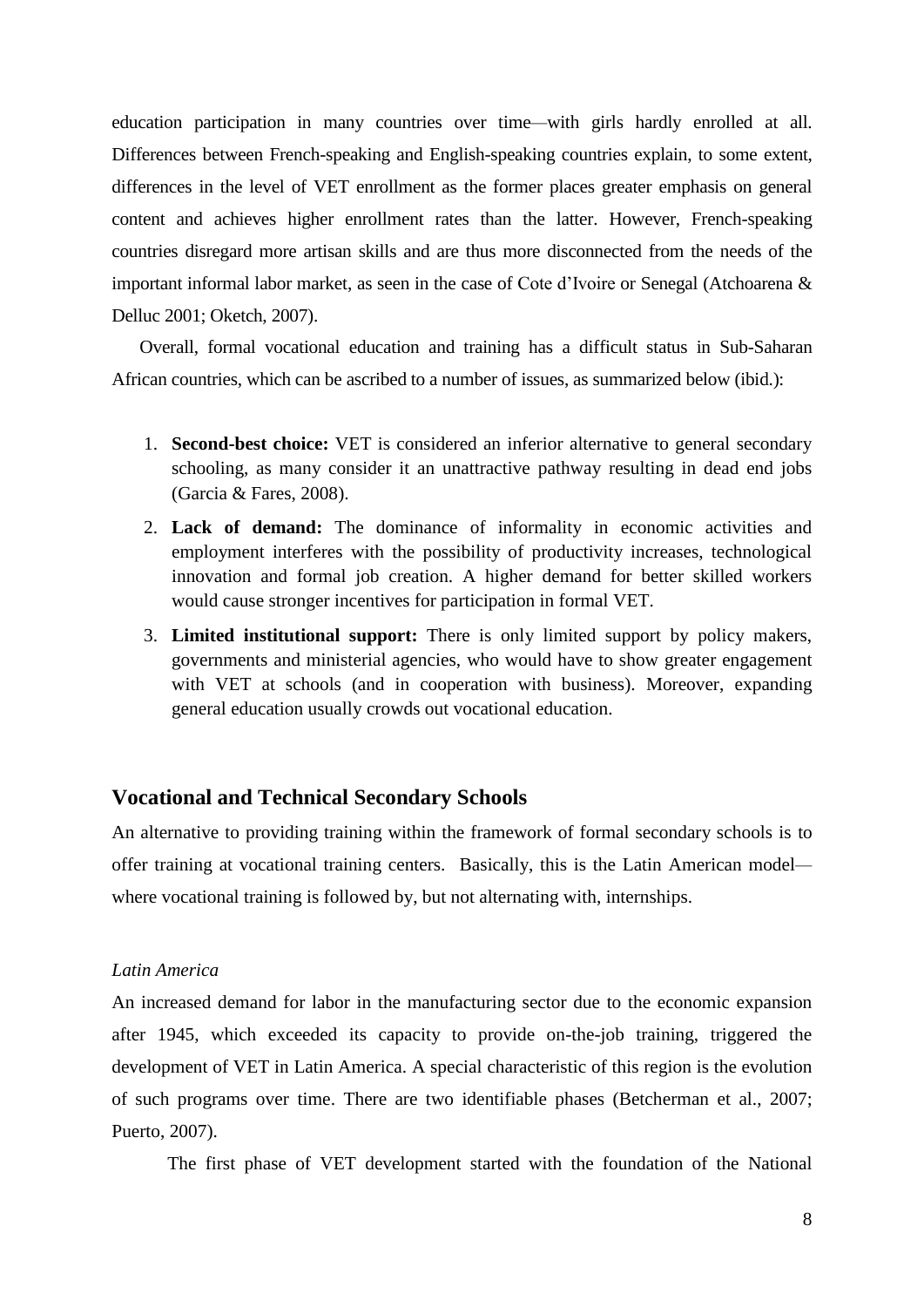Service for Industrial Training in Brazil (SENAI) in 1942, and the following National VET Institutions (VTIs) that emerged in the whole region. The German dual system initially influenced the SENAI. However, the German system could not be imitated due to the lack of master craftsmen (CINTERFOR, 2008). The VTIs were supply-driven, state managed, financed through payroll taxes, independent from academic schools as well as from the Ministry of Education, and reflected the industry's needs (de Moura Castro & Verdisco, 1998). VTIs used centrally determined curricula and had a tripartite structure throughout the region, representing employers, workers and the government. Nevertheless, the VTIs adapted neither to the changing economic structure after the 1970s nor to the economic challenges and subsequent downturns caused by the oil crisis. At this point, the demand for skilled and semi-skilled labor from the manufacturing sector decreased, with graduates from these programs being unable to gain access to employment. Consequently informal labor markets grew and budgets were trimmed for all these institutions. Such a reduction also resulted from the preference for programs initiated by market principles (ibid.).

The second phase of VET programs, known as the *Jóvenes* programs, began in the early 1990s and targeted mainly disadvantaged youth, such as those from low-income families, the poorly educated and the unemployed or underemployed. Chile created the first program, which was afterwards imitated in Argentina, Uruguay, Paraguay, Peru, Colombia, the Dominican Republic and Venezuela. In contrast to the VTIs governments did not manage the *Jóvenes* programs, yet they did regulate them. Training was offered through a bidding system in which both public and private firms could take part; therefore training was demanddriven in the sense that the government did not specify the contents of the curriculum. Similar to the dual VET system, an internship followed the classroom-training phase (Ibarrarán & Rosas Shady, 2009). In line with Weller (2009), the main differences of the former VTIs are that the newer VET systems show:

- 1. **A greater diversification of training providers**, with more emphasis on private institutions. In the public sphere, delivery and regulation were institutionally segregated and programs were decentralized, which entailed greater participation by local authorities (provinces and municipalities).
- 2. **More articulate interest in skill certification**, which was enabled by a larger variety of training supplied and the acknowledgement of informal learning.
- 3. **Attempts at making training more demand-oriented** through the greater involvement of private companies and trade unions, which helped to recognize unmet needs.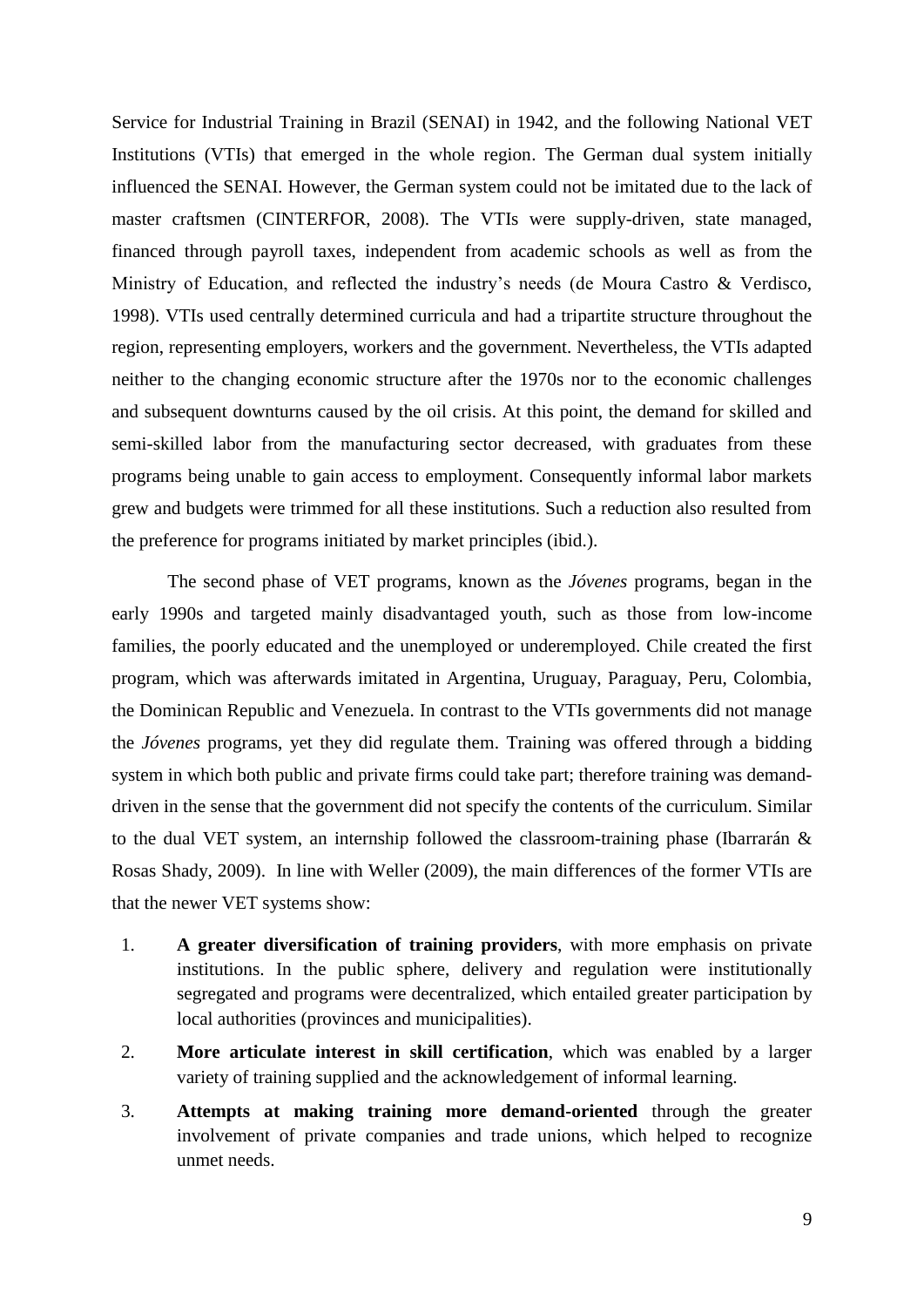- 4. **More diverse target groups**, with a transfer from one-time training to continuous training for personnel of strategic value for the firm's competitiveness. At the same time, training programs were developed to support the reintegration of the unemployed and special arrangements for groups with particular employability problems (youths and women with low education levels) or those working in lowproductivity, low-income activities (specific occupations, own-account workers, micro-entrepreneurs).
- 5. **New instruments to publicly finance training**, particularly tax incentives.

## **Formal Apprenticeship**

In some countries, VET is provided through formal apprenticeships, with institutional instruction complementing workplace training. This is the case in the UK, the US, New Apprenticeships in Australia, and Learnerships in South Africa.

## *The United Kingdom*

In the 1980s traditional apprenticeships lost their appeal in the UK because of "the recession, the removal of supports and the introduction of cheaper, less-valued alternative training schemes such as the Youth Training Scheme (YTS) and its successors" (McIntosh, 2007, p. 4). However, with the relative shortage of intermediate (Level 2 and Level 3) vocational skills in the mid-1990s, apprenticeships were reintroduced as Modern Apprenticeships at Level 3 and National Traineeships at Level 2. Nonetheless, despite considerable public interest in their expansion, the overall participation rates remained rather low during the early 2000s. Possible explanations for this include: (i) the lack of a central and rigorous assessment of the apprentices' qualification obtained; (ii) the high costs of apprentices to employers, relative to other countries such as Austria, Germany or France, among others (Steedman, 2010); and (iii) a shift towards offering apprenticeships to older youths who had previously worked at the company already (Wolf, 2011).

The 2009 reform, Apprenticeship, Skills, Children and Learning Act, aimed at addressing some of these issues, in particular tightening the link between the apprenticeships and employers and increasing incentives for employers to heighten training activities (as explained below). As a consequence, the number of youth below the age of 25 who participated in apprenticeships increased from 387,000 in 2007*–*2008 to about 460,000 in 2011*–*2012. Moreover, in 2010, the UK implemented the Specification of Apprenticeship Standards for England (SASE), which aimed to harmonize the qualifications of the different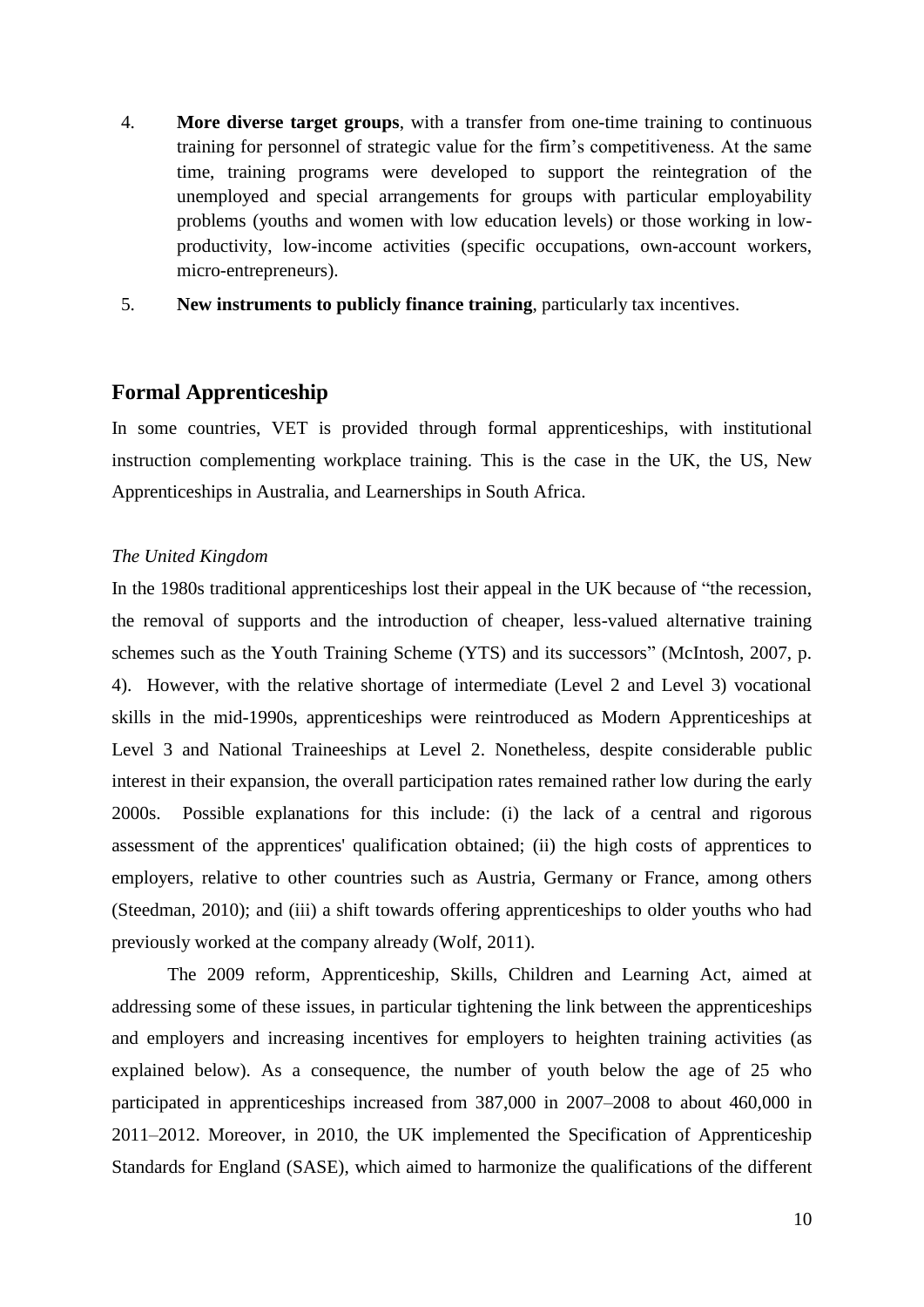apprenticeships and increase transparency in training activities. In addition, a grant of 2,500 pound sterling per apprentice aged 16 to 17 years old was offered. In 2012, the grant was extended to incentivize training of those up to 24 years old. Moreover, the National Apprenticeship week was initiated, which is a yearly public event that aims to draw media attention to the benefits of offering and learning in apprenticeships, as well as to increase the acceptance of apprenticeships. Finally, further government reforms are currently underway that aim to improve training quality and transferability and ensure continuous adaption of the qualifications and skills to align with economic demand; these objectives are to enhance the attractiveness for employers to train apprentices (Department for Education, Department for Business and Skills, 2013).

### *The United States of America*

In the US formalized apprenticeship have a limited role and are largely confined to adult education in so-called "Registered Apprenticeships'' in the construction industry (e.g. such as electricians, carpenters and plumbers, among others). Through the combination of time spent in theoretic instruction and work-based training, the apprenticeship system is aimed at imparting both general and occupation-specific knowledge; however, the place of training is concentrated in the firm, as the apprenticeship system operates without any close links to formal education.

The Office of Apprenticeship (OA) in the US Department of Labor (DoL) is in charge of the registration and evaluation of VET. Thereby, the OA is supported by the "Advisory Committee on Apprenticeship" (ACA). Across 26 states, State Apprenticeship Agencies (SAAs) are responsible for the apprenticeship programs, including the provision of technical assistance. Currently, there are around 21,000 apprenticeship programs registered in the US. Participation numbers from the DoL count approximately 290,000 active apprentices in 2012. Since 2008, the number of active apprentices has been steadily decreasing, largely due to a steep decline in the number of new apprentices. However, this figure only accounts for apprenticeships not offered by the military (currently around 70,000) and those registered with the labor office. Lerman (2012) suggests that the actual number of all apprentices is higher, given that not all apprenticeships have to be registered. Contrary to the European model, US apprentices are in their mid- to late-20s and have most likely already gained some work experience.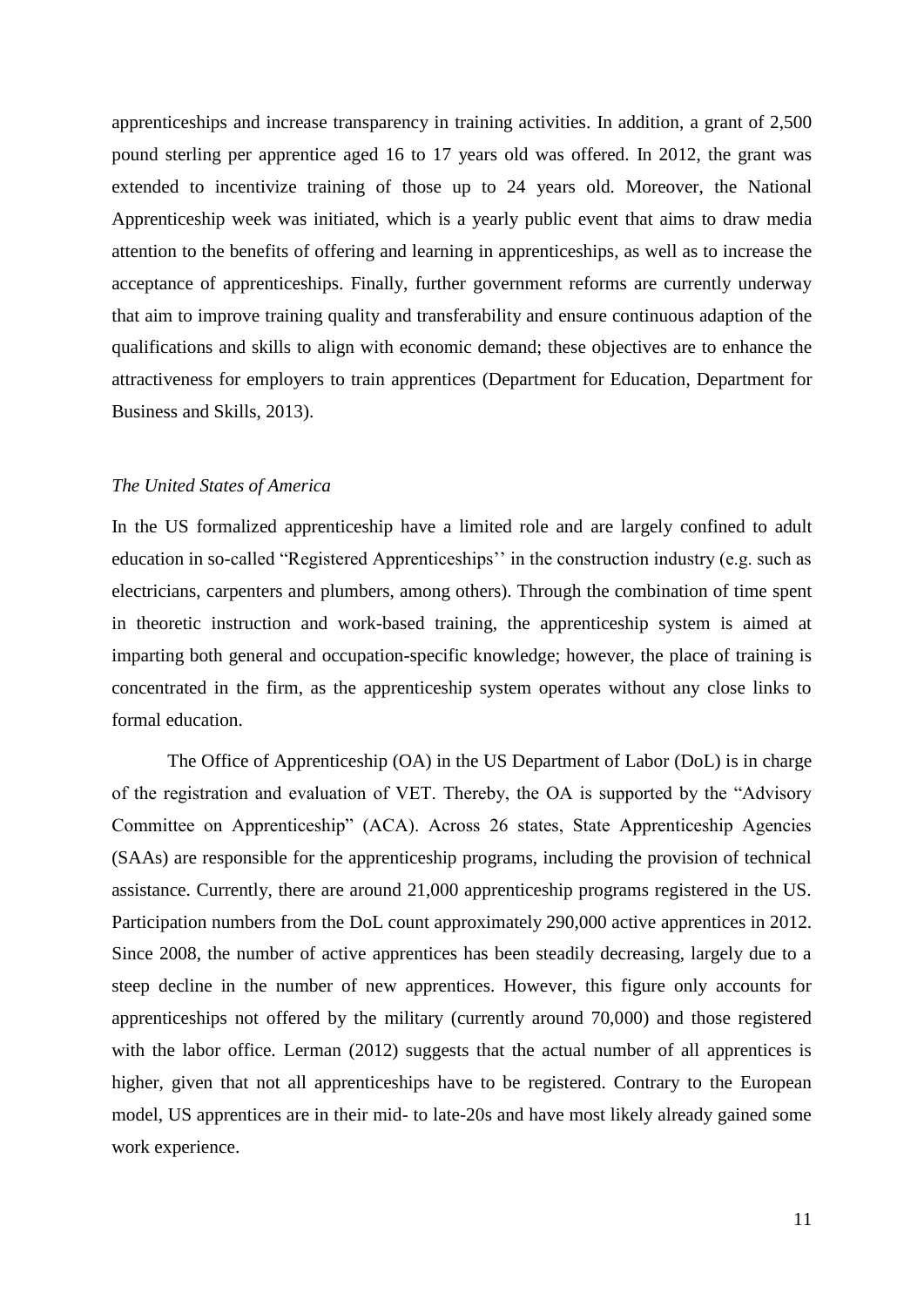### *Australia*

Although the majority of VET participation is school-based (80 percent in 2011), there also exists a comprehensive Australian Apprenticeship system. This system differentiates between two types of contracts: apprenticeship contracts and traineeship contracts. Apprenticeships refer to technical occupations and the traditional trades, whereas traineeships apply to all other occupations (Karmel, Blomberg, & Vnuk, 2010). These traineeships are comparable to further qualifying training in other countries due to their short duration (typically less than one year). The contracts are structured in both work-based learning with an employer and school-based education with certified training providers. Contrary to apprenticeships, which have a long tradition in Australia, traineeships were introduced in 1985 to counteract youth unemployment of those aged 15 through 19 with low levels of schooling. The participation in apprenticeships and traineeships has significantly increased across *all* age groups over the past years due to supportive policies, such as financial hiring incentives, part-time training, minimum training wages and lifting age restrictions (ibid.). Particularly due to specialized subsidies encouraging the training of workers aged 25 and over and mature workers (45 and above), nowadays the share of adults amongst participants increased to one-third (two-thirds) of all new entries into apprenticeships (traineeships).

#### *South Africa*

In 1998, South Africa established a nation-wide regulatory framework for the labor market and skill development. Known as the Skills Development Act, it introduced a skill-training levy on employers' payrolls. According to this, 80 percent of the revenue goes into funding for training in firms and additional programs governed by the Sectoral Education and Training Authorities (SETAs). The remaining 20 percent flows to the National Skills Fund, which promotes training for the unemployed and informal workers. In addition, the Skills Development Act also created apprenticeship agreements called Learnerships. These contracts involve a learner, an employer and an accredited training provider. Learnerships imply that after the apprenticeship of a specified nature and duration, the apprentice receives a qualification registered by the South African Qualifications Authority. Along with the Skills Development Act, various National Skills Development Strategies aimed at skillsdevelopment levy utilization. For instance, the Accelerated Shared Growth Initiative for South Africa (AsgiSA) and the Joint Initiative on Priority Skills Acquisition (JIPSA) are two initiatives aiming at fostering labor market integration and training through improving the labor market placement of unemployed graduates. The latest strategy, NSDS III, is set for a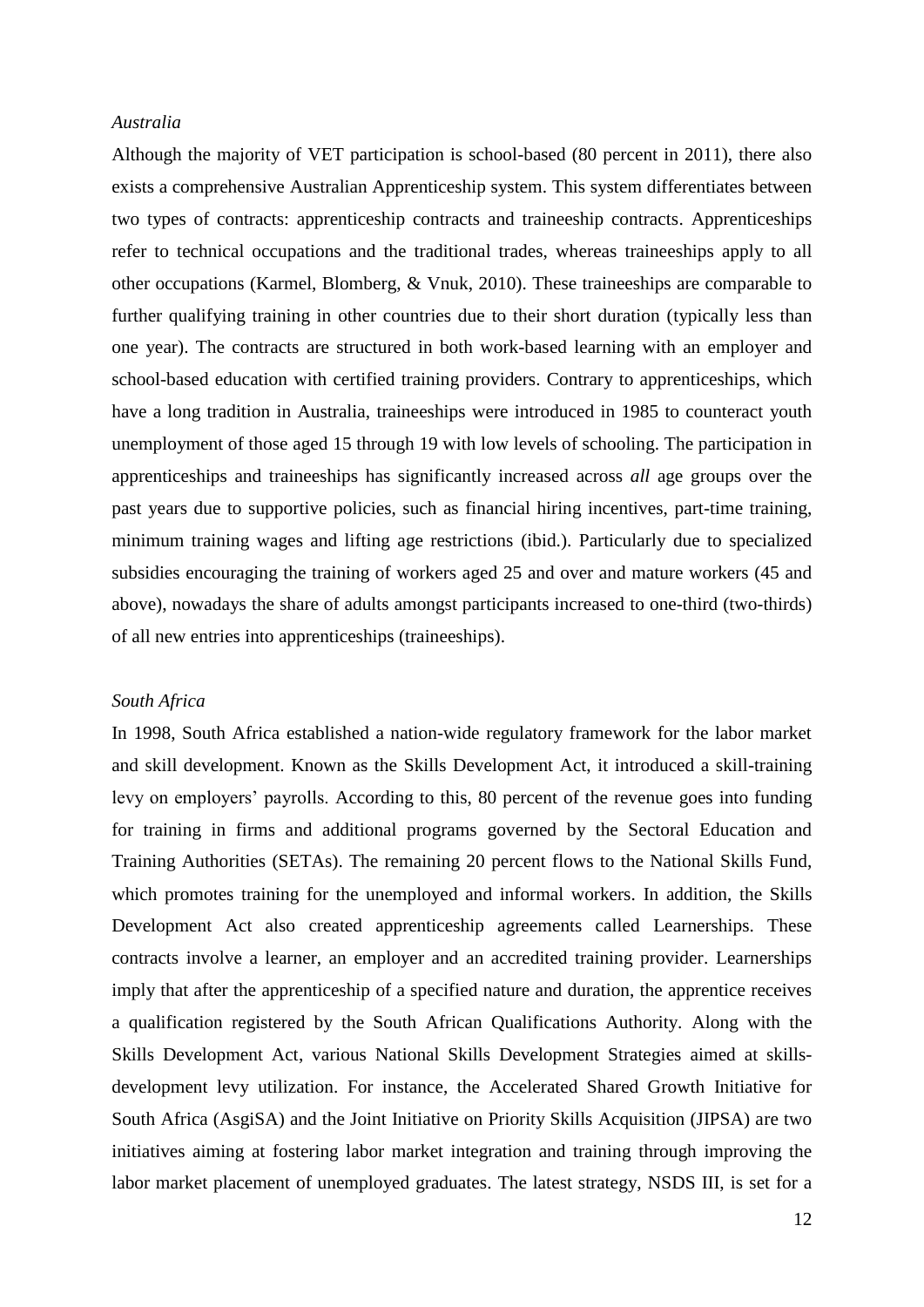five-year period from 2011 to 2016 and its main goal is to facilitate participation in the labor market for all South Africans, regardless of race, class, gender, age, geography and disability. Furthermore, NSDS III aims to increase employment, economic growth and rural development while reducing poverty. To achieve this, closer connections between employers, training institutions (public and private) and political institutions will be reinforced, and a skills development system meeting labor market needs will be introduced. Among the strategies' key elements are professional, vocational, technical and academic learning (PIVOTAL) programs, which combine college or university education with practical learning in a workplace. Upon graduation, the employee gains an occupational qualification. Employers who supply workplaces can reduce costs through accepting a SETA grant.

## **Dual System**

Dual VET, common in Austria, Denmark, Germany and Switzerland, accommodates between 40 percent (Austria) to 80 percent (Switzerland) of all school leavers. The four countries share the following four key institutional elements of the dual system:

- 1. **A high degree of formalization.** They only provide training in centrally accredited occupational qualifications and the training content is continuously adapted to meet the changing labor market requirements.
- 2. **Strong involvement of social partners.** Representative advisory boards assist in developing and maintaining curricula at the governmental and federal level. Regional trade or occupational committees, or a combination of the two, undertake implementation and monitoring.
- 3. **Vocational colleges provide the school-based part of dual apprenticeships.**  Colleges cover both general and occupation-specific education. The government bears the costs of training in the schools.
- 4. **Firms must meet certain technical standards.** Otherwise, the training firm will not obtain accreditation. Offering apprenticeships is optional for companies, but those who choose to offer them follow standard application procedures in order to match the firm with trainees. The training companies cover the training costs within the firm.

## *Why Would Firms Invest in General Training?*

While dual training exhibits several advantages from a societal and individual perspective, establishing an efficient dual apprenticeship system crucially depends on the willingness of firms to participate. To ensure post-apprenticeship skill transferability across firms, the training should provide a sufficient amount of general schooling. However, as Becker (1964)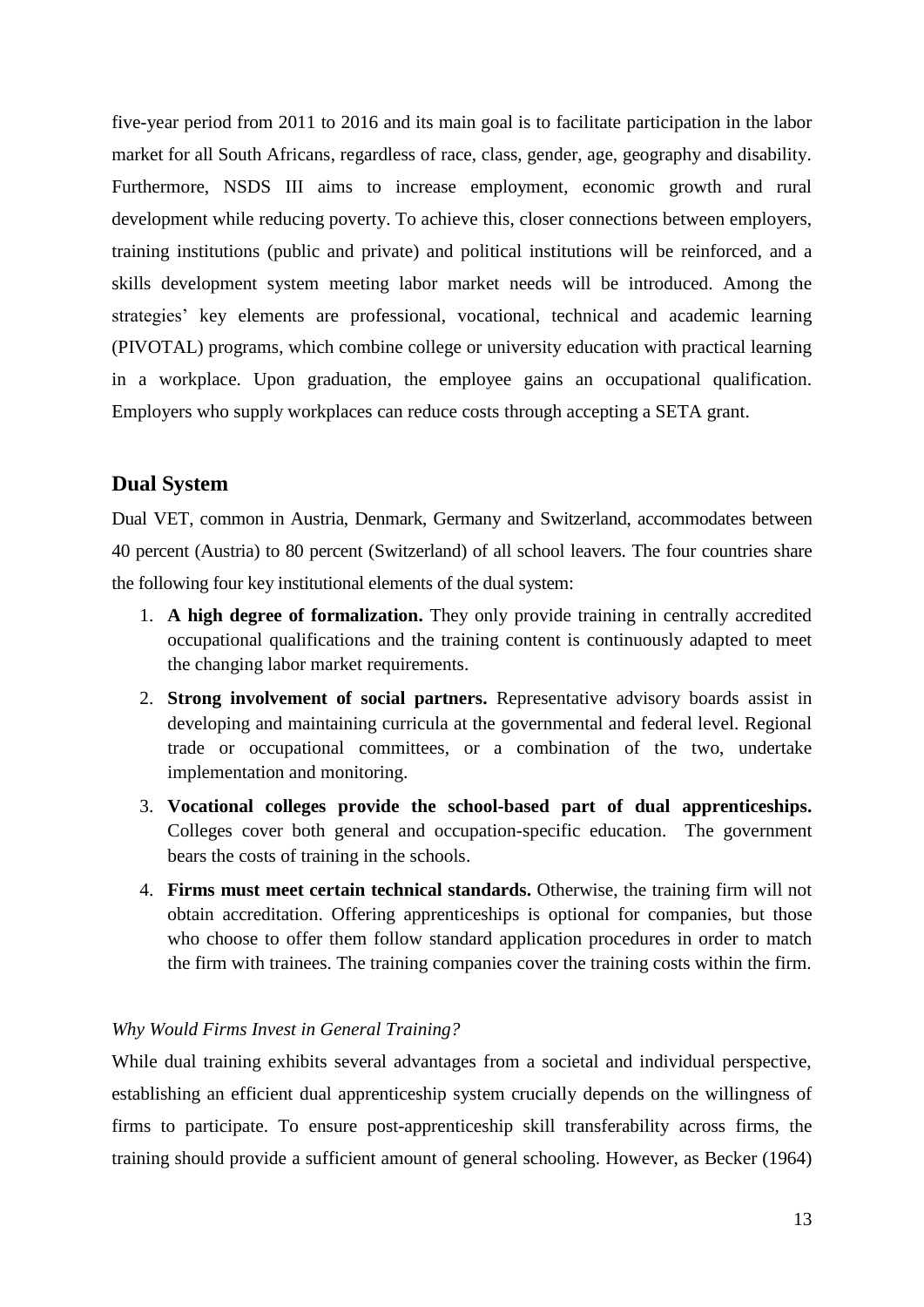noted, some general schooling is crucial in enabling apprentices to enter further employment relationships but in a perfectly competitive labor market, in which workers are paid according to their marginal productivity, firms have no incentives to invest into general schooling. This is because workers could leave directly after the training period in order to reap all the benefits of their acquired general skills.<sup>5</sup> Hence, in order for firms to provide both specific and general training, the worker must bear the general training costs. Implementation would include state-funded school-based general education or firm-based general training, along with workers paying for their training costs. Furthermore, firms could be incentivized to participate if they were able to recoup part of their investments by contractual arrangements ensuring that either: (i) apprentices accept a wage lower than their marginal productivity during the training period, or (ii) apprentices would have a contractual obligation to continue to work for the firm beyond the training period (ibid.; Malcolmson, Maw, & McCormick, 2003).

Based on the empirical finding that firms in some countries (such as Germany) invest in general training despite incurring a net cost during the training period (Dionisius et al., 2009), several theories attempt to explain the training activities of firms (see Wolter & Ryan, 2011 for an excellent overview). In particular, Acemoglu and Pischke (1998, 1999, 2000) develop and extend the framework of Katz and Ziderman (1990) where informational asymmetries regarding the abilities of workers and the quality of training received can lead to sufficient incentives for firms to invest in general training. Given that firms are able to learn the ability of the worker during the training period, the additional presence of a compressed market wage allows firms to pay high-ability workers less than their marginal product, hence reaping part of the benefit of training. A compressed wage structure might arise due to: (i) information asymmetries and complementarity between ability and training in the production function (Acemoglu & Pischke, 1998); or (ii) search costs combined with market frictions such as collective bargaining, minimum wages and firing costs, which are higher for highskilled workers (Dustmann & Schönberg, 2009). While these components are necessary to ensure incentive compatibility on the firm side, Acemoglu and Pischke (2000) highlight the existence of external certification as a signal to prospective employers that the trainee is willing to invest in their own training. Dustmann and Schönberg (2012) further extend this framework by suggesting that the dual-apprenticeship system is more likely to succeed in

<u>.</u>

<sup>&</sup>lt;sup>5</sup> As discussed below many firms do invest in their employees' general training. Informational asymmetries regarding workers' productivity, search costs and market frictions, or monopsony power are some of the reasons explaining this.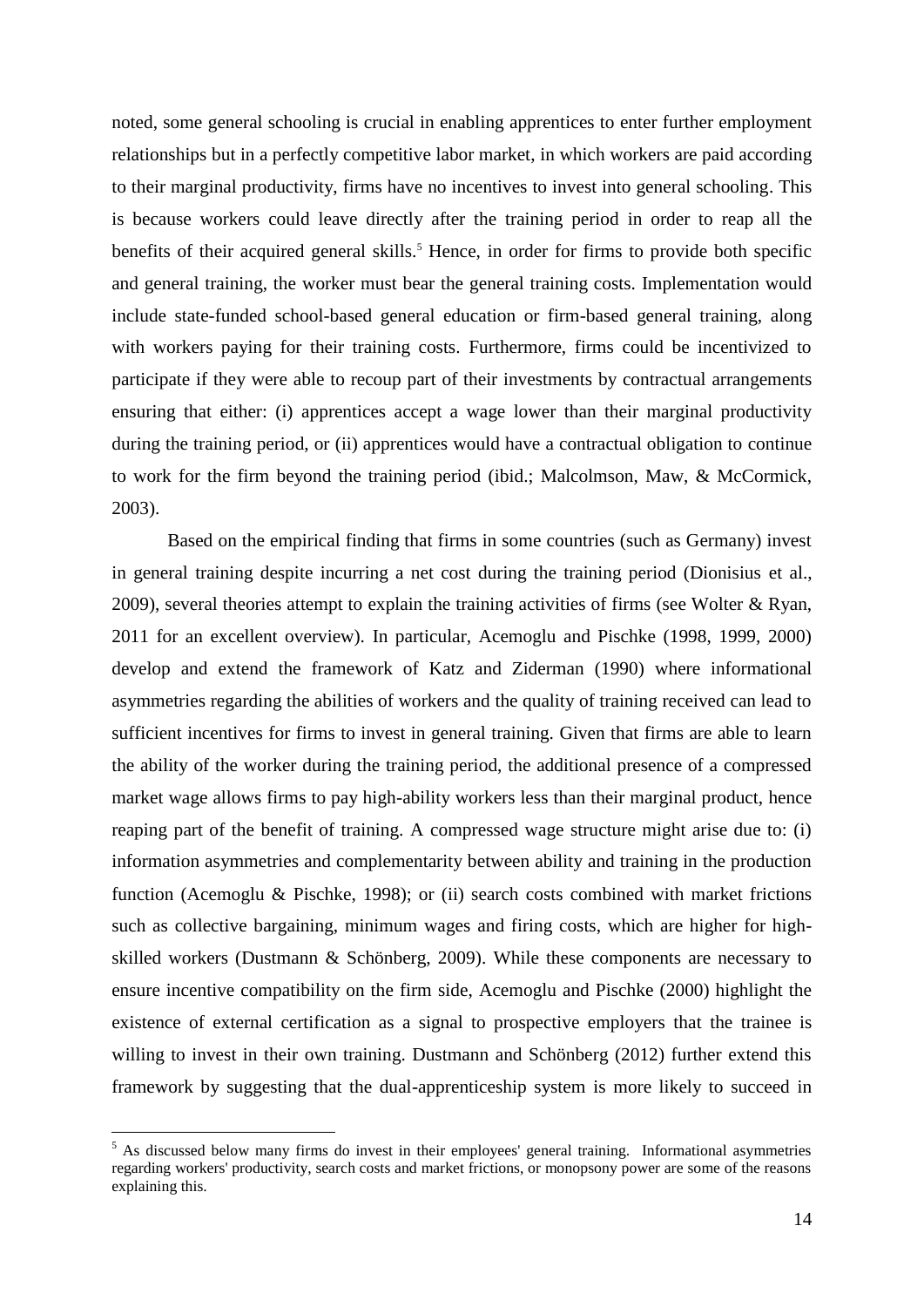countries where firms can credibly commit to the training provision during the apprenticeship through apprenticeship regulation and external accreditation.

Another set of models aims to explore the deterring effect of poaching, which implies that firms that do not invest in training might hire apprentices from the training firm by offering them higher wages. But firms are more likely to engage in training if they are able to enjoy some monopsony power arising from industry- and occupations-specific skill requirements, dispersed regional location of firms and lower product market competition (Lazear, 2003; Smits, 2007; Gersbach & Schmutzler, 2006).

A further potential reason to participate in training might be that firms would prefer to ensure their own future skill supply through providing training. However, some countries, such as Switzerland, maintain a large dual system and a high turnover rate after training (Wolter & Schweri, 2002). It might be the case that firms train apprentices to use them in current production. Although firms might incur a net cost for the average productive apprentice, some high-productivity apprentices might also be paid less than their marginal productivity, given that the overall wage level for apprentices tends to be low (Mohrenweiser & Zwick, 2009). In particular, if there are few outside options for youth, they might be willing to engage in such a payment scheme since they would benefit afterwards from the acquired skills.

#### *Why Is the Dual System Not Readily Transferable?*

The dual VET depends on some essential preconditions. For instance, it relies on strong cooperation between government and employers to develop the VET institutional framework, design and adjust curricula, certify competences, and co-fund the plant-based and schoolbased elements. In addition to these regulatory and budgetary issues, the dual system also depends on active support from actors as described below:

- 1. **Trade unions** must accept that apprenticeship contracts have lower payments compared to regular contracts;
- 2. **Employers** must be willing to provide training (not primarily in an informal manner but according to occupational curricula), to send apprentices to vocational school leading to certified occupational qualification, and to provide them with a credible prospect of sustainable employment;
- 3. **Government** support for providing vocational schools and teachers and also for preparatory training for young people who fail to enter apprenticeships;
- 4. **Youth and parents** must accept VET as a solid alternative to academic education.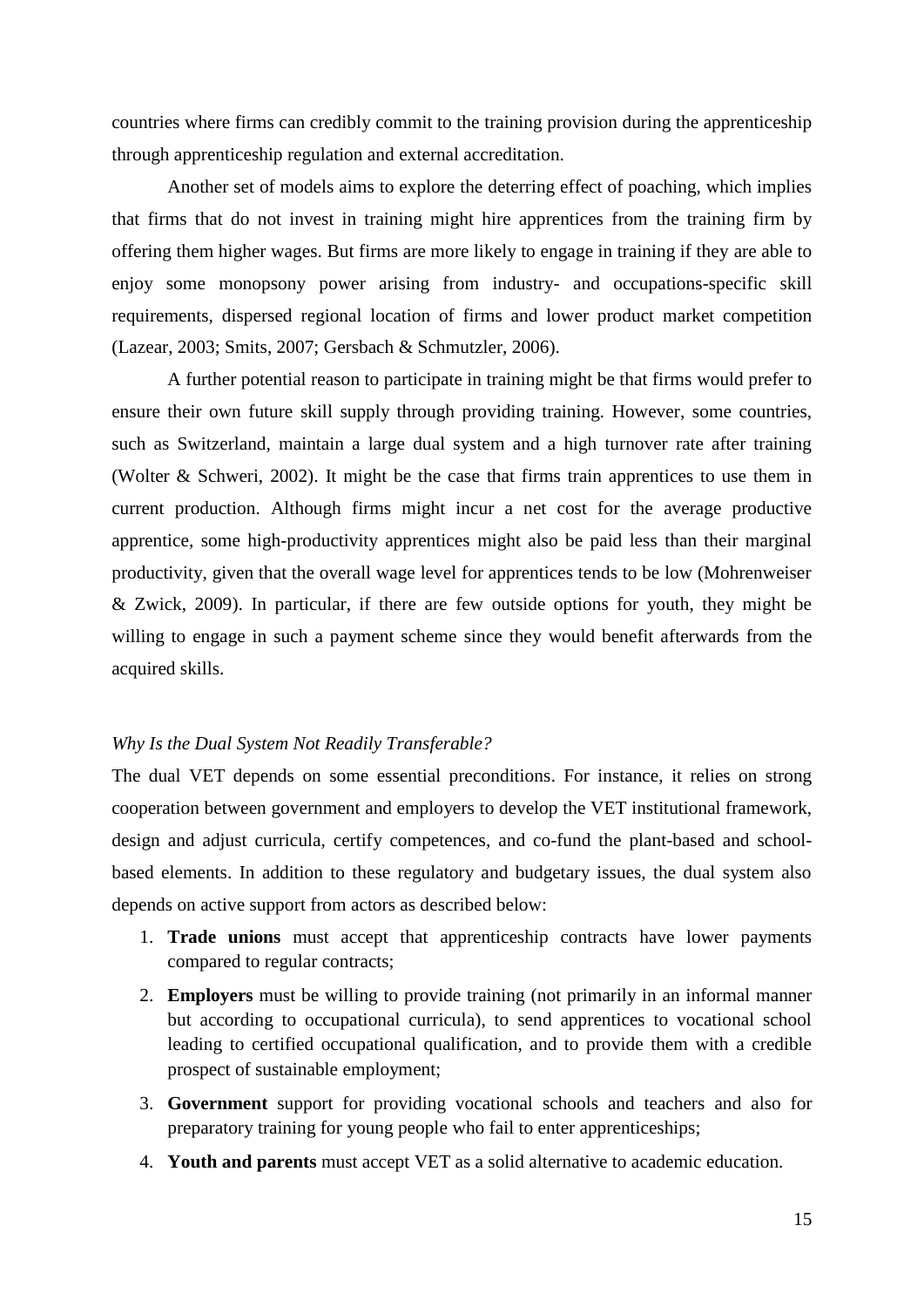These elements tend to being mutually reinforcing. As they have developed over a long time, these conditions cannot easily be transplanted to different institutional and historical contexts. However, many countries have tried to develop dual VET programs. A few interesting initiatives undertaken in the US, Egypt, and Sub-Saharan Africa are described in Table 1. Despite multiple efforts to establish a dual VET system in quite diverse countries, successful initiatives remain relatively small-scale and tied to certain sectors such as construction in the US or traditional crafts in Sub-Saharan Africa. While these efforts have led to VET provision combining some institutional learning with workplace training (usually through formal apprenticeship), the dual system continues to lack central institutional ingredients that distinguish it from other apprenticeship models. The challenges of establishing a mainstream dual VET system around the world highlight the need for a specific institutional framework, the complexity of which is not easily replicated in either developed or developing countries.

## **Informal-Based VET**

In India and many African countries where informal employment is widespread, the predominant source of vocational education or training occurs in a so-called "traditional" or informal apprenticeship system, which lies outside of formal vocational or general schooling. In this case, a family or clan transmits knowledge between generations in traditional apprenticeships (ILO, 2011, 2012). Despite taking place in the informal sector, these traditional or informal apprenticeships have locally standardized structures and duration, and are based on contractual agreements between the craftsman and trainee. Apprentices receive no or little remuneration during the training period and might even have to pay a fee to the trainer. Training is generally entirely work-based, but it may follow an informal training plan (ILO, 2012).

While VET needs to acknowledge that formal sector employment cannot absorb but a minor fraction of job entries in many countries, known challenges of informal training include: (i) the fact that it tends to be confined to crafts which have limited technological innovation and company growth; (ii) its limited transferability of the acquired skills due to the lack of training certification and work experience; (iii) the lack of teaching general skills; (iv) the limited acceptance of informal training certificates between local communities; (v) concerns involving the potential exploitation of children as cheap laborers, gender discrimination based on traditional gender roles, as well as unenforceable contractual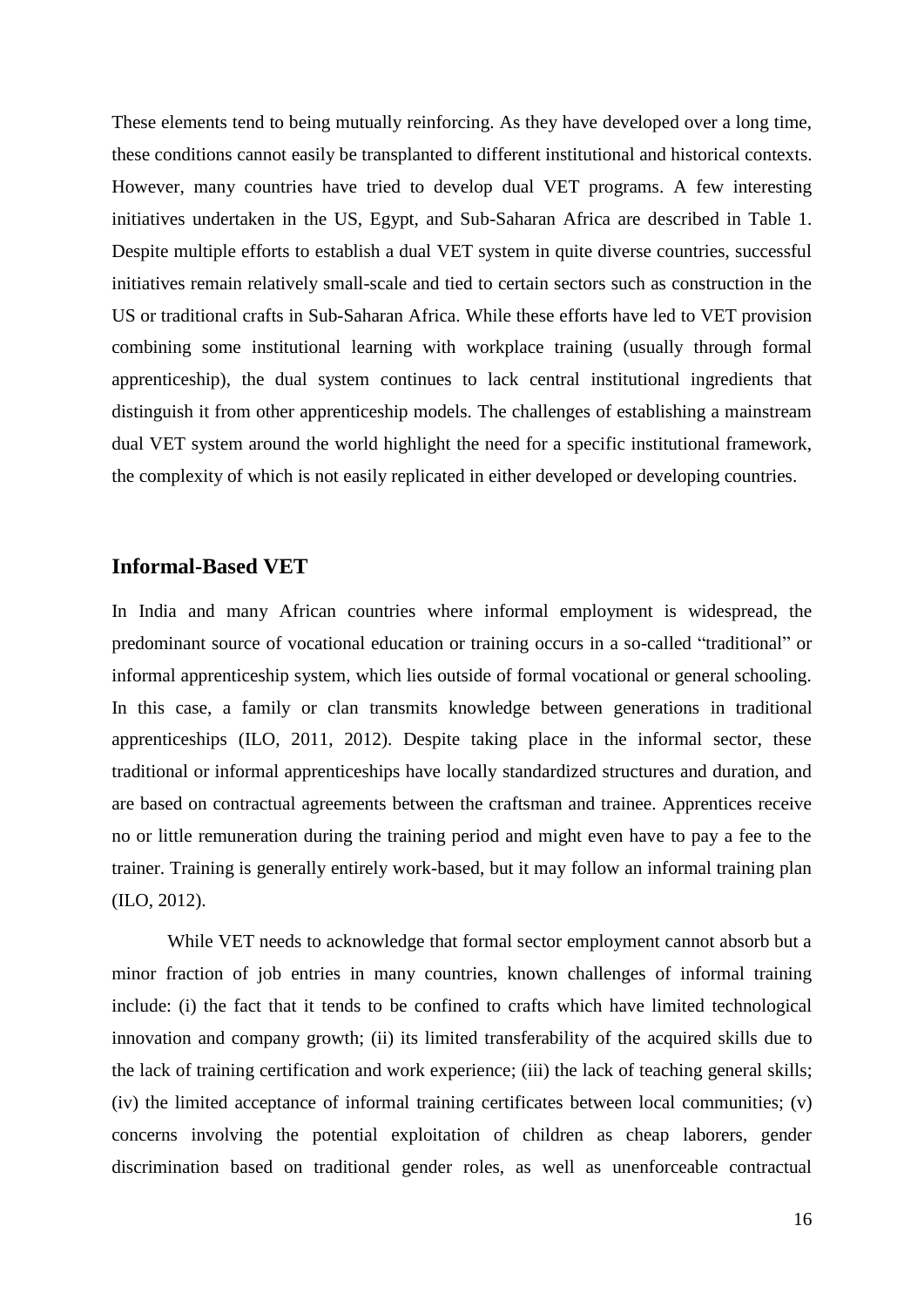agreements resulting in low quality training or an extension of the apprenticeship duration (ibid.).

#### *Sub-Saharan Africa and South Africa*

Master craftsmen who own workshops have traditional apprenticeships, mostly in traditional occupations. Especially male youth use the informal sectors for skill acquisition in typical male occupations like metal work, vehicle maintenance, carpentry, furniture making, whereas females apprentice in hairdressing, food preparation and servicing, and tailoring and sewing shops. After the apprenticeship, which varies from several month to up to 5 years, Master craftsman rarely retain apprentices (Lahire, Johanson, Wilcox, 2011).

Given the cost of school attendance and weak family background in some countries, enrollment in secondary education is far from complete. Consequently, some young people enter the (informal) labor market after primary education without any further formalized general or VET at the secondary level, rather than seeking an apprenticeship in a small business or formalized village polytechnics. Non-government providers such as NGOs, churches, for profit agencies and, most importantly, informal entrepreneurs deliver major parts of VET for informal activities (Rioust de Largentaye, 2009). Informal apprenticeships reach approximately 50 to 90 percent of young people in countries such as Gambia, Ghana, Senegal, Madagascar, Zambia, Tanzania, Mali and Malawi. In Sub-Saharan Africa, informality is not necessarily a result of cumbersome regulations and mistrust in public institutions and taxations. It is mainly driven by significant economic pressure on job creation to sustain livelihoods because the population between 15 and 24 years doubled in the region from 1985 to 2010 (Adams, de Silva & Razmara, 2013).

Continuous efforts have started to upgrade the informal training system through formalization. However, this is a difficult task considering that the flexible character of the traditional apprenticeship might easily be deformed and lead to "another supply-driven, dependency-induced training program" (Adams & Johanson, 2004, p. 132). Palmer (2009) discusses several approaches that the Ghanaian government took to formalize informal apprenticeships, and refers to possibly unintended consequences. In particular, his criticism relates to the total or partial takeover of training costs, as suggested in the 2008 National Apprenticeship Program (NAP), as this neglects the complex system of pecuniary and nonpecuniary payments made between apprentices, their families and the craftsmen. Following previous experiences, partial payments might force poor apprentices to leave the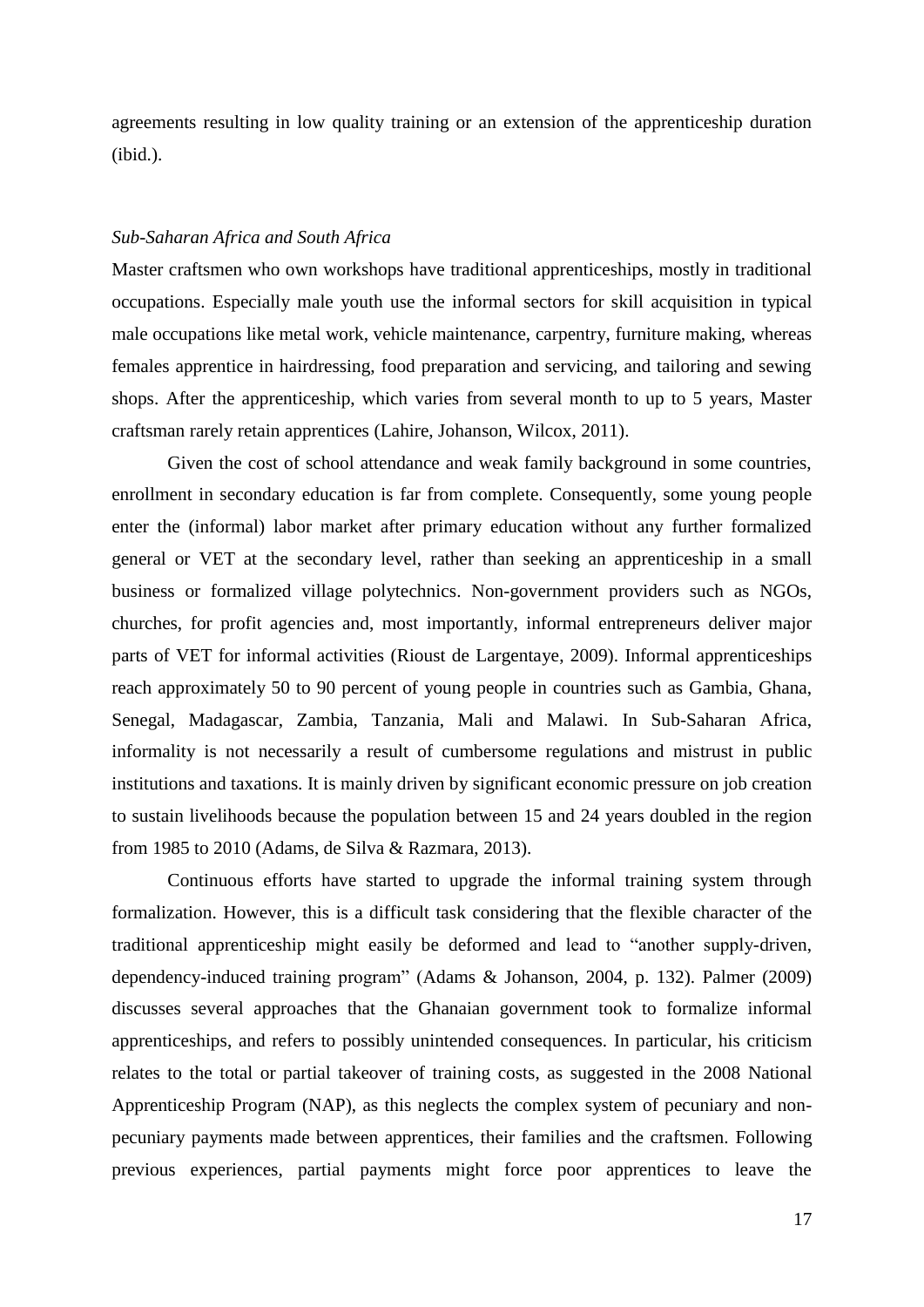apprenticeship before completion. Since the training plan is unstructured, it is uninsurable that apprentices are able to obtain sufficient skills during this period. Additionally, he points out that the substitution of practical work-based training for a general school-based education could ignore youths' true abilities as well as the local economy's skill demand. As potentially successful measures, Palmer stresses the establishment of practical short-term training courses governed by public or private institutions to accompany work-based training (as accomplished in the Vocational Skills and Informal Sector Support Project in Ghana), as well as specific craftsmen training to guarantee a minimum apprenticeship quality. Regarding the latter, projects in Ghana, Tanzania or Kenya worked well, as they improved both the training content and quality of the output produced (ILO, 2012).

Recently, there is also evidence that decentralized decision making may improve the performance of informal training. In 2012, Blattman, Fiala and Martinez studied the effects of vocational training in Uganda. They emphasized the advantageousness of decentralized decision-making processes concerning vocational training, since individuals or groups are capable of making good or even better decisions than a central policy planer.

The missing or poor involvement of informal business associations is another problem to formalization and standardization. Despite actual existence in many countries, the associations only weakly represent their members due to their heterogeneity, limited funding or lack of structure. To address this issue, an ILO initiative in Niger aimed to restructure the National Crafts Association and enlarge their visibility in local communities; it caused a significant enhancement of their coverage and thus a higher presence in political consultations concerning traditional apprenticeship formalization. Including business associations can help advance training quality by increased monitoring, the definition of skill standards, or the joint acquisition of expensive tools (ibid.).

# **EMIPIRICAL EVIDENCE**

## **Identification Problems**

Is school-based vocational training as effective as general-based education? What have we learned from Latin American vocational training institution evaluations? How useful are apprenticeships in helping youth transition into the labor market? How does the dual system compare to general-based education or other types of vocational training? Which type of VET best prepares workers for the labor market? Researchers have attempted to answer some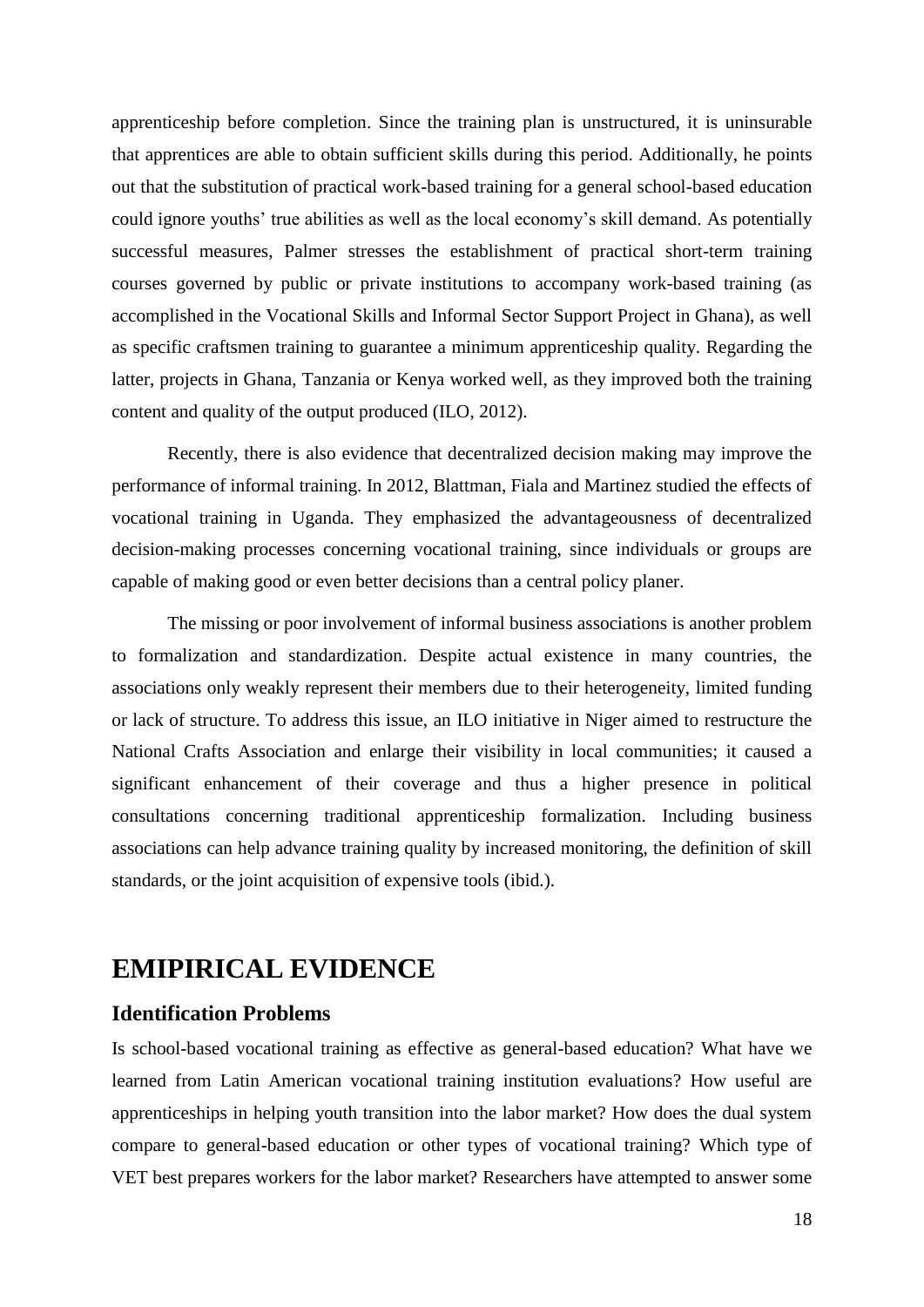of these questions for different countries and here we summarize the findings. As will become apparent, there is no easy answer to these questions given variation both across and within countries and studies. Countries' institutional and cultural differences, as well as the available amount of information on workers, jobs and labor market characteristics in the different datasets used explain some differences, yet several identification problems within the literature are difficult to overcome.

Most of the literature compares the employment outcomes of VET students with an alternative group, namely general-based education students, other VET tracks, school dropouts, or college graduates in the same country, after controlling for all observable characteristics available. However, it is acknowledged that unobserved heterogeneity may still prevail given that youth deciding to study VET may have different abilities, tastes and preferences about work from those who choose an alternative education system or no education. If there are unobserved quality differences between both types of youth, results from cross-sectional studies will reflect an omitted variable bias. For instance, given that VET is frequently intended for youth with lower motivation and ability than those who pursue general-based education, non-causal estimates of the returns to vocational education relative to general-based education will be downward biased (Willis & Rosen, 1979; Tuma, 1994; McCormick, Tuma, & Houser, 1995). By contrast, the opposite is likely to be true when comparing students from vocational education to school dropouts. Furthermore, a related concern arises due to different occupations requiring diverse mixes of academic or practical skills. If youth self-select into different occupations based on their skills, evaluating the effectiveness of the different systems becomes a difficult task given that the employment patterns, payment structures and union coverage in the occupations themselves may not be comparable.

Unable to exploit exogenous changes in the institutional setting, the majority of these country studies conduct descriptive analyses controlling for students' characteristics to capture the expected opportunity of the alternative forms of schooling, including grades and test scores achieved prior to accessing VET or remaining in general education, family background and local economic conditions. Additional confounders include subjective statements of preferences for VET or academic studies (Bishop & Mane, 2004), subjective self-assessments of ability (Hotchkiss, 1993) and information concerning the vocational orientation of the school captured by full-time vocational teachers and the schooling choice of previous cohorts (Meer, 2007).

In addition to the aforementioned problems, one has to add measurement issues in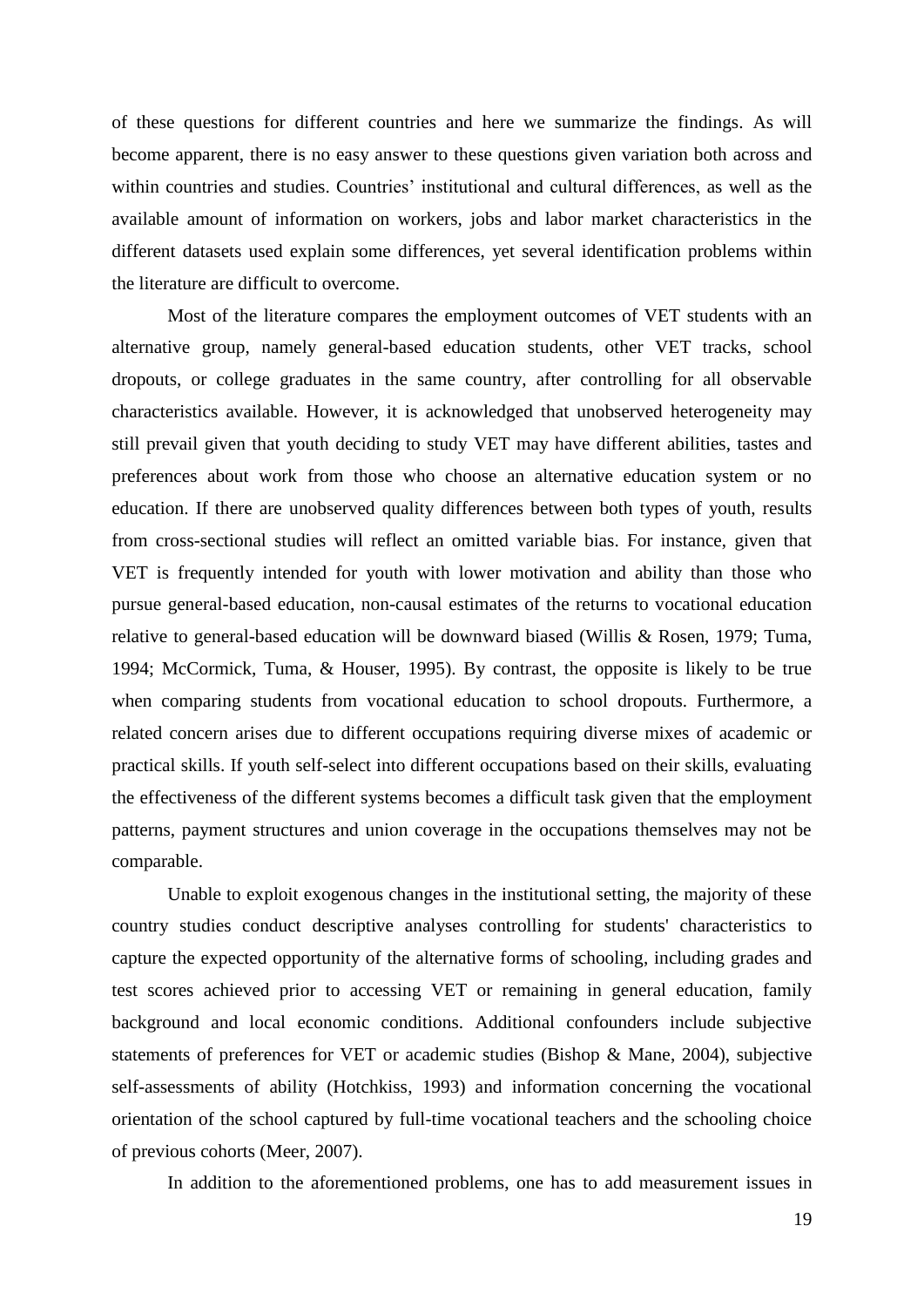studies comparing the effectiveness of two types of VET systems across countries. Indeed, the covariation of other relevant institutional factors, the absence of a unified framework for defining the respective training options, as well as the difference in data collection and quality frequently bias cross-country studies analyzing the relative effectiveness of schoolbased VET and the dual system (Hoeckel, 2008). In an attempt to avoid this problem, some studies exploit the two systems' coexistence within countries in order to evaluate their relative effectiveness. However, in most countries one system prevails over the other, the reason for which is likely to be correlated with the labor market structure, thus adding yet another source of endogeneity.

One way to address the selection problem is to exploit some exogenous change that lengthens or shortens one educational system versus the other. For instance, several researchers have exploited institutional changes increasing the duration of general schooling in the vocational schooling tracks of those respective countries (Oosterbeck & Webbink, 2007; Pischke & von Wachter, 2008; Hall, 2012), whereas others have used an instrumental variable approach (Fersterer, Pischke, & Winter-Ebmer, 2008). Furthermore, an alternative way to address the endogeneity is to use propensity score matching that addresses the selection problem (Aedo & Nunes, 2001; Aedo & Pizarro, 2004) or, even better, randomized controlled experiments designed before the VET program implementation (Díaz & Jaramillo, 2006; Attanasio, Kugler, & Meghir, 2011; Card et al., 2011). The concerns with randomized controlled experiments are their external validity and their costs.

### **Evidence of Vocational and Technical Secondary Schools**

Rigorous quantitative evidence on the returns to school-based vocational education is scarce primarily due to the lack of informative data. Most countries experience a negative selection into vocational schooling tracks, leading to a systematic underestimation of vocational training effects when the selection is unaccounted for. Here we review some of the existing evidence on the relative benefits of participating in vocational schooling relative to general schooling. We thereby focus on studies that somehow aim to control for the selection. Clearly, however, the lack of evidence based on random variation is quite unfortunate and raises accountability concerns, as discussed earlier.

Overall, the evidence described below indicates that youth completing school-based VET do as well (and sometimes better) than if they had instead remained in purely academic studies (Tansel, 1994, 1999; Mane, 1999; Moenjak & Worswick, 2003; Tunali, 2003; Bishop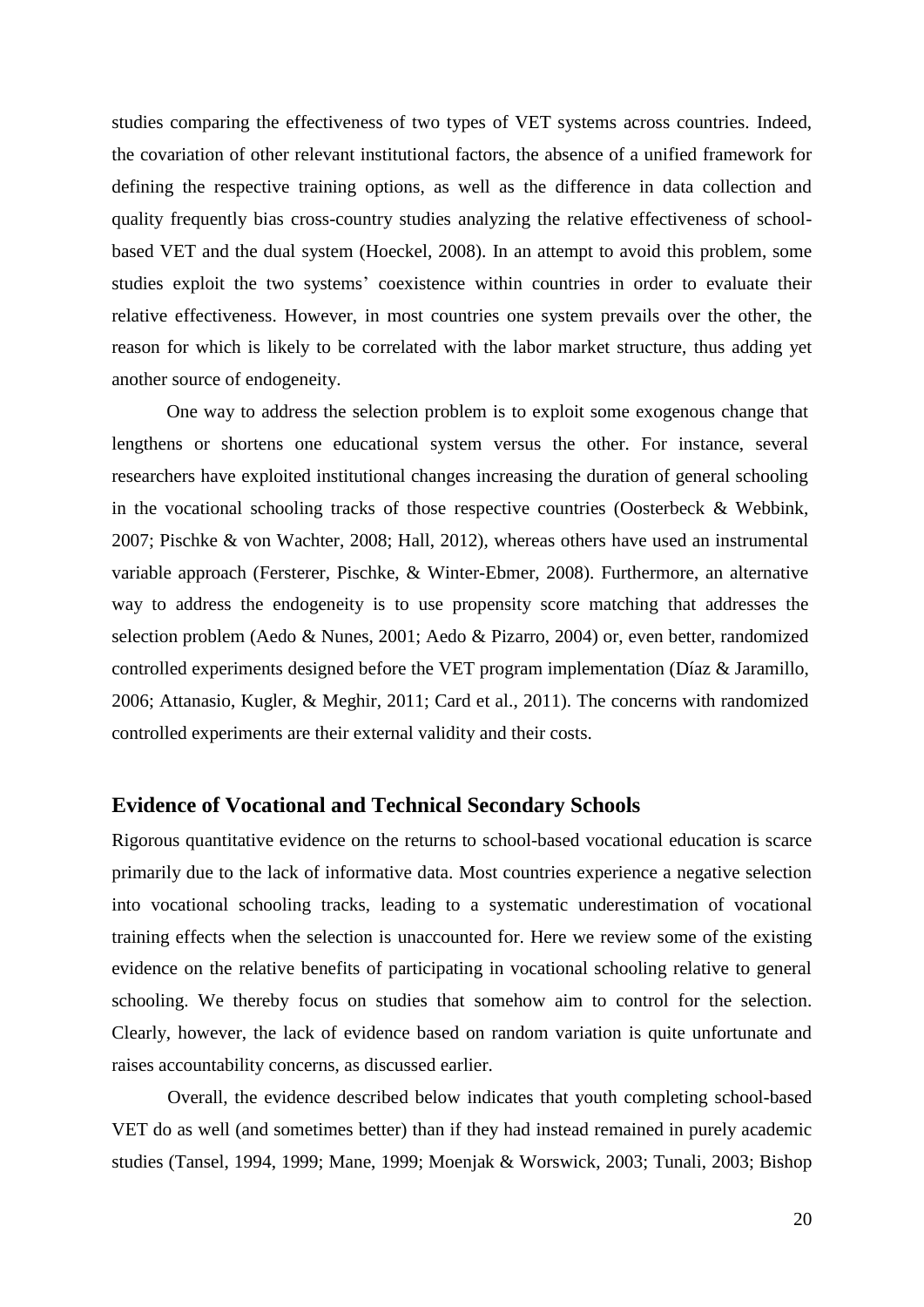& Mane, 2004, 2005; Meer, 2007). Some evidence finds that school-based VET is most efficient when there is strong matching between the vocational training area and the occupation of employment (Middleton, Ziderman, & Adams, 1993; Chung, 1995; Bennell & Segerstrom, 1998; Neuman & Ziderman, 1999). Additionally it is efficient when offered to low-ability individuals and to those who work in lower skilled jobs (Dearden, McIntosh, Myck & Vignoles, 2002; Kahyarara & Teal, 2008).

A number of studies provide evidence on labor market returns to vocational curricula in the US, showing positive effect in the short to medium run. They also find that for later cohorts returns to attending technical schooling have increased over time. While Hotchkiss (1993) finds no return to vocational schooling on employment and wages of high-school graduates in 1980, even after controlling for training-related occupation choice, Mane (1999) identifies differences in the returns to vocational training of high-school graduates who do not attend college during the 1970s, the 1980's and the 1990s, finding a positive trend over time. Whether this is due to an increasing quality in education or an increase in the demand for these skills remains unclear. The positive wage and employment effects of participating in the vocational track are confirmed by Bishop and Mane (2004), using data from the National Education Longitudinal Survey of 1988, and Bishop and Mane (2005) using high-school transcripts. They note that the increasing returns to vocational training in the US are most likely explained by a growing need for these types of skills during the 1980s and 1990s. Using the same data as Bishop and Mane, Meer (2007) uses a multinomial logit selection model to account for self-selection in track choice, and finds that those on the technical or academic track are best off following the path they chose, suggesting that VET provides a valuable alternative for youth aiming to work in technical occupations.

In contrast with US studies, Newhouse and Suryadarma (2011) find that there has been a decreasing trend in the relative returns to vocational schooling relative to general schooling in Indonesia, as they observe significantly higher wage returns for older cohorts yet lower returns for younger ones in vocational schooling (relative to academic education). The authors explain this by the decreasing value of vocational skills in the increasingly serviceoriented Indonesian economy.

Using data on high-school qualifications in Israel, Neuman and Ziderman (1999) find that school-based VET is beneficial only when a good match arises between VET and the occupation of employment. In that case, the authors estimate that vocational high-school graduates earn between eight to 10 percent more than those with solely academic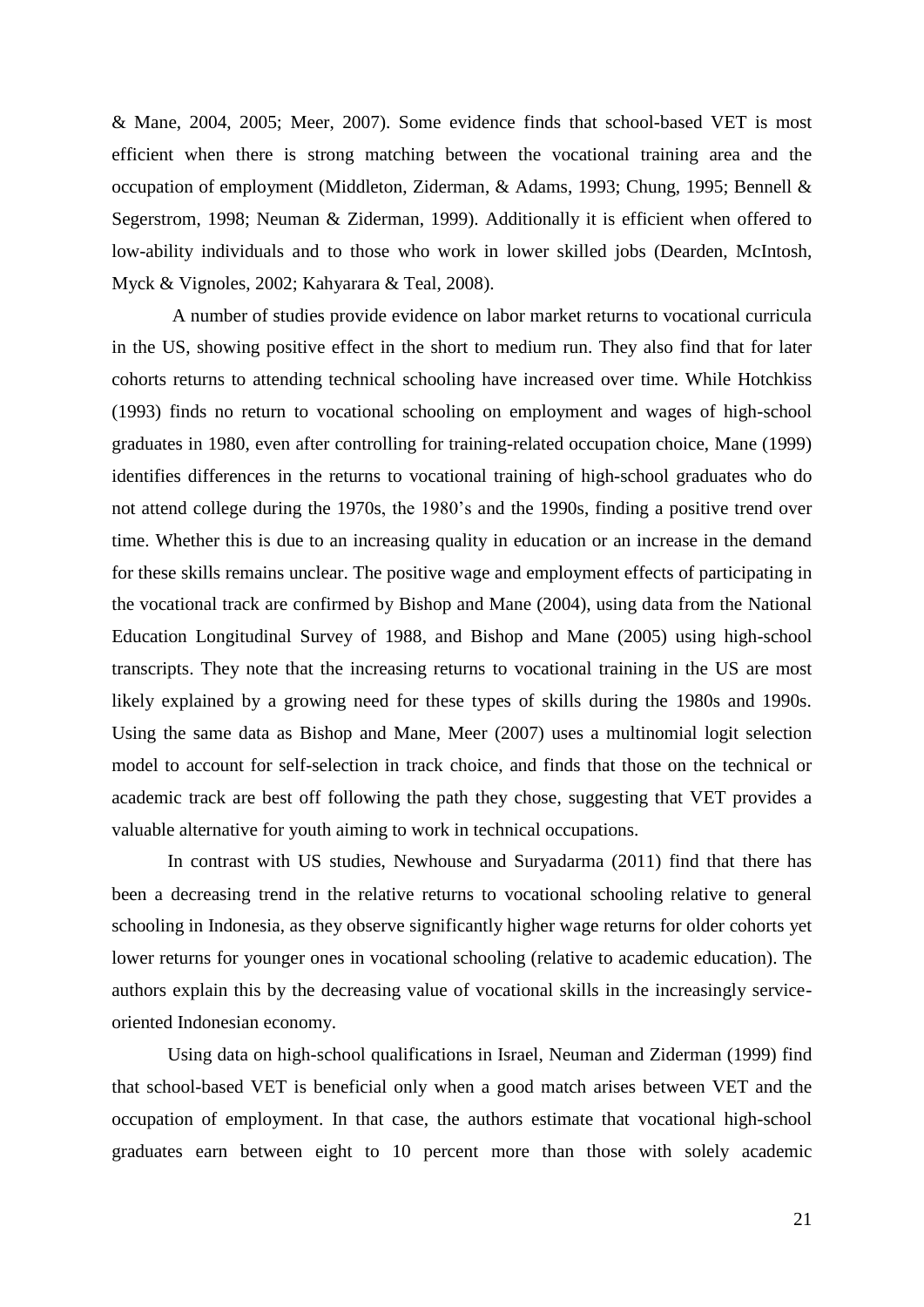qualifications. However, they find no significant earnings differences between vocational high-school graduates with unmatched jobs and academic high-school graduates.

In developing countries, the returns to vocational versus general secondary education have been investigated since the 1960s, leading to a large and dispersed evaluation literature, often with contradictory findings. Chung (1995), Bennell and Segerstrom (1998), Middleton, Ziderman and Adams (1993), among others, provide systematic overviews of these earlier studies. They conclude that vocational education is often times at least as beneficial as general education in terms of procuring the necessary work skills, and tends to outperform general education in terms of employment outcomes when individuals are able to find employment that matches the vocational skills. They further note that the benefits of schoolbased VET are not exclusively related to an increase in employment probability, but also to achieving higher levels of educational attainment. In a discussion of Psacharopoulos and Loxley (1985), Holsinger and Cowell (2000) highlight, that participation in lower vocational schooling lowered the dropout rate and increased students' educational achievement in Columbia and Tanzania.

Several recent studies corroborate the finding that vocational training is often times at least as beneficial as general education. For instance, evidence from Thailand suggests that, when controlling for positive self-selection using a Heckman selection correction, vocational track returns at the upper-secondary level in high schools are higher than the academic track (Moenjak & Worswick, 2003). Another interesting study (Kahyarara & Teal, 2008) investigates the wage returns to vocational relative to academic education in Tanzania, by estimating Mincerian earning equations that take account of: (i) the different stages at which pupils may enter vocational schooling, either during primary or different stages of secondary school; and (ii) the characteristics of the firm that employs the individual. When controlling for firm-fixed effects they find that the negative returns to vocational schooling become zero. Note however, that they only incompletely account for the negative selection into vocational education, thus potentially underestimating the returns to training.

Some studies provide evidence of the differential rates of return to vocational education. After using a variety of datasets, accounting for the time taken to acquire different qualifications, and controlling (when possible) for ability bias and measurement error, Dearden, McIntosh, Myck and Vignoles (2002) find that the returns to UK school-based vocational education vary with the type of qualification obtained. These authors find that the returns to academic qualifications are higher if individuals subsequently acquire a skilled rather than an unskilled job. Heterogeneity also occurs among individuals' ability. The returns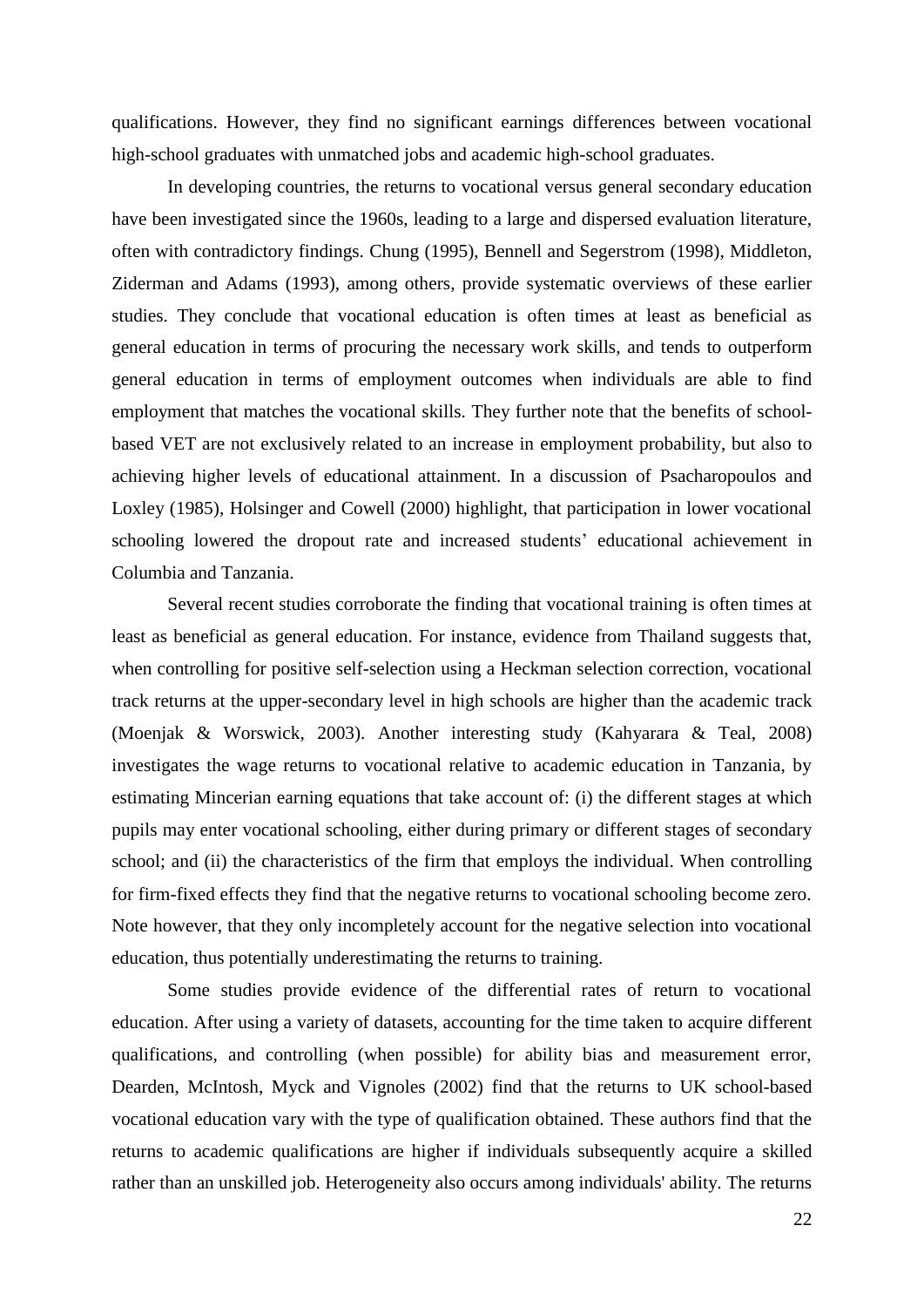to vocational qualifications are significantly higher for low-ability individuals. In a different setting, Tansel (1994, 1999) and Tunali (2003) find differential returns to vocational (relative to general schooling) by gender in Turkey. Controlling for the differential selectivity into the different tracks, they find that women who participate in vocational education benefit from a higher employment probability, while men experience higher wages. Furthermore, women seem to benefit predominantly in urban areas, while males benefit in both rural and urban settings, suggesting that females face further participation constraints besides educational ones.

It is interesting to note that recent studies that exploit a reform to identify the effectiveness of school-based vocational training relative to general education do not find any effects of increasing the general education for students in the vocational training track by one year. Oosterbeck and Webbink (2007) investigate the increase in duration of the vocational schooling track in the Netherlands in 1975 by one year, with the additional year designated only to general schooling. Adopting a difference-in-difference strategy, they analyze the effect of the change on wages 20 years later and do not find any effect. Most recently, Malamud and Pop-Eleches (2011) evaluate a Romanian reform that postponed the tracking of students into vocational and academic schools. Using a regression discontinuity design, they find no effects of this reform on university completion, labor market participation or earnings. Similarly, Hall (2012) assesses a policy change in Sweden in 1991 that increased the general education content of the vocational schooling at the upper secondary level by one year in duration, after which students were eligible to enroll in tertiary education. Exploiting random differences in time and the regional implementation of a policy pilot, Hall does not find any effects on subsequent study take up, nor any increase in the wages earned up to 16 years after the beginning of upper secondary school. However, he finds that low achieving students are significantly more likely to drop out of upper secondary education.

Using an instrumental variable approach, Capellari (2004) assesses differences in early labor market outcomes for participants in vocational or general secondary schooling in Italy. Observing that the selection into the respective tracks is strongly related to parental background and ability, he uses the grandparents' school participation as an instrument, arguing that this is exogenous to the pupil's labor market outcomes once controlling for parental characteristics, but yet relates to the decision on whether to select into general or vocational schooling. He finds that participating in the vocational track increases the early career employment and labor market participation rates while general schooling increases the probability of participating in university. Unfortunately, the study only analyzes short-term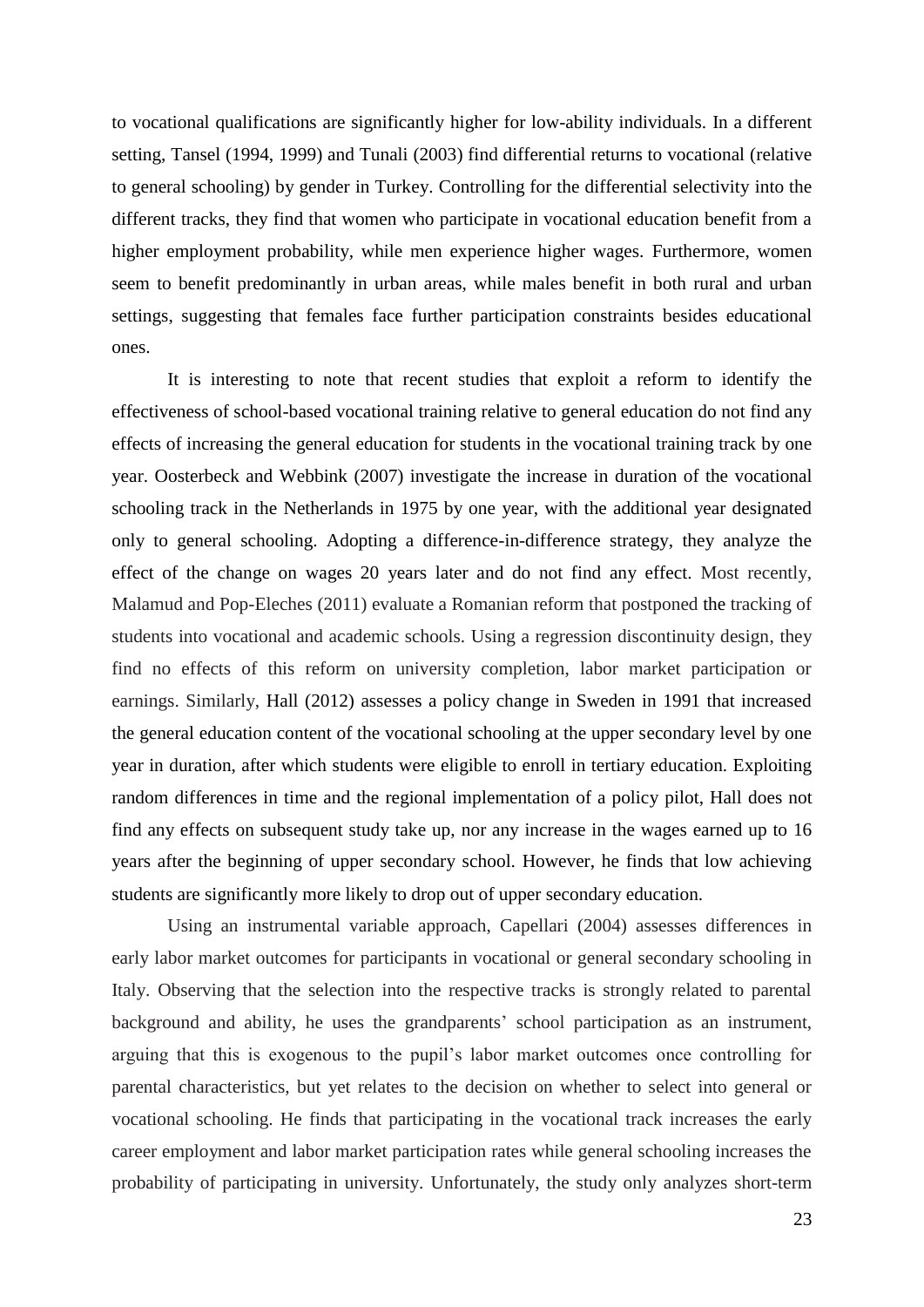effects. An interesting French study estimates both short- and long-run effects of vocational versus general schooling tracks (Margolis & Simonnet, 2003). Controlling for non-random selection using a Heckman selection correction with exclusion restrictions, these authors find that technical education has a similar effect as general education on the speed of entry into the first job. However, they find that five years after entering the labor market, youth with lower levels of vocational schooling earn less than those who graduated from the academic schooling track. They further find that one channel by which participants of the lower- or medium-level vocational schooling track experience a fast entry into employment is the increased probability of finding the first job via social networks*—*although, this network effect fades over time.

## **Evidence of Vocational Training Centers**

Given the early implementation of the Latin American vocational training institutions (VTIs), a proper experimental evaluation is missing. Estimates from studies of the time are usually based on simple earnings comparisons of graduates from these programs and graduates holding other types of formal education. The results suggest higher average earnings for 1970s graduates of these vocational training institutions, at least in Colombia (Puryear, 1979), Brazil (de Moura Castro, 1979), Argentina, Bolivia, Chile, Honduras and Venezuela (Psacharopoulos & Ng, 1992). A more recent assessment of the Mexican technical education system, using propensity score matching techniques, similarly finds increases in earnings for early-1990s graduating cohorts (Lopez-Acevedo, 2003).

Recently there has been several rigorous studies evaluating the effectiveness of the different *Jóvenes* programs. Overall, these programs seem to have guaranteed the participants' increased employability and higher earnings upon graduation (Betcherman et al., 2007). Table 2 summarizes key evaluations in different countries. The bottom line is that the *Jóvenes* model has been successful in improving the job placement and earnings of disadvantaged youth, particularly for disadvantaged females. Nonetheless, the original *Jóvenes* programs have now become particularly expensive for some countries due to the lengthy duration, averaging eight years (ibid.).

## **Evaluating Apprenticeships**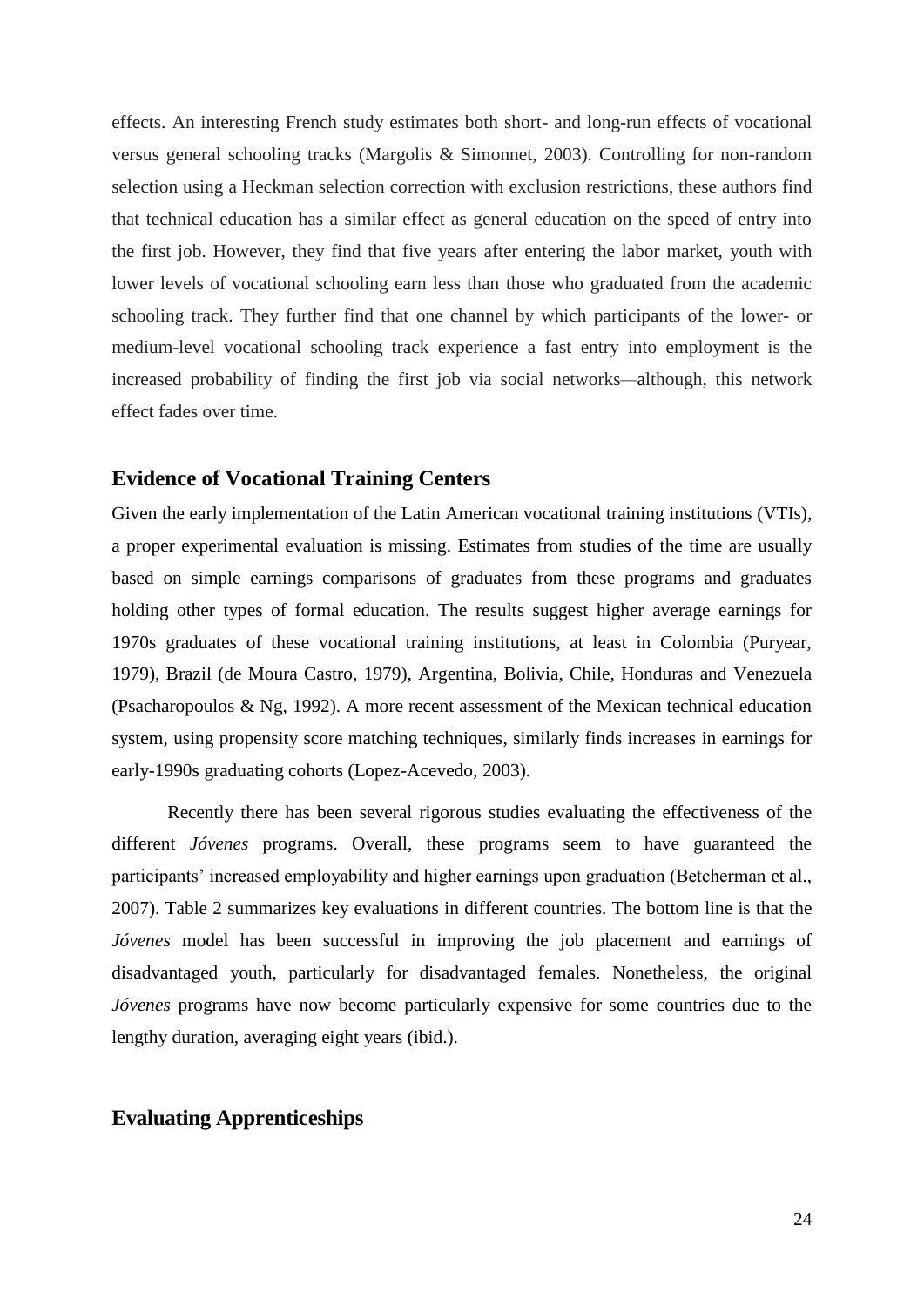Although apprenticeships seem to improve both social and occupational skills of apprentices (Rose, 2004; Halpern, [2009\)](http://www.izajolp.com/content/2/1/6#B17), rigorous quantitative evidence on their effectiveness is meager, even in countries where apprenticeships are widespread (Lerman, 2013). Overall, studies indicate apprenticeships' effectiveness varies with the counterfactual to which they are compared. When compared to other types of VET or post-school study, it seems that apprenticeships work better than the alternative (Bonnal, Mendes, & Sofer, 2002; McIntosh, 2004, 2007; Lee & Coelli, 2010; Alet & Bonnal, 2011).

McIntosh (2004) analyzes the returns to apprenticeships in the UK prior to the 2004 reform. Using the 1996–2002 Labour Force Survey (LFS) he finds that while completing an apprenticeship increases males' wages by around five to seven percent (controlling for other qualifications held and personal characteristics), it has no effect for women. He also finds that there are sectoral differences, with higher returns among men working in manufacturing industries rather than in the service sector. Most recently, McIntosh (2007) evaluated the government-funded apprenticeships which the UK established in 2004. Using Labor Force Survey and OLS estimates, this author compares the effectiveness of these apprenticeships to other types of vocational qualifications in the UK. He finds that in 2004–2005 individuals who completed apprenticeships earned around 18 percent at Level 3 and 16 percent at Level 2 more than individuals whose highest qualification is at Level 2, or at Level 1 or 2, respectively. However, as acknowledged by McIntosh himself, these estimates may be biased because employers may be creaming the best applicants, as there is excess demand for apprenticeships.

According to Lerman (2013, p. 12), "few rigorous studies have examined how entering and completing apprenticeships in the United States affects the education, job skills, non-academic skills, and job market outcomes of young people." Orr (1995) analyzes the effects of participating in a Wisconsin youth apprenticeship in printing and finds that apprentices earned substantially higher earnings that those of similar youth. Ethnographic evidence from 24 programs involving nearly 500 apprentices*—*conducting over 300 hours of observation and over 90 interviews with adult mentors, staff, program directors, and students*—*suggests that apprentices learn both non-cognitive and occupational skills (Halpern, [2009\)](http://www.izajolp.com/content/2/1/6#B17). Non-cognitive skills include problem solving, self-confidence, teamwork, discipline and the ability to take direction and take initiative, among others. Similarly, Rose (2004) finds that apprentices learn from their mentors and aim at mastering an occupation and becoming part of a community practice.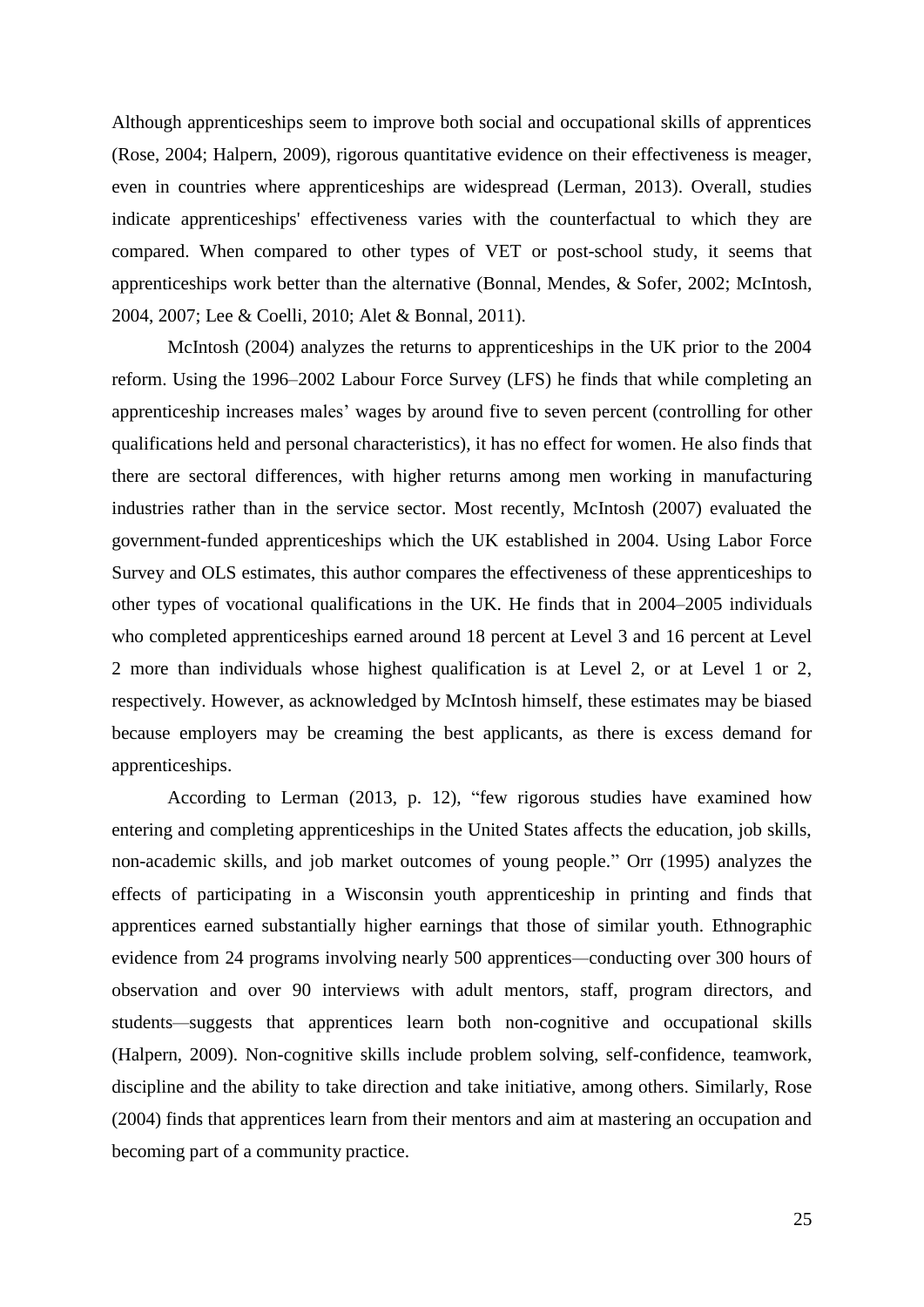Lee and Coelli (2010) analyze the labor market returns to vocational education in Australia, using propensity score matching methods, and find substantial differences for individuals who completed 12 years of schooling and who did not complete 12 years of schooling. While the effect of participating in VET on wages and employment probability is zero or even negative for the first group, it is significantly positive for the latter group. This is in line with previous literature, suggesting that vocational education options seem to provide a safety against low labor market attachment.

Bonnal, Mendes and Sofer (2002) study the relative performance of apprenticeship training versus school-based training in France. Correcting for the negative selection of youths into apprenticeships, they find that apprenticeships perform significantly better in integrating youths into their first employment relationship. However, this advantage fades over time and is not associated with higher wages. In addition, a recent study by Alet and Bonnal (2011) shows that young people integrated into the apprenticeship system rather than vocational schooling in France are more likely to successfully complete their final exam and undertake further education.

One of the first studies to use an instrumental variables (IV) approach to measure the returns of apprenticeships is that of Fersterer, Pischke, and Winter-Ebmer (2008) using Austrian data from 1975 to 1998. These authors exploit the different lengths of apprenticeship periods completed for some apprentices in failed firms. Perhaps surprisingly, they find that the estimated returns for apprentices affected by the firm failure are low, at around 2.6 percent; the returns are also not very different from the OLS returns in the same sample, suggesting that the selection problem is not particularly important in this case.

## **Evaluating the Dual System**

As with apprenticeships, the dual system seems to outperform other types of vocational schooling; but in this case, the benefits focus on employment opportunities, as opposed to earnings, and are concentrated at the beginning of individuals' professional lives (Winkelmann, 1996; Plug & Groot, 1998; Parey, 2009). In addition, recent causal estimates of the returns to dual training find that there are no differences in wage returns relative to the academic track (Krueger & Pischke, 1995; Winkelmann, 1996; Fersterer & Winter-Ebmer, 2003; Pischke & von Wachter, 2008).

An extensive area of research exploits the coexistence of the dual VET system and other types of vocational schooling within countries to infer their relative effectiveness and more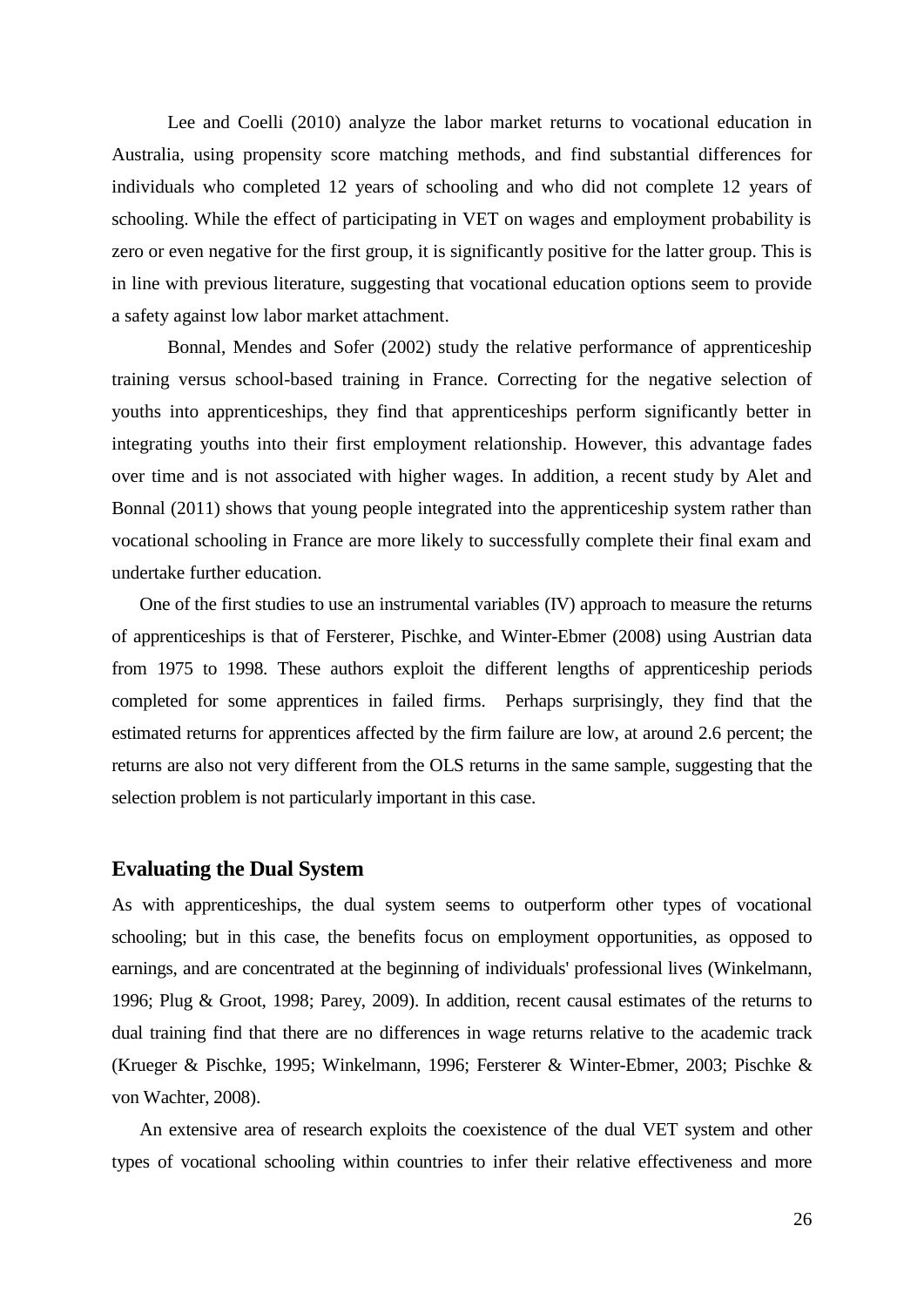specifically the relevance of firm-specific skills. For the case of Germany, studies by Winkelmann (1996) and more recently Parey (2009) show that participation in the dual VET has a particular advantage compared with other options of the vocational schooling system since it improves early labor market attachment and shows a faster and more structured integration into the labor market. However, this advantage fades over time as other education participants find a foothold in the labor market. Furthermore, these studies show that the fast initial transition does not hinge on finding employment in the training firm, suggesting that firm-specific skills do not play a major role in the German apprenticeship system. Investigating wage differentials, Parey (2009) does not find any significant differences in return to the training options in the early working life. Studies regarding the performance of apprenticeship training versus school-based training by Plug and Groot (1998) show similar results for the Netherlands.

When comparing the dual system with purely academic studies, several papers have found that wage returns to apprenticeship training on wages in Germany and Austria range between 15 and 20 percent, based on OLS estimates (see Krueger & Pischke, 1995; Winkelmann, 1996; Fersterer & Winter-Ebmer, 2003). Given that dual vocational training lasts around three years on average, this implies a return of around five percent a year, which is not far from other forms of school-based education. However, selection into the dual system once again raises concerns that OLS wage estimates will be biased (Soskice, 1994). In particular, Soskice finds that much heterogeneity is due to firm size, given that the wages for apprenticeship-trained workers strongly increase along with the training firm size. Pischke and von Wachter (2008) exploit the gradual adoption of a one-year increase in compulsory schooling in the lowest schooling track in Germany between the 1950s and 1970s to study its effects on long-term wages, and likewise find no effects of the policy.

Recently, Adda et al. (2011) use a structural approach to compare the career path of apprentices relative to unskilled workers (pure on-the-job training). They model the entire career path, starting with the original apprenticeship choice then follow period-by-period employment transitions, job mobility, and wages. Using 15 years of German data, they find that apprenticeships lead to more wage growth upfront, while wages in the pure on-the-job (unskilled) training grow at a lower rate yet for longer. Overall, they find that wages are higher following an apprenticeship qualification, with the job arrival rates very high and destruction rates very low after some years of experience. These findings contrast with Heckman's suggestions that qualified apprentices are harder to reallocate following a job loss (Heckman,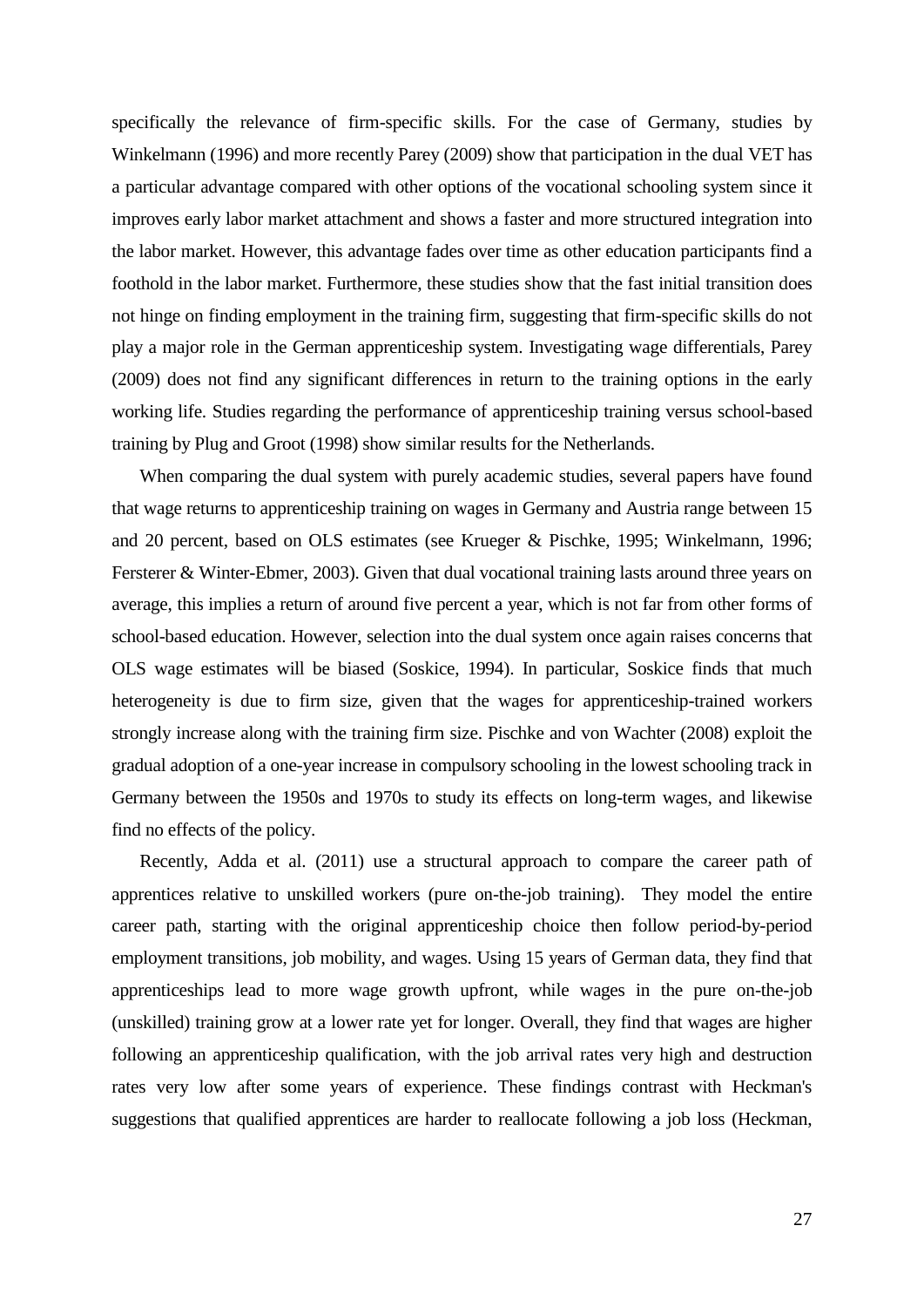$1993$ <sup>6</sup>

1

## **Effectiveness of Informal Training**

Evidence on the effectiveness of informal training is rare given the nature of the training per se. The few existing studies focus on the selection problem which we have also perceived in the other types of training (Monk, Sandefur, & Teal, 2008). In addition, they seem to demonstrate that informal training enhances the trainees' labor market opportunities (Aggarwal, Hofmann, & Phiri, 2010; Nübler, Hofmann, & Greiner, 2009; Walther, 2011). Still, additional research on evaluating traditional and informal apprenticeships is needed.

Studies on Malawi and Tanzania provide evidence for labor market outcomes. According to these studies, most informal apprenticeship graduates were employed either within their former training company or with another employer, and after some years a remarkable share of them were self-employed (Aggarwal, Hofmann, & Phiri, 2010; Nübler, Hofmann, & Greiner, 2009). In addition, these authors find that compared to informal jobs without training, informal VET offers the chance of promotion inside informal businesses from unskilled to skilled worker, thereby earning a higher wage. Another advantage of informal and traditional apprenticeships, compared to vocational schooling (often characterized by outdated curricula and lacking employer involvement), is their link to current skill demands and work practices in the informal sector. Consequently, informal apprenticeship graduates find work more easily than vocational school graduates. Given that informal training does not require any formalized entry criteria, it often represents the only opportunity for school leavers to obtain vocational education (Walther, 2011). Finally, an evaluation study of the informal apprenticeship system in Ghana (Monk, Sandefur, & Teal, 2008) reveals an important negative selection of youths into informal apprenticeships, who possess low levels of general schooling. When controlling for this negative selection, the study indicates that individuals with low levels of formal schooling significantly benefit from the informal training, as their earnings increase by 50 percent. However, in general, the effects of informal training on earnings seems to be somewhat disappointing. The main

<sup>6</sup> Hanushek, Woessmann and Zhang (2011) also analyze the life-cycle employment patterns of people with different educational backgrounds, using data on the labor-market experiences of individuals at various ages in 18 OECD countries, collected in the mid-1990s as part of an OECD-sponsored venture. They find a higher initial employment rate for vocational education participants at labor market entry, which reverses by the age of 50. These results suggest the hypothesis that occupation-specific knowledge quickly becomes outdated and thus leads to lower employment opportunities later in life. However, we need more reliable evidence concerning the perceived trade-off since both occupation-specific labor market segregation as well as limited long-term panel data impede the causal interpretation of these findings.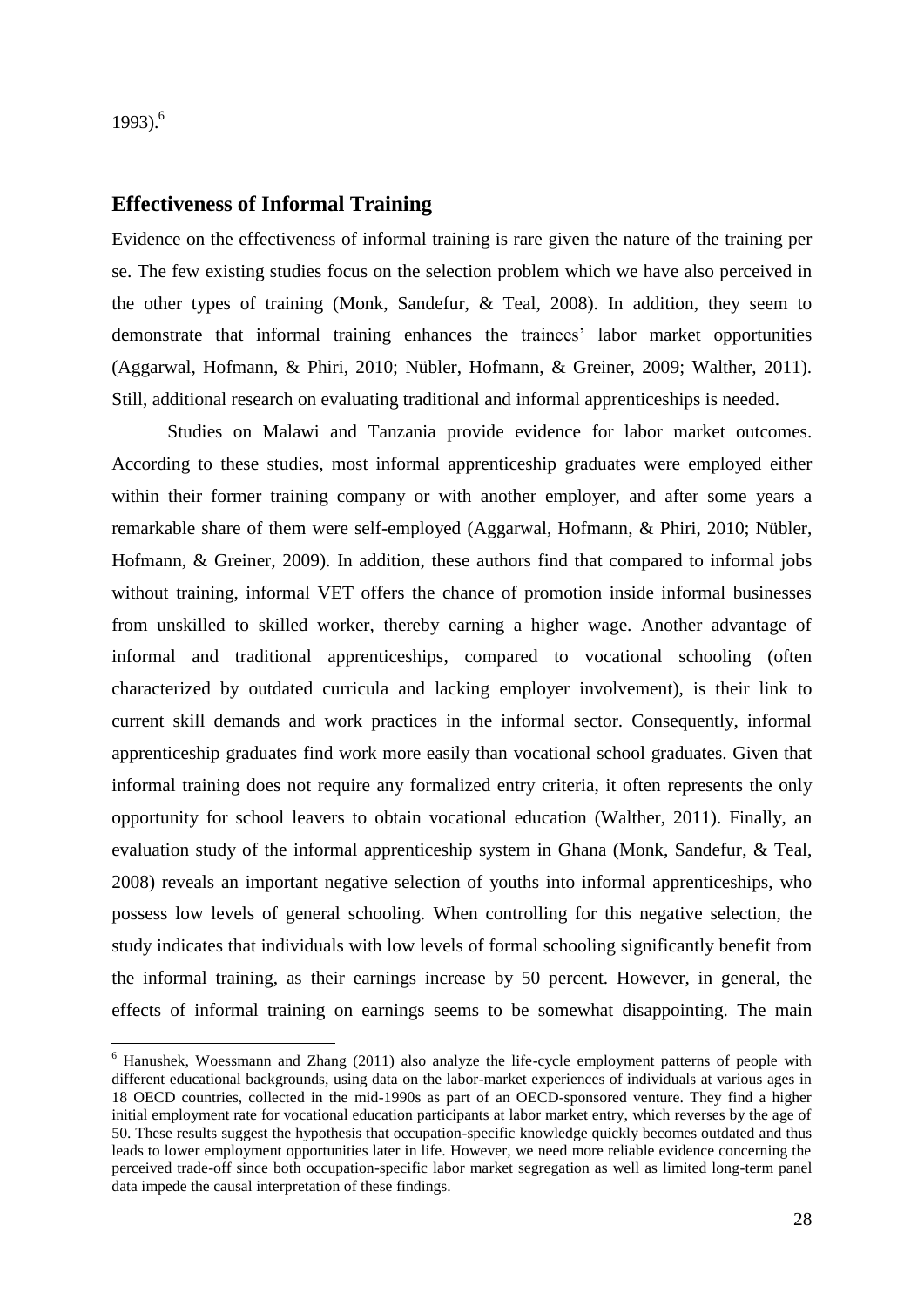causal factor of some income improvement appears to be on the access to employment off the farm in the informal or rarely in the formal sector. One possible explanatory factor for this small impact on earnings could be the limited education and literacy of those who typically pursue this type of training. Other explanations are the quality of the training provided, the outdated technology and production methods used and taught, and the intransparent character of the skills acquired (Adams, de Silva & Razmara, 2013).

# **CONCLUSION AND POLICY PERSPECTIVES**

In this paper, we have classified vocational education and training (VET) around the world into five distinct systems: (i) vocational and /technical schools;, (ii) vocational training centers; (iii) formal apprenticeship; (iv) dual apprenticeship system combining school training with a firmbased approach,; and (v) informal-based training. After reviewing the particular strengths and weaknesses of these distinct types, the empirical evidence on their effectiveness was summarized. Beyond the general education core, youth completing school-based VET do as well (and sometimes better) than if they had instead remained in purely academic studies, especially when there is a strong match between the vocational training area and the occupation of employment. Vocational training makes the transition to gainful employment easier. This is found to be particularly true for low ability youth and for those working in low-skill jobs. Rigorous studies evaluating the effectiveness of the different vocational training centers reveal that these programs increase participants' employability and they have higher earnings upon graduation. Similarly, apprenticeships improve youths' wage and employment outcomes, except when compared to college graduates. Comparing across types of VET, the dual system, which is most prominent in a number of Continental European countries, is more effective at helping youth transition into employment than alternative academic or training education, though there are no wage differences. Although meager, the available evidence on informal training effectiveness finds that it enhances the trainees' labor market opportunities, including selfemployment opportunities. Hence, it seems fair to say that vocational training elements generate some added value both to training employers and to the trainees and facilitate the timely entry into more stable and better paid jobs at the beginning of the working life.

Yet, given the fact that economic and institutional conditions are highly diverse across world regions and even within them, policy makers, when it comes to furthering vocational education and training, need to take into account the resources available and build upon them. A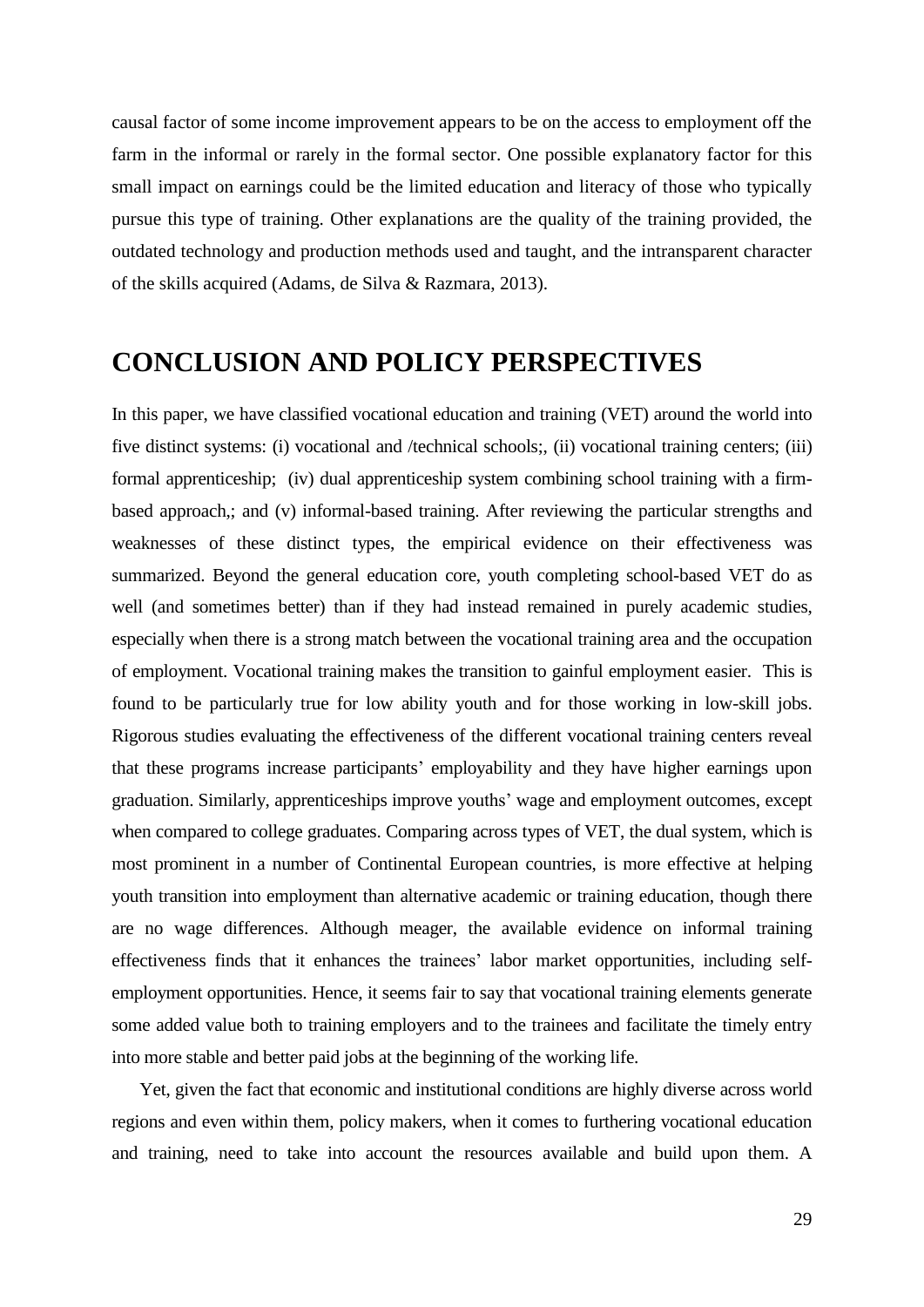functioning dual vocational training system requires crucial framework conditions that cannot easily be transferred. However, 'lighter' elements of VET closer to employers' demand and real work experience can be developed within the other types of VET discussed in this paper. If stronger ties between employers' needs or the informal market skill demands and the training system can be established, youth and their families, but also potential employers will see VET as a feasible and respectable educational option.

However, vocational education and training should not be seen as a panacea to combat high youth unemployment. It is important to keep in mind that VET systems are appropriate to prepare young workers for only certain types of jobs. VET may be less appropriate for specific high-tech sectors and to access the highest managerial level positions both in the public and private sectors. Here, general academic training is certainly relevant. To address the problem of rising youth unemployment rates since 2008, VET is complementary to structural reform policies that help revive the economy and reduce entry barriers to employment. Improving VET systems remains relevant even if structural and institutional changes need to interact with attempts to increase certain types of job opportunities (Cahuc, Carcillo, Rinne and Zimmermann, 2013).

Finally, a recent line of research has focused on studying the life-cycle impact of vocational education, motivated by the returns to vocational training potentially varying at labor market entry compared to after spending several years in the labor market. The differences lie in the fact that skills have to adapt to technological change and be mobile across time, firms, occupations and space. While some studies so far support the conjecture that general education still provides a more solid base for such adjustments (Hanushek, Woessmann and Zhang, 2011), others suggest that vocational training is better than pure onthe-job (unskilled) training (Adda et al., 2011). However, the long-term counterfactuals of low-skilled individuals with general or vocational education considering the risk of early unemployment have not yet been well investigated. Future evaluations need to study the long-run consequences better, a challenge that has also to do with the availability of longterm panel data.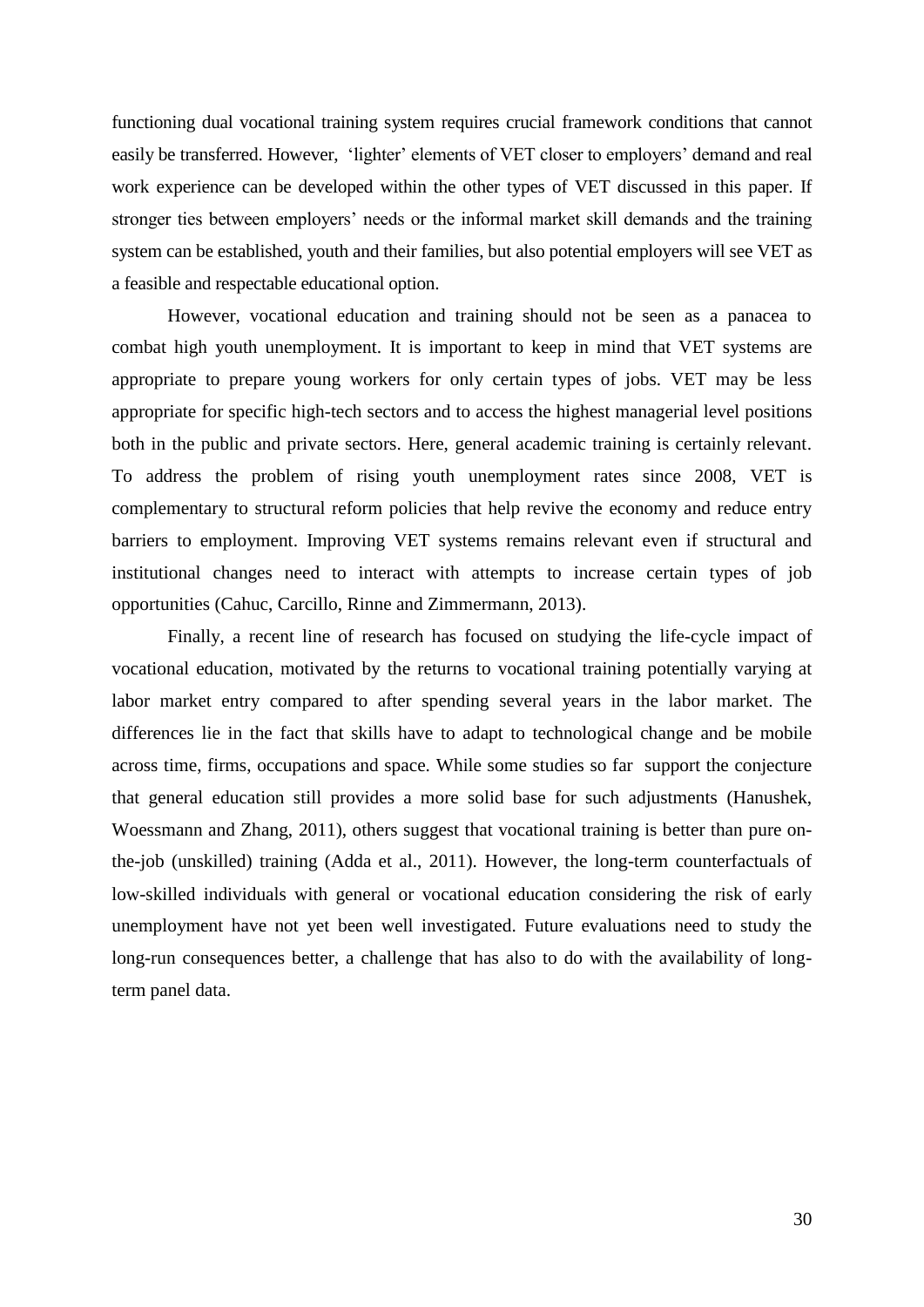#### Table 1. Three initiatives to implement the dual VET system.

**The United States**. Both the National Youth Apprenticeship Act under the administration of George Bush and the School-to-Work Opportunity Act under President Clinton were two attempts to implement the dual system. However, according to Lerman and Rauner (2012), widespread participation in the youth apprenticeship could not be reached due to: (i) the inability of employer organizations to coordinate long-term training plans, (ii) the federalist division of responsibilities that impedes a binding national framework for the training systems, (iii) a general mistrust in the idea of imparting specific human capital, as it is likely perceived to lose its value more quickly in a continuously changing labor market (Krueger & Kumar, 2004), and (iv) a lack of interest in participating in this exchange on the part of employers. Despite the futile efforts at the federal level, some states were able to establish and maintain a functioning small-scale dual apprenticeship system, particularly in the construction industry (Bilginsoy, 2003).

**Egypt**. From 1991 to 2008, the German Society of International Cooperation (GIZ, *Gesellschaft für Internationale Zusammenarbeit*) assisted Egypt in establishing technical and VET structures modeled along the lines of the German dual model under the Mubarak Kohl Initiative. The provision of apprenticeships was coordinated by the newly created National Center for Human Resource Development related to private employers in Egypt as well as the Ministry-related Directorate for Vocational Education and Training. The program started to offer the possibility to enter three-year dual VET courses to secondary-school graduates in Egypt, in 28 occupations involving around 1,600 firms providing training and 44 vocational schools. As of 2009, 76 technical schools had trained 32 occupational profiles involving around 1,900 companies, mostly in the formal and industrial sector. By 2009, 24,000 young people had graduated, with 13,000 in training. Although by now the pilot has been established as a regular part of the Egyptian training system, it remains insufficient to cope with Egypt's challenge of integrating around one million young people into the labor market per year. Program sustainability without external support is also questionable.

**Sub-Saharan Africa**. Some countries in Sub-Saharan Africa have modernized their apprenticeship systems. Here we discuss four examples. **Benin** put in place a dual apprenticeship system in 2006, mostly devoted to traditional crafts such as masonry, electrical trades and plumbing. It expects to have around 3,000 graduates per year, which indicates the small scale of the system. **Mali** introduced a dual training model in 1997 spending around 80 percent of the time on work supervised by a trained artisan and 20 percent formal courses in training centers. There is some evidence of this reform leading to better skill formation and inclusion into the labor market, particularly due to the systematic involvement of the private sector (Rioust de Largentaye, 2009). **Ethiopia** reformed their education system in 2000 to strengthen primary education for all young people, which now lasts eight years, and complemented this with vocational courses in technical subjects lasting for one or two years. There is some preliminary evidence of improved labor market performance of recent training graduates (Denu, Tekeste, & van der Deijl, 2005). As shown by the **Gambian** example of the National Youth Service Scheme established in the mid-1990s, young people mostly turn to selfemployment or work unrelated to the occupations learned (Lahire, Johanson, & Wilcox, 2011). Nonetheless, these models are relatively small and tied to traditional crafts. Thus, establishing VET at a sufficient scale remains a challenge.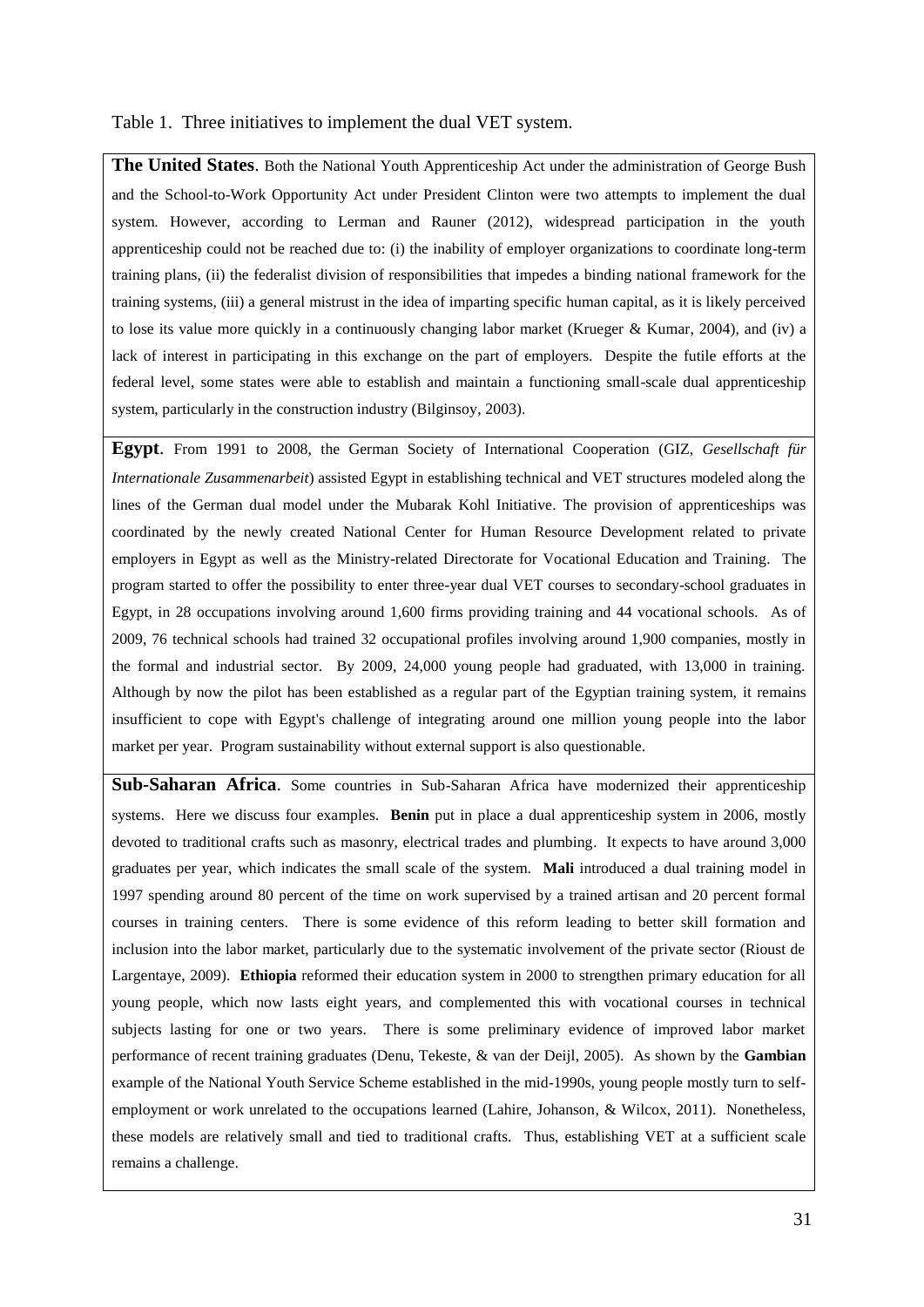Table 2. Jóvenes programs in Latin America.

- 1. **Argentina:** *Proyecto Joven* (Aedo & Nunes, 2001): The non-experimental analysis based on propensity score matching shows a 10 percent increase in the employment probability of adult women (not of men) and a 10 percent increase in monthly wages for young males and adult females.
- 2. **Colombia:** *Jóvenes en Acción* (Attanasio, Kugler, & Meghir, 2011): The experimental analysis shows a substantial increase (18 to 35 percent) in earnings and a five percent increase in employment opportunities for both men and women, with larger results for women.
- 3. **Dominican Republic:** *Joventud y Employ* (Card et al., 2011): The experimental design finds no effect on employment probabilities, however finds a (marginally significant) 10 percent increase in wages.
- 4. **Chile:** *Chile Joven* (Aedo & Pizarro, 2004): The non-experimental analysis based on propensity score matching shows a 21 percent increase in the employment probability of young women and a 26 percent increase in monthly wages, with best results for the young.
- 5. **Peru:** *ProJoven* (Díaz & Jaramillo, 2006):The experimental analysis shows a six percent increase in employment probabilities and an 18 percent increase in hourly wages.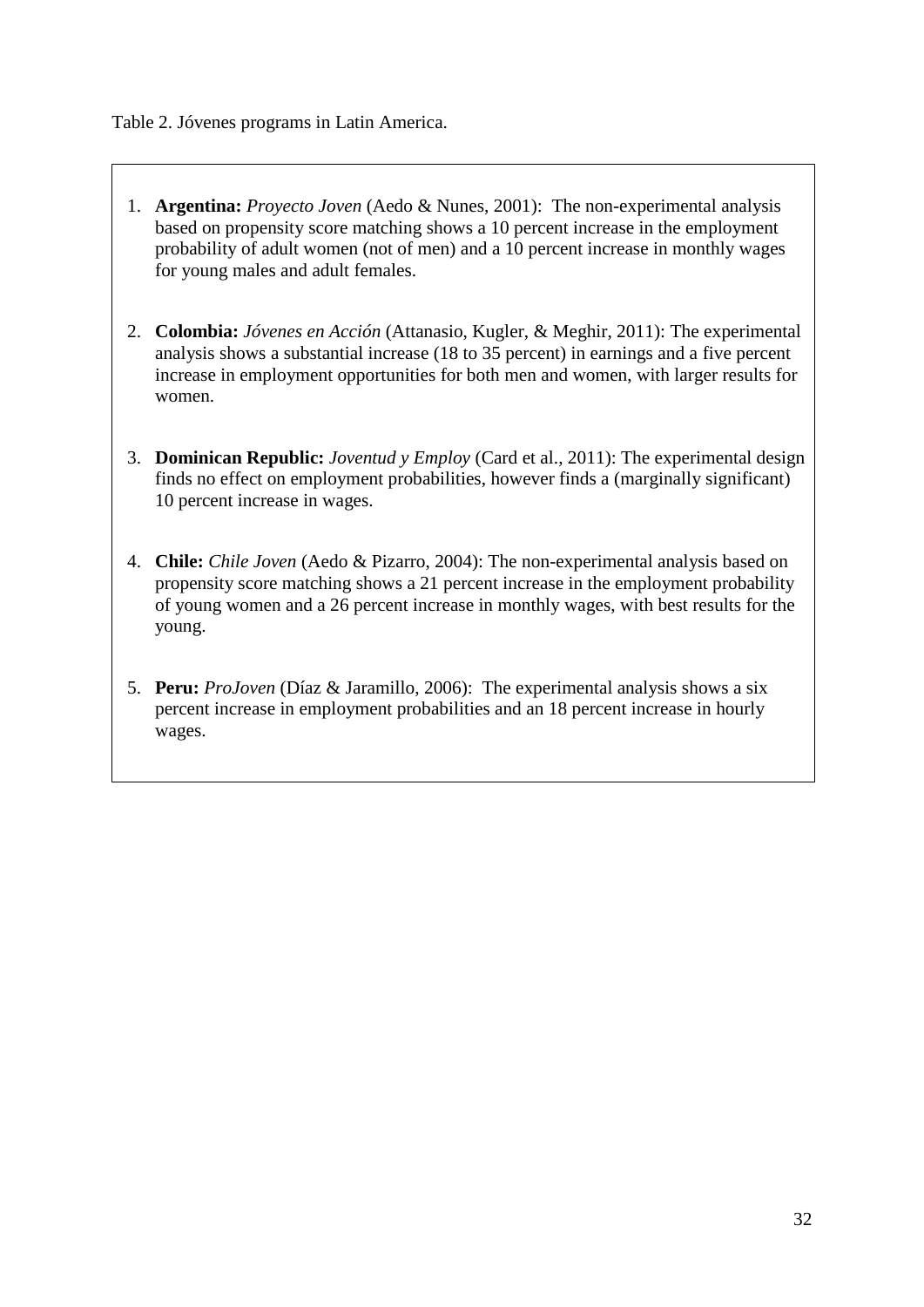# **REFERENCES**

Acemoglu, D., & Pischke, J.-S. (1998). Why Do Firms Train? Theory And Evidence. The Quarterly Journal of Economics, 113, 78–118.

Acemoglu, D., & Pischke, J.-S. (1999). Beyond Becker: Training in Imperfect Labour Markets. Economic Journal, 109, 112–142.

Acemoglu, D., & Pischke, J.-S. (2000). Certification of training and training outcomes. European Economic Review, 44, 917–927.

Adams, A.V., & Johanson, R.K. (2004). Skills Development in Sub-Saharan Africa. World Bank, Washington D.C.

Adams, A.V., Johansson da Silva, S., & Razmara, S. (2013). Improving Skills Development in the Informal Sector. Strategies for Sub-Saharan Africa. World Bank, Washingon D.C.

Adams, A.V. (2010). The Mubarak-Kohl Initiative – Dual System in Egypt: An assessment of its impact on the school to work transition. Eschborn, Germany: German Technical Cooperation.

Adda, J., Dustmann, C., Meghir, C., & Robin, J.-M. (2011). Career Progression and Formal versus On-the-Job Training. Mimeo.

Aedo, C., & Nunes, S. (2001). The impact of training policies in Latin America and the Caribbean: the Case of Programa Joven, ILADES and Georgetown University, May 2001.

Aedo, C., & Pizarro, M. (2004). Rentabilidad económica del programa de capacitación laboral de jóvenes Chile Joven. Mimeo.

AfDB, OECD, UNDP, & UNECA. (2012). African Economic Outlook 2012: Promoting Youth Unemployment. OECD Publishing.

Aggarwal, A., Hofmann, C., & Phiri, A. (2010). A study on informal apprenticeship in Malawi. Employment Sector Employment Report 9/2010. ILO, Geneva.

Alet, E., & Bonnal, L. (2011). Vocational schooling and educational success: comparing apprenticeship to full-time vocational high-school. Mimeo.

Almeida, R., Behrman, J., & Robalino, D. (2012). The right skills for the job? Rethinking training policies for workers. World Bank Publications, World Bank, Washington, DC.

Arulampalam, W., Booth, A.L., & Bryan, M.L. (2004). Training in Europe. Journal of the European Economic Association, 2, 346–360.

Atchoarena, D., & Delluc, A. (2001). Revisiting Technical and Vocational Education and Training in Sub-Saharan Africa. Paris: IIEP.

Attanasio, O., Kugler, A., & Meghir, C. (2011). Subsidizing Vocational Training for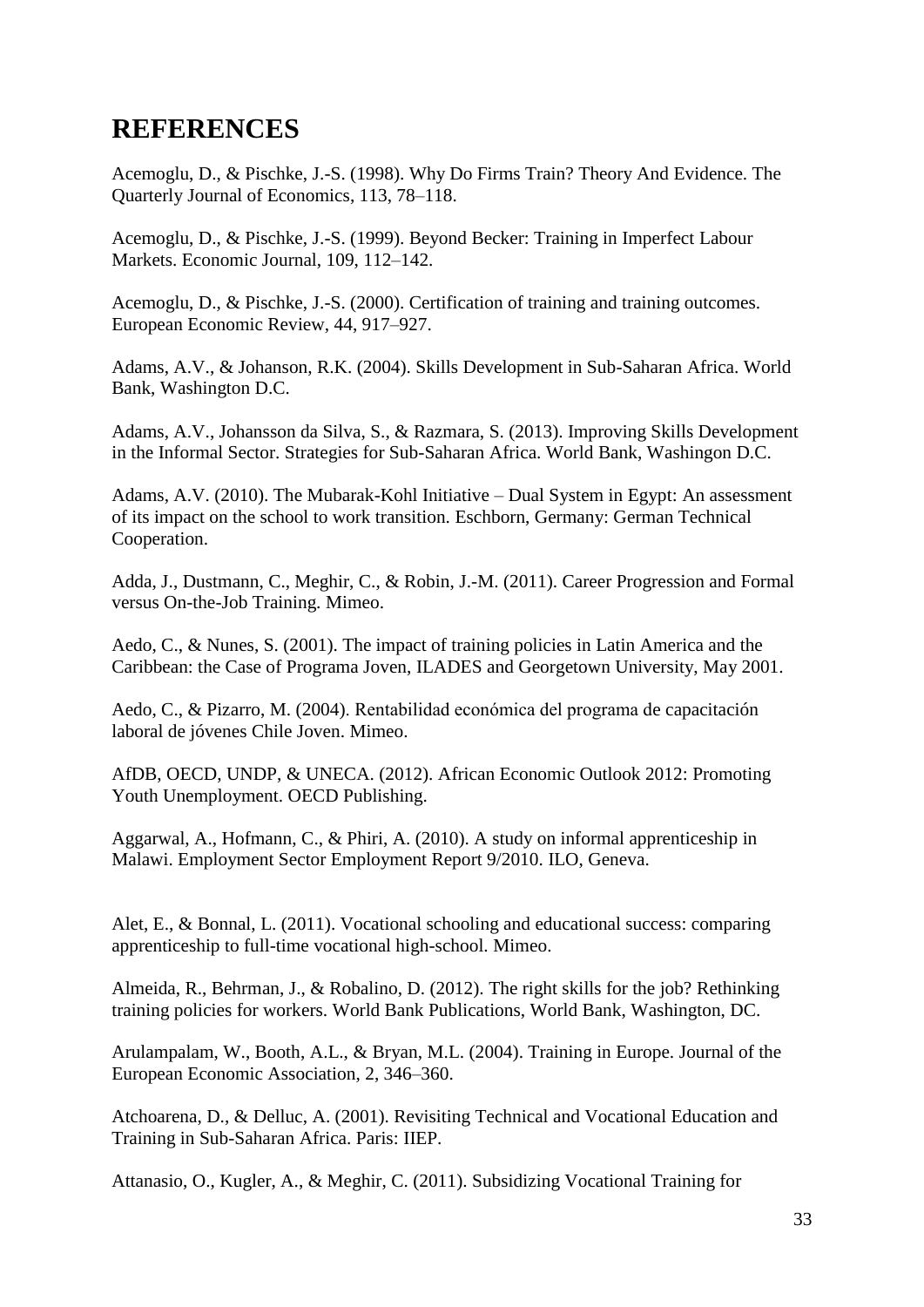Disadvantaged Youth in Colombia: Evidence from a Randomized Trial. American Economic Journal, 3, 188–220.

Bassanini, A., Booth, A.L., Brunello, G., De Paola, M. & Leuven, E. (2005). Workplace Training in Europe. IZA Discussion Paper 1640. Bonn: IZA-Institute for the Study of Labor.

Bardak, U. (2006). An overview of educational systems and labour markets in the Mediterranean region. Mediterranean Journal of Educational Studies, 11, 03–125.

Bartlett, W. (2009). The effectiveness of vocational education in promoting equity and occupational mobility amongst young people. Economic Annals, 54, 7–39.

Becker, G.S. (1964). Human Capital: A Theoretical and Empirical Analysis, with Special Reference to Education. New York: University of Chicago Press.

Bejaković, P. (2004). How prepared is Croatia for a knowledge-based society? In Katarina Ott, ed., Croatian Accession to the European Union: Facing the challenges of negotiations, 109–128. Zagreb: Institute of Public Finance.

Bennell, P. (1996). General versus Vocational Secondary Education in Developing Countries: A review of the rates of return evidence. The Journal of Development Studies, 33, 230–247.

Bennell, P., & Sergerstrom, J. (1998). Vocational education and training in developing countries: Has the World Bank got it right? International Journal of Educational Development, 18, 271–87.

Bennell, Paul (1999) "Learning to Change: Skills Development among The Economically Vulnerable and Socially Excluded in Developing Countries" Employment and Training Papers no.43 (Geneva: Employment and Training Department International Labour Office)

Betcherman, G., Godfrey, M., Puerto, S., Rother, F., & Stavreska, A. (2007). A review of interventions to support young workers: Findings of the youth employment inventory. World Bank Social Protection Discussion Paper 0715.

Bilginsoy, C. (2003). The Hazards of Training: Attrition and Retention in Construction Industry Apprenticeship Programs. Industrial and Labor Relations Review, 57, 54–67.

Bishop, J.H., & Mane, F. (2004). The impacts of career-technical education on high school completion and labor market success. Economics of Education Review, 23, 381–402.

Bishop, J.H., & Mane, F. (2005). [Raising academic standards and vocational concentrators:](http://ideas.repec.org/a/taf/edecon/v13y2005i2p171-187.html)  [Are they better off or worse off?](http://ideas.repec.org/a/taf/edecon/v13y2005i2p171-187.html) [Education Economics](http://ideas.repec.org/s/taf/edecon.html) 13(2), pages 171-187.

Blattman, C., Fiala, N., & Martinez. S. (2012). Employment Generation in Rural Africa. DIW Discussion Paper 1201. Berlin: DIW.

Bonnal, L., Mendes, S., & Sofer, C. (2002). School-to-work transition: apprenticeship versus vocational school in France. International Journal of Manpower, 23, 426–442.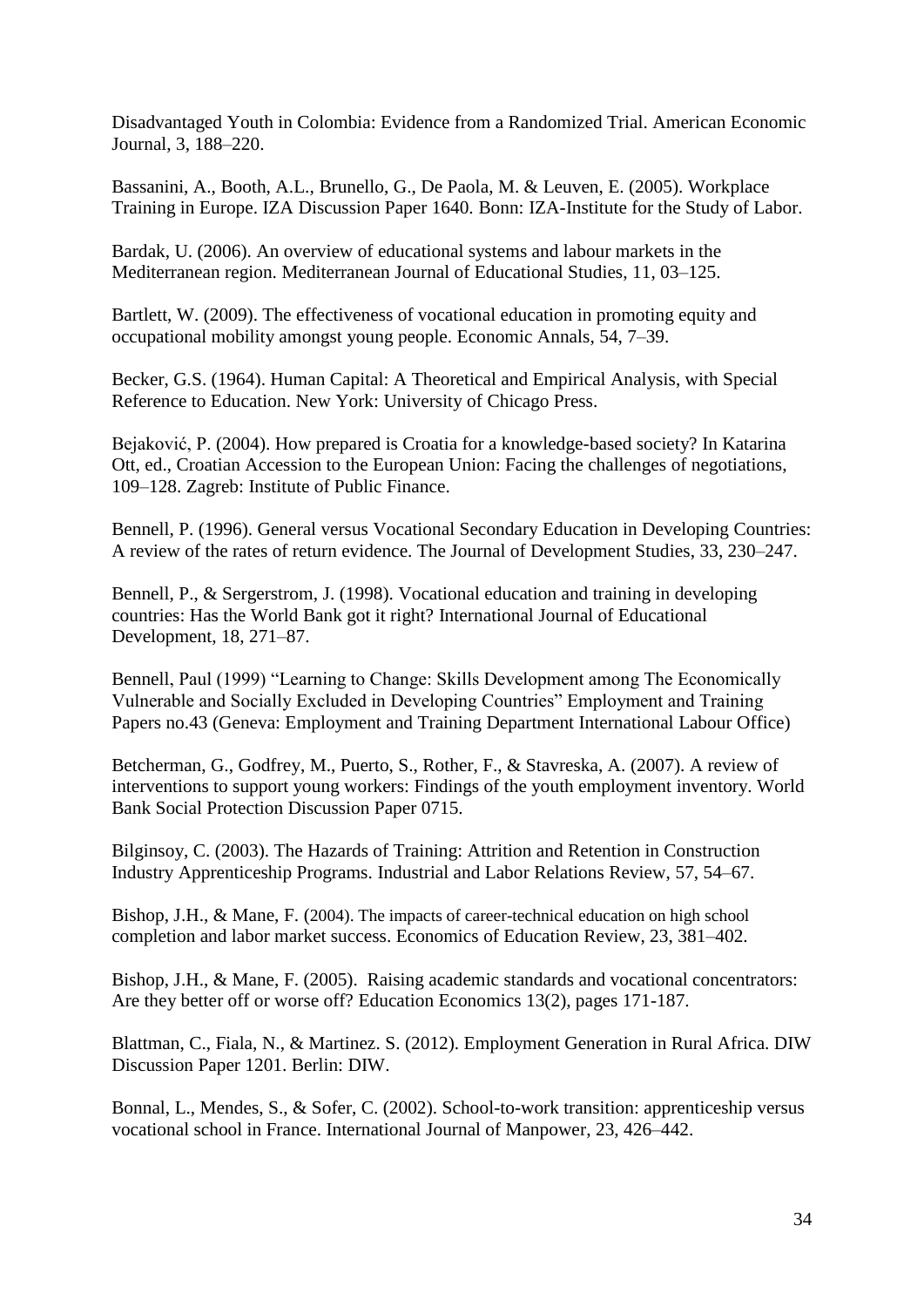Cahuc, P., Carcillo, S., Rinne, U. & Zimmermann, K. F.(2013). "Youth Unemployment in Old Europe: The Polar Cases of France and Germany." IZA Journal of European Labor Studies, 2, Article 18

Cappellari, L. (2004). High school types, academic performance and early labour market outcomes. IZA Discussion Paper 1048. Bonn: IZA-Institute for the Study of Labor.

Card, D., Ibarrarán, P., Regalia, F., Rosas-Shady, D., & Soares, Y. (2011). The Labor Market Impacts of Youth Training in the Dominican Republic. Journal of Labor Economics, 29, 267– 300.

CEDEFOP. (2008). Initial vocational education and training (IVET) in Europe: Review, European Centre for the Development of Vocational Training.

CEDEFOP. (2010). Employer-provided vocational training in Europe.

Carrero Perez, E. (2006). Reforming Technical and Vocational Education and Training in the Middle East and North Africa: Experiences and Challenges. Luxembourg: European Training Foundation.

Chung, Y.P. (1995). Returns to vocational education in developing nations. In M. Carnoy (Ed.), International Encyclopedia of Economics of Education. Oxford: Pergamon.

CINTERFOR- Centro Interamericano para el Desarrollo del Conocimiento en la Formación Professional. (2008). Recent evolution and future prospects for technical cooperation in vocational training in Latin America and the Caribbean. Discussion Paper prepared for the Technical Meeting Technical Cooperation in the Development of Vocational Training in Latin America and the Caribbean, Buenos Aires.

Dearden, L., McIntosh, S., Myck, M., & Vignoles, A. (2002). The Returns to Academic and Vocational Qualifications in Britain. Bulletin of Economic Research, 54, 249–74.

Denu, B., Tekeste, A., & van der Deijl, H. (2005). Characteristics and determinants of youth unemployment, underemployment and inadequate employment in Ethiopia. Employment Strategy Paper 2005/07. Geneva: ILO Employment Policies Unit.

De Moura Castro, C. (1979). Vocational education and the training of industrial labour in Brazil. International Labour Review, 118, 617–629.

De Moura Castro, C., & Verdisco, A. (1998). Training Unemployed Youth in Latin America: Same Old Sad Story? Washington, DC: Inter-American Development Bank.

Department for Education, Department for Business and Skills. (2013). The Future of Apprenticeships in England: Next steps from the Richard Review, Department for Education, Department for Business and Innovation and Skills, March, 2013, London.

DFID- Department for International Development. (2007). Technical and vocational skills development. Briefing.

Díaz, J.J., & Jaramillo, M. (2006). Evaluation of the Peruvian Youth Labor Training Program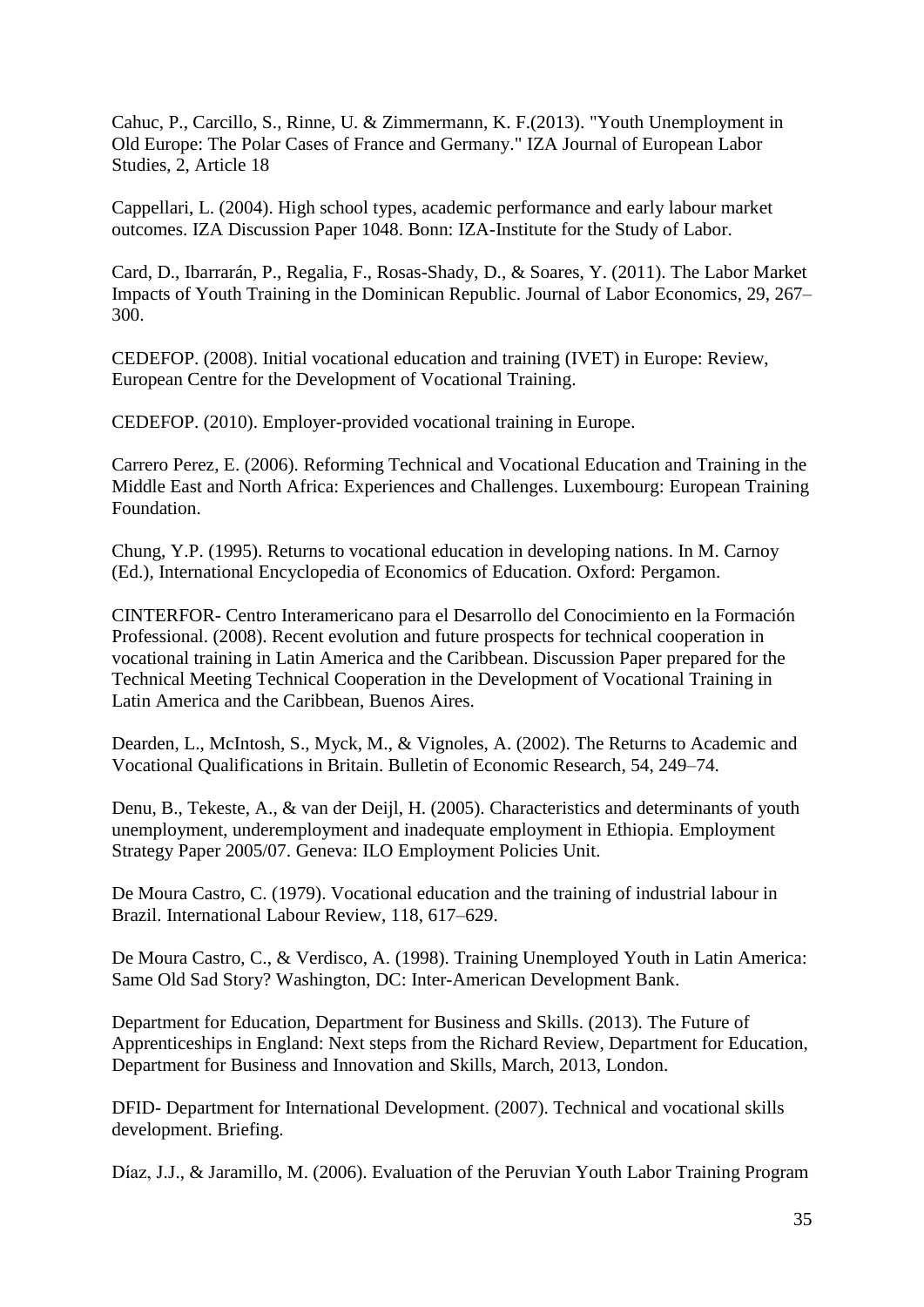- ProJoven. Working Paper October. Lima: GRADE- Grupo de Analisis para el Desarrollo.

Dionisius, R., Mühlemann, S., Pfeifer, H., Walden, G., Wenzelmann, F., & Wolter, S.C. (2009). Costs and benefits of apprenticeship training. A comparison of Germany and Switzerland. Applied Economics Quarterly, 55, 5–38.

Dustmann, C., & Schönberg, U. (2009). Training and Union Wages. The Review of Economics and Statistics, 91, 363–76.

Dustmann, C., & Schönberg, U. (2012). What Makes Firm-Based Vocational Training Schemes Successful? The Role of Commitment. American Economic Journal: Applied Economics, 4, 36–61.

Eichhorst, W., Rodriguez-Planas, N., Schmidl, R., & Zimmermann, K.F. (2012). A Roadmap to Vocational Education and Training Systems Around the World. IZA Discussion Paper 7110. Bonn: IZA-Institute for the Study of Labor.

Fersterer, J., & Winter-Ebmer, R. (2003). [Are Austrian returns to education falling over time?](http://ideas.repec.org/a/eee/labeco/v10y2003i1p73-89.html) [Labour Economics,](http://ideas.repec.org/s/eee/labeco.html) 10, 73–89.

Fersterer, J., Pischke, J.-S., & Winter-Ebmer, R. (2008). Returns to Apprenticeship Training in Austria: Evidence from Failed Firms. Scandinavian Journal of Economics, 104, 733–753.

Felgueroso, F. (2010). Reforma Laboral y Empleo Juvenil. El Comercio.es, 25 June.

Garcia, M., & Fares, J. (2008). The Effect of Education on Income and Employment. In M. Garcia, & J. Fares (Eds.), Youth in Africa's Labor Market. Washington, DC: World Bank.

Gersbach, H., & Schmutzler, A. (2006). [A Product-Market Theory of Industry-Specific](http://ideas.repec.org/p/soz/wpaper/0610.html)  [Training.](http://ideas.repec.org/p/soz/wpaper/0610.html) [Working Papers](http://ideas.repec.org/s/soz/wpaper.html) 0610. Zurich: Socioeconomic Institute, University of Zurich.

Hall, C. (2012). The Effects of Reducing Tracking in Upper Secondary School: Evidence from a Large-Scale Pilot Scheme. Journal of Human Resources, 47, 237–69.

Halpern, R. (2009). The means to grow up: reinventing apprenticeship as a developmental support in adolescence. New York: Routledge.

Hanushek, E.A., Woessmann, L. & Zhang, L. (2011). General Education, Vocational Education and Labor Market Outcomes over the Life-Cycle. IZA Discussion Paper 6083. Bonn: IZA-Institute for the Study of Labor.

Heckman, J. (1993). Assessing Clinton's Program on Job Training, Workfare, and Education in the Workplace. NBER Working Paper 4428. Cambridge, MA: National Bureau of Economic Research.

Holsinger, D.B., & Cowell, R. (2000). Positioning Secondary-School Education in Developing Countries: Expansion and Curriculum. In Policies & Strategies for Secondary Education. UNESCO, IIEP- International Institute for Educational Planning.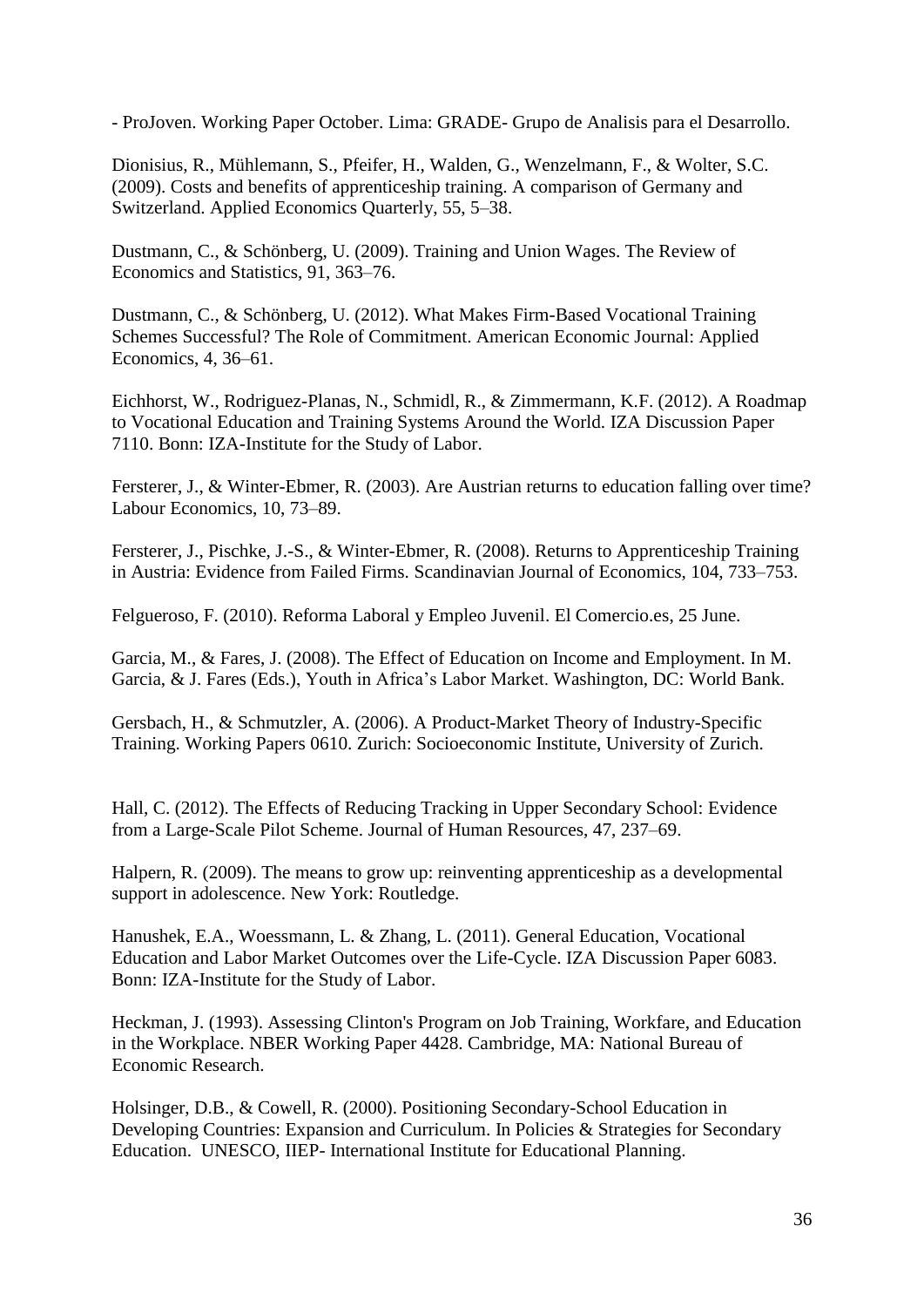Hoeckel, K. (2008). Costs and Benefits in Vocational Education and Training. OECD Education.

Hotchkiss, L. (1993). Effects of Training, Occupation, and Training-Occupation Match on Wage. Journal of Human Resources, 28, 482–496.

Ibarrarán, P., & Rosas Shady, D. (2009). Evaluating the Impact of Job Training Programs in Latin America: Evidence from IDB funded operations. Journal of Development Effectiveness, 1, 195–216.

ILO. (2010). Trabajo Decente y Juventud en América Latina. Avance, February. ILO.

ILO. (2011). Upgrading Informal Apprenticeship Systems. ILO Policy Brief. Geneva: ILO.

ILO. (2012). Upgrading informal apprenticeship, A resource guide for Africa. Geneva: ILO.

Kahyarara, G., & Teal, F. (2008). The Returns to Vocational Training and Academic Education: Evidence from Tanzania. World Development, 36, 2223–2242.

Karmel, T., Blomberg, D. & Vnuk, M. (2010). The effectiveness of the traineeship model. Education + Training,  $52$ .

Katz, E., & Ziderman, A. (1990). Investment in General Training: The Role of Information and Labour Mobility. Economic Journal, 100, 1147–1158.

King, K., & Martin, C. (2002). The vocational school fallacy revisited: education, aspiration and work in Ghana 1959–2000. International Journal of Educational Development, 22, 5–26.

King, K., McGrath, S., & Rose, P. (2007). Beyond Basic Education and Towards an Expanded Vision of Education - for Poverty Reduction and Growth? [International Journal of](http://www.sciencedirect.com/science/journal/07380593)  [Educational Development,](http://www.sciencedirect.com/science/journal/07380593) [27,](http://www.sciencedirect.com/science/journal/07380593/27/4) 349–357.

Kogan, I. (2008). Education systems of Central and Eastern European countries. In I. Kogan, M. Gebel, & C. Noelke (Eds.), Europe enlarged: A handbook of education, labour and welfare regimes in Central and Eastern Europe. Bristol: The Policy Press.

Krueger, A.B., & Pischke, J.-S. (1995). [A Comparative Analysis of East and West German](http://ideas.repec.org/h/nbr/nberch/7864.html)  [Labor Markets: Before and After Unification.](http://ideas.repec.org/h/nbr/nberch/7864.html) In, Differences and Changes in Wage Structures. NBER National Bureau of Economic Research.

Krueger, D., & Kumar, K.B. (2004). Skill-specific rather than general education: A reason for US-Europe Growth Differences? Journal of Economic Growth, 9, 167–207.

Lahire, N., Johanson, R., & Wilcox, R.T. (2011). Youth Employment and Skills Development in the The Gambia. Working Paper 217. Washington, DC: Work Bank Policy Research Department.

Lazear, E.P. (2003). Firm-specific human capital: A skill-weights approach. NBER Working Paper W9679. Cambridge, MA: National Bureau of Economic Research.

Lee, W.S., & Coelli, M.B. (2010). The Labour Market Effects of Vocational Education and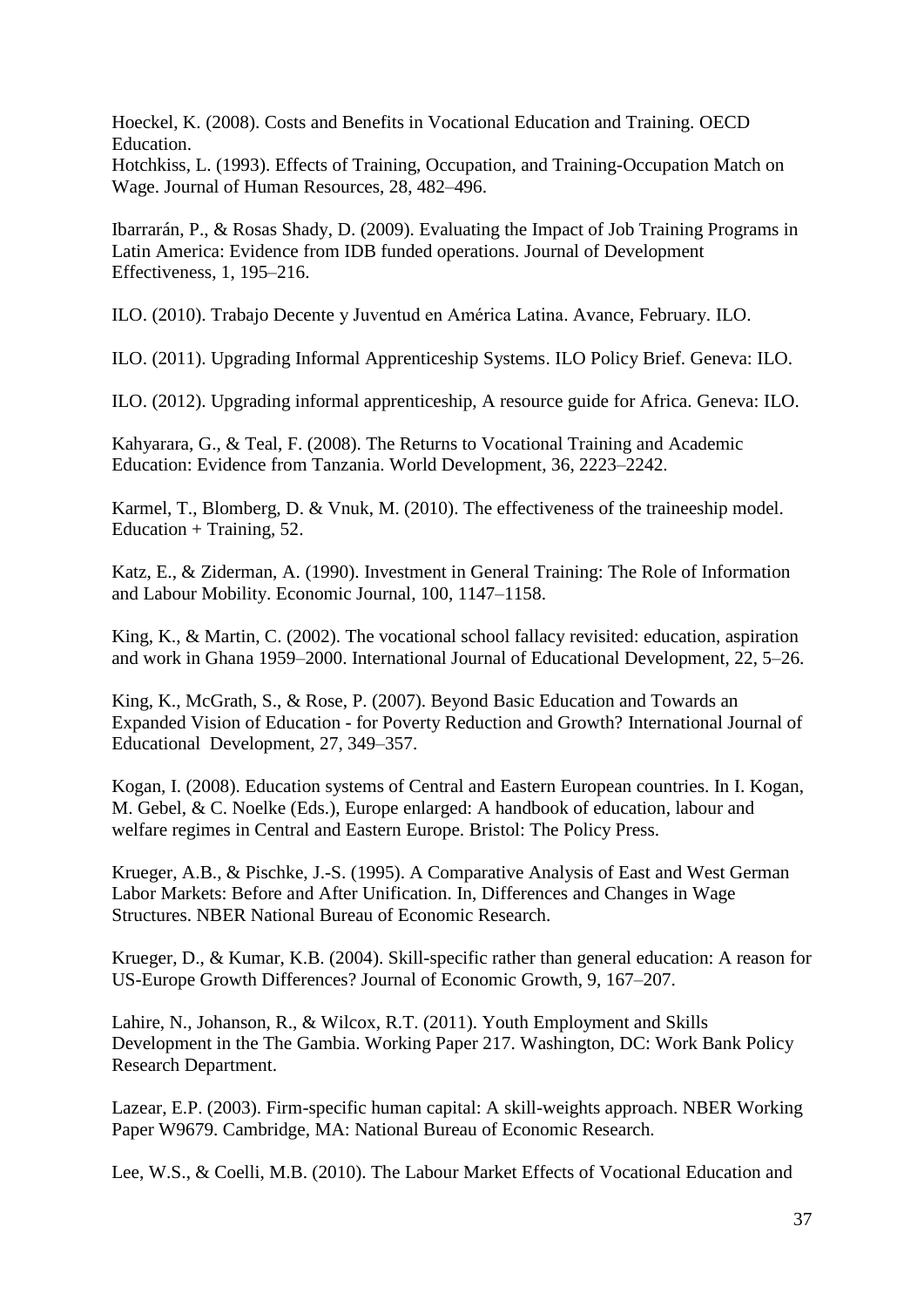Training in Australia. [Australian Economic Review,](http://ideas.repec.org/s/bla/ausecr.html) Melbourne Institute of Applied Economic and Social Research, 43, 389–408.

Lerman, R.I. (2012). Can the United States Expand Apprenticeship? Lessons from Experience, American University Working Paper No. 2012-18.

Lerman, R.I. (2013). Are employability skills learned in U.S. youth education and training programs? IZA Journal of Labor Policy, 2.

Lerman, R.I., & Rauner, F. (2012). Apprenticeships in the United States. In A. Barabasch, & F. Rauner (Eds.), Work and Education in America. Netherlands: Springer.

Lopez-Acevedo, G. (2003). A Reassessment of Technical Education in Mexico. Journal of Career and Technical Education, 19, 59–81.

Malamud, O. & Pop-Eleches, C. (2011). [School tracking and access to higher education](http://ideas.repec.org/a/eee/pubeco/v95y2011i11p1538-1549.html)  [among disadvantaged groups.](http://ideas.repec.org/a/eee/pubeco/v95y2011i11p1538-1549.html) [Journal of Public Economics,](http://ideas.repec.org/s/eee/pubeco.html) 95, 1538–1549.

Malcomson, J.M., Maw, J.W., & McCormick, B. (2003). General training by firms, apprentice contracts, and public policy. European Economic Review, 47, 197–227.

Mane, F. (1999). Trends in the payoff to academic and occupation-specific skills: the short and medium run returns to academic and vocational high school courses for non-collegebound students. Economics of Education Review, 18, 417–437.

Margolis, D.N., & Simonnet, V. (2003). Educational track, networks and labor market outcomes. IZA Discussion Paper 699. Bonn: IZA-Institute for the Study of Labor.

Masson, J.-R., Baati, M., & Seyfried, E. (2010). Quality and Quality Assurance in Vocational Education and Training in Mediterranean Countries: Lessons from the European Approach. European Journal of Education, 45, 514–526.

Matkovic, T. (2008). Recent developments in the education system and school-to-work transitions in Croatia. Working Paper 138. Mannheim: Mannheimer Zentrum für Europäische Sozialforschung.

McCormick, A.C., Tuma, J., & Houser, J. (1995). Vocational Course Taking and Achievement: An Analysis of High School Transcripts and 1990 NAEP Assessment Scores. Statistical Analysis Report. Washington, DC: National Center for Education Statistics.

McIntosh, S. (2004). The impact of vocational qualifications on the labour market outcomes of low-achieving school-leavers. CEP Discussion Paper No. 621. London: Centre for Economic Performance, The London School of Economics and Political Science.

McIntosh, S. (2007). A cost-benefit analysis of apprenticeships and other vocational qualifications. Research Report RR 834. Sheffield, UK: Sheffield University Management School.

Meer, J. (2007). Evidence on the returns to secondary vocational education. Economics of Education Review, 26, 559–573.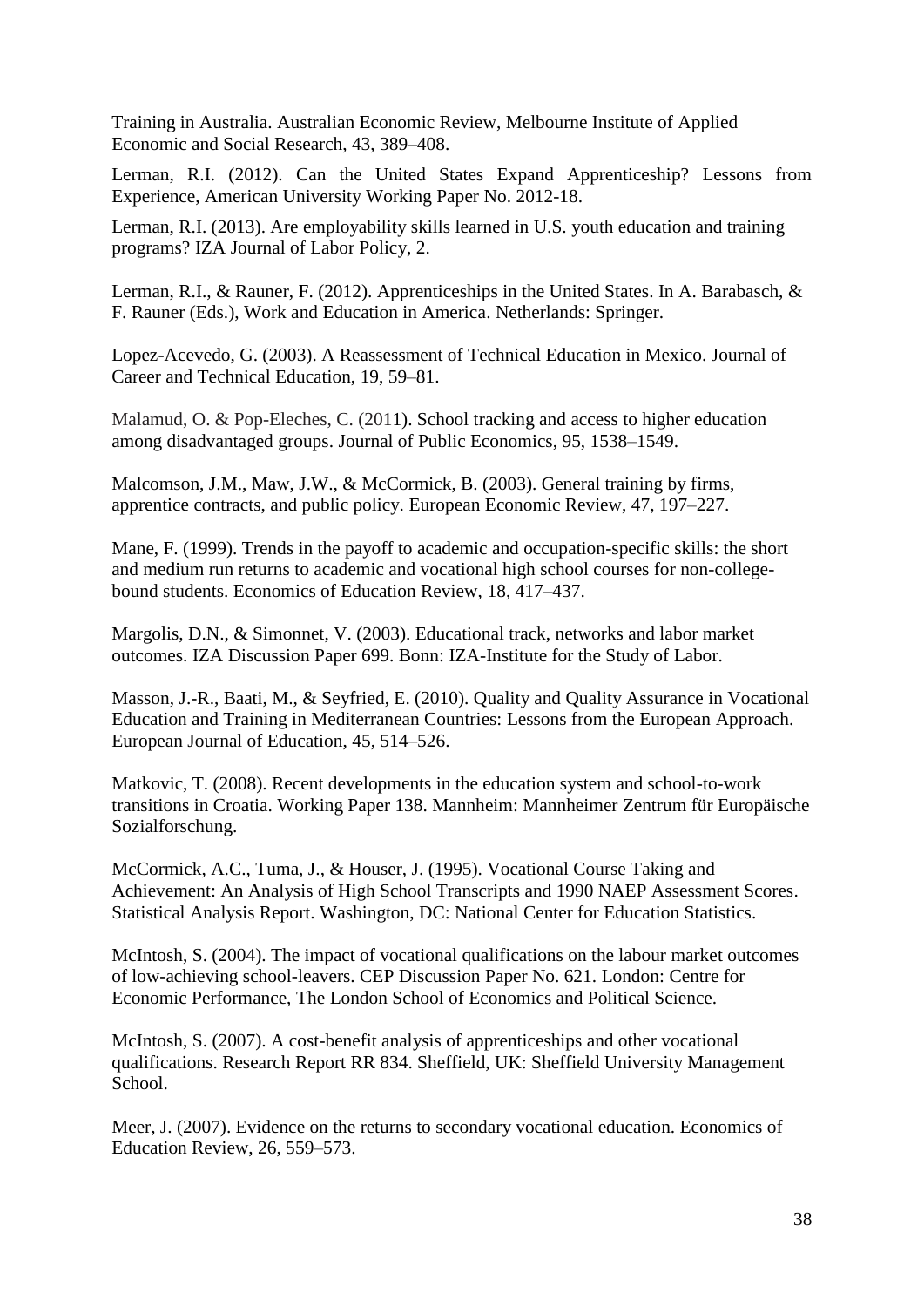Micklewright, J. (1999). Education, inequality and transition. Economics of Transition, 7, 343–376.

Middleton, J., Ziderman, A., & Adams, A.V. (1993). Skills for Productivity: Vocational Education and Training in Developing Countries. New York: Oxford University Press.

Moenjak, T., & Worswick, C. (2003). Vocational education in Thailand: a study of choice and returns. Economics of Education Review, 22, 99–107.

Mohrenweiser, J., & Zwick, T. (2009). Why do firms train apprentices? The net cost puzzle reconsidered. Labour Economics, 16, 631–637.

Monk, C., Sandefur, J., & Teal, F. (2008). Does Doing an Apprenticeship Pay Off? Evidence from Ghana. CSAE Working Paper Series 2008-08. Oxford: Centre for the Study of African Economies, University of Oxford.

Neuman, S., & Ziderman, A. (1999). Vocational Education in Israel: Wage Effects of the VocEd-Occupation Match. The Journal of Human Resources, 34, 407–420.

Newhouse, D., & Suryadarma, D. (2011). The Value of Vocational Education: High School Type and Labor Market Outcomes in Indonesia. World Bank Economic Review, 25, 296– 322.

Nübler, I., Hofmann, C., & Greiner, C. (2009). Understanding informal apprenticeship: Findings from empirical research in Tanzania. Employment Sector Employment Working Paper 32/2009. Geneva: ILO.

OECD. (2012). Employment Outlook, United Kingdom. Paris: OECD Publishing.

Oketch, M.O. (2007). To vocationalise or not to vocationalise? Perspectives on current trends and issues in technical and vocational education and training (TVET) in Africa. International Journal of Education Development, 27, 220–234.

Oosterbeek, H., & Webbink, D. (2007). Wage effects of an extra year of basic vocational education. Economics of Education Review, 26, 408–419.

Orr, M.T. (1995). Wisconsin youth apprenticeship program in printing. Boston: Jobs for the Future.

Palmer, R. (2009). Formalizing the informal: Ghana's National Apprenticeship Programme. Journal of Vocational Education and Training, 61, 67–83.

Parey, M. (2009). Vocational Schooling versus Apprenticeship Training- Evidence from Vacancy Data. Mimeo.

Pischke, J.-S., & von Wachter, T. 2008. Zero Returns to Compulsory Schooling in Germany: Evidence and Interpretation. The Review of Economics and Statistics, 90, 592–598.

Planas, J. (2005). Vocational training in Spain: Changes in the model of skill production and management modalities. Working Paper. Barcelona: Universitat Autónoma de Barcelona.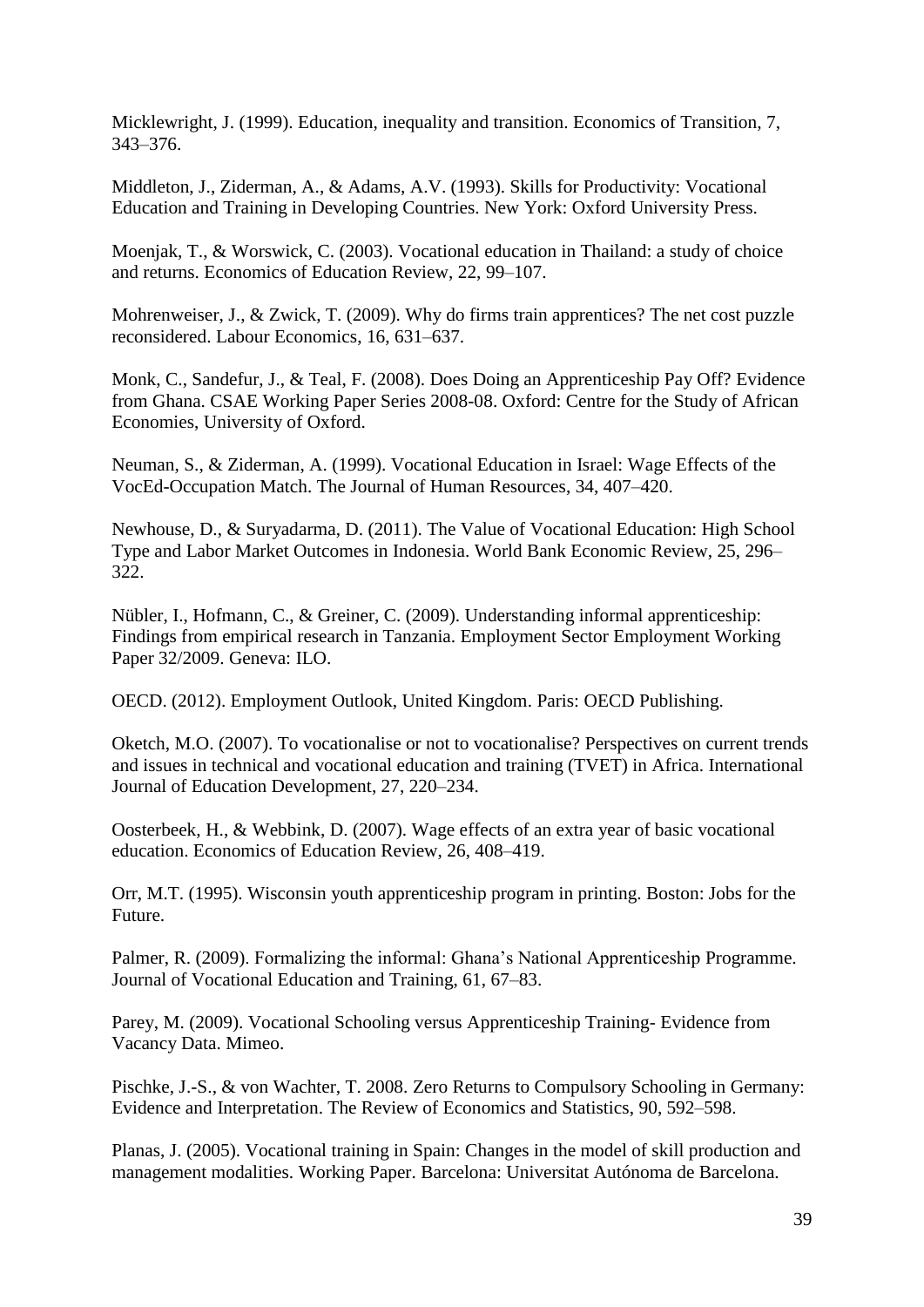Plug, E., & Groot, W. (1998). Apprenticeship versus vocational education: Exemplified by the Dutch Situation. Unpublished manuscript.

[Psacharopoulos,](http://www.sciencedirect.com/science/article/pii/0738059387900071) G., & Loxley, W.A. (1985). Diversified Secondary Education and Development: Evidence from Colombia and Tanzania. Baltimore: Johns Hopkins University Press.

Psacharopoulos, G., Ng, Y.C. (1992). Earnings and education in Latin America: assessing priorities for schooling investments. Policy Research Working Paper Series 1056. Washington, DC: World Bank.

Puerto, O.S. (2007). Interventions to Support Young Workers in Latin America and the Caribbean. Regional Report for the Youth Employment Inventory. Washington, DC: World Bank.

Puryear, J.M. (1979). Vocational training and earnings in Colombia: Does a SENA Effect Exist? Comparative Education Review, 23, 283–292.

Quintini, G., & Martin, S. (2006). Starting well or losing their way? The position of youth in the labour market in OECD countries. OECD Social, Employment and Migration Working Papers 39. Paris: OECD.

Rioust de Largentaye, A. (2009). VET and the Informal Economy. Promoting Pro-Poor Growth: Employment. OECD.

Roger, M., & Zamora, P. (2011). Hiring young unskilled workers on subsidized open-ended contracts: A good integration programme? Oxford Review of Economic Policy, 27, 380–396.

Rose, M. (2004). The Mind at Work. New York: Viking Penguin Books.

Saar, E., Unt, M., & Kogan, I. (2008). Transition from Educational System to Labour Market in the European Union: A Comparison between New and Old Members. International Journal of Comparative Sociology, 49, 31–59.

Shavit, Y., & Müller, W. (1998). From School to Work: A Comparative Study of Educational Qualifications and Occupational Destinations. Oxford: Clarendon Press.

Shavit, Y., & Müller, W. (2000). Vocational Secondary Education. European Societies, 2, 29–50.

Smits, W. (2007). Industry-specific or generic skills? Conflicting interest of firms and workers. Labour Economics, 14, 653–663.

Sondergaard, L., & Murthi, M. (2012). Skills, Not Just Diplomas- Managing Education for Results in Eastern Europe and Central Asia. Washington, DC: World Bank.

Soskice, David (1994). Reconciling Markets and Institutions: The German Apprenticeship System, NBER Chapters, in: Training and the Private Sector, pages 25-60 National Bureau of Economic Research, Inc.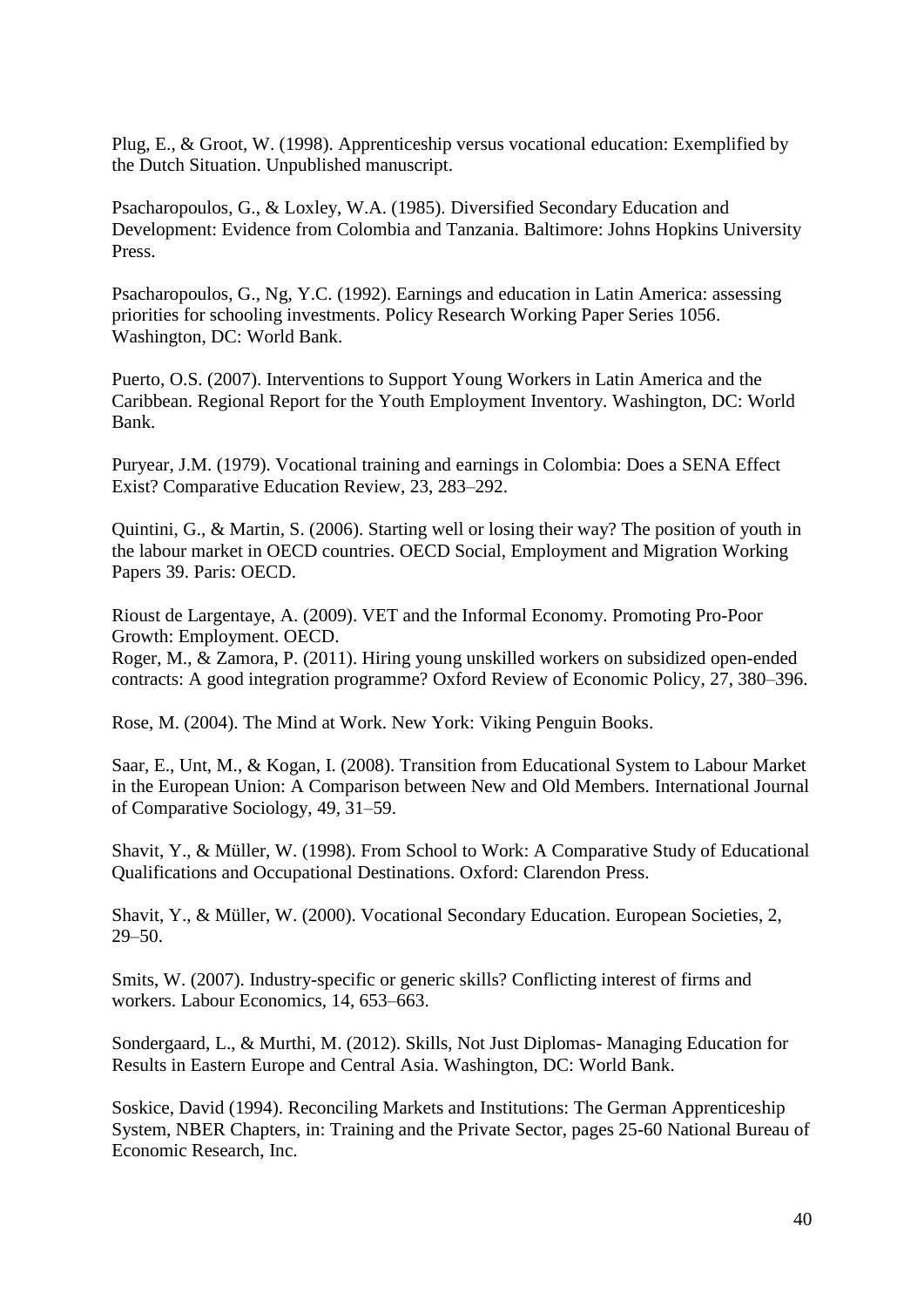Steedman, H. (2010). The State of Apprenticeship in 2010. International Comparisons. London: Centre for Economic Performance, The London School of Economics and Political Science.

Tansel, A. (1994). Wage employment, earnings and returns to schooling for men and women in Turkey. Economics of Education Review, 13, 305–320.

Tansel, A. (1999). General versus Vocational High Schools and Labor Market Outcomes in Turkey. Economic Research Forum Working Paper 9905. Cairo: The Economic Research Forum.

Tattara, G., & Valentini, M. (2009). Can employment subsidies and greater labour market flexibility increase job opportunities for youth? Revisiting the Italian On-the-job Training Programme. Business and Economics, 42, 197–212.

Tuma, J. (1994). Measuring Enrollment and Participation in Secondary Vocational Education With High School Transcript Records. Journal of Vocational Education Research, 19, 3–22.

Tunali, I. (2003). General vs. Vocational Secondary School Choice and Labor Market Outcomes in Turkey 1988-98. Mimeo.

Vlaardingerbroek, B., & El-Masri, Y.H. (2008). Student Transition to Upper Secondary Vocational and Technical Education (VTE) in Lebanon: From Stigma to Success. Journal of Vocational Education and Training, 60, 19–33.

Walther, R. (2011). Building Skills in the Informal Sector. Background paper prepared for the Education for All Global Monitoring Report 2012. UNESCO.

Weller, J. (2009). Regulation, worker protection and active labour-market policies in Latin America. United Nations, Economic Commission for Latin America and the Caribbean.

Willis, R.J., & Rosen, S. (1979). Education and Self-Selection. The Journal of Political Economy, 87, 7–36.

Winkelmann, R. (1996). Employment prospects and Skill Acquisition of Apprenticeship-Trained Workers in Germany. Industrial and Labour Relations Review, 49, 658–672.

Woessmann, L. (2008). Efficiency and Equity of European education and training policies. International Tax and Public Finance, 15, 199–230.

Wolf, A. (2011). Review of vocational education: the Wolf Report. UK Department of Education, Department for Business, Innovation & Skills.

Wolter, S.C., & Ryan, P. (2011). Apprenticeship. In E.A. Hanushek, S. Machin, & L. Woessmann (Eds.), Handbook of Economics of Education 3. Elsevier.

Wolter, S.C., & Schweri, J. (2002). The cost and benefit of apprenticeship training: The Swiss case. Applied Economics Quarterly, 48, 347–367.

World Bank. (2004). MENA Development Report. Unlocking the Employment Potential in the Middle East and North Africa. Washington, DC: World Bank.